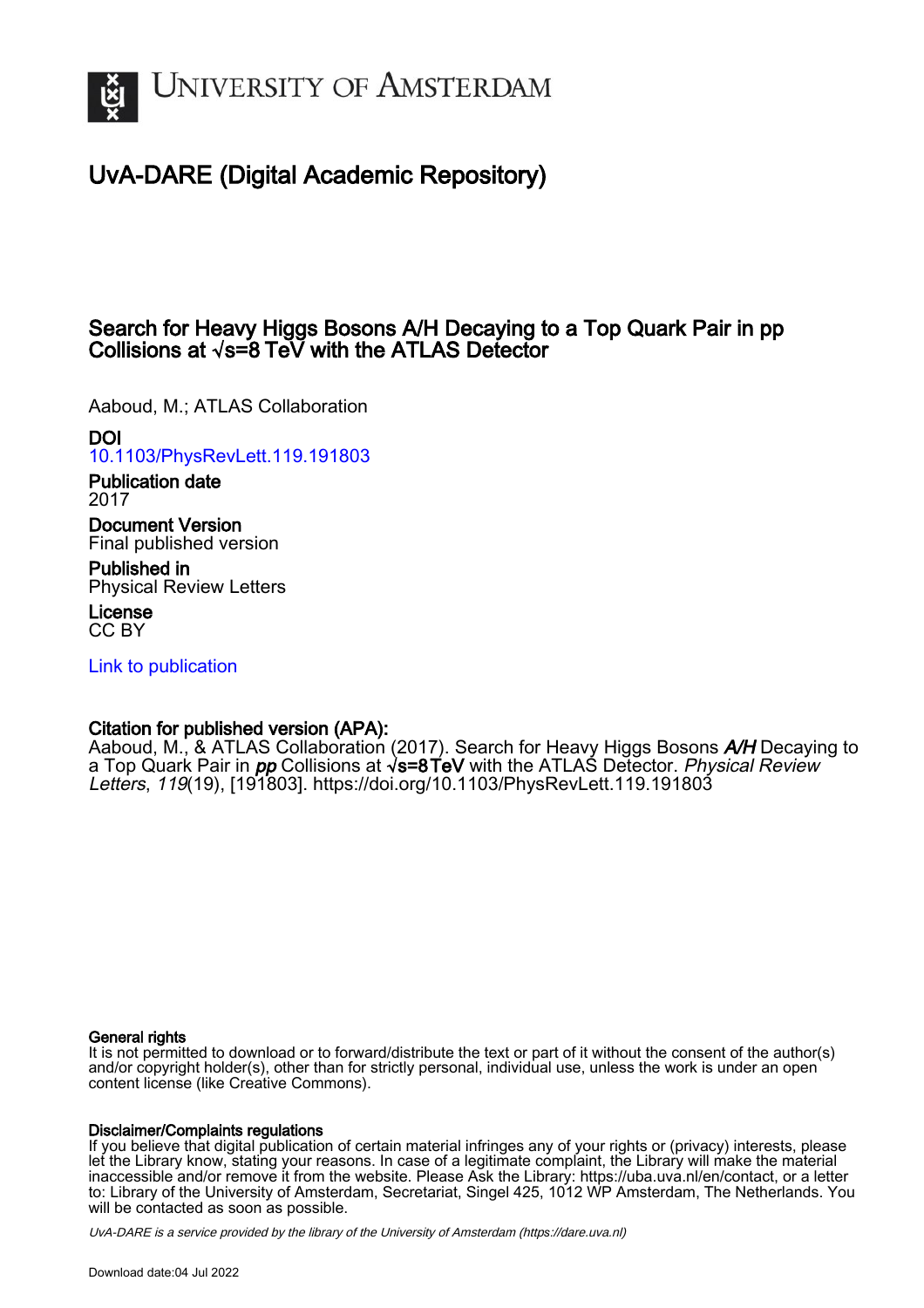# Search for Heavy Higgs Bosons  $A/H$  Decaying to a Top Quark Pair in *pp* Collisions at  $\sqrt{s} = 8$  TeV with the ATLAS Detector

M. Aaboud et al.<sup>\*</sup>

(ATLAS Collaboration) (Received 20 July 2017; published 9 November 2017)

A search for heavy pseudoscalar (A) and scalar (H) Higgs bosons decaying into a top quark pair ( $t\bar{t}$ ) has been performed with 20.3 fb<sup>-1</sup> of proton-proton collision data collected by the ATLAS experiment at the Large Hadron Collider at a center-of-mass energy  $\sqrt{s} = 8$  TeV. Interference effects between the signal process and standard model if production, which are expected to distort the signal shape from a signal process and standard model  $t\bar{t}$  production, which are expected to distort the signal shape from a single peak to a peak-dip structure, are taken into account. No significant deviation from the standard model prediction is observed in the  $t\bar{t}$  invariant mass spectrum in final states with an electron or muon, large missing transverse momentum, and at least four jets. The results are interpreted within the context of a type-II two-Higgs-doublet model. Exclusion limits on the signal strength are derived as a function of the mass  $m_{A/H}$  and the ratio of the vacuum expectation values of the two Higgs fields, tan  $\beta$ , for  $m_{A/H} > 500 \text{ GeV}.$ 

DOI: [10.1103/PhysRevLett.119.191803](https://doi.org/10.1103/PhysRevLett.119.191803)

Introduction.—The production of new particles at the Large Hadron Collider (LHC) with masses close to the TeV scale is predicted by many models of physics beyond the standard model (SM). In this Letter, a search for massive pseudoscalar and scalar resonances decaying into a topantitop quark pair  $(t\bar{t})$  is presented. It is the first search in this final state to take into account the significant interference between the signal and the background from SM  $t\bar{t}$ production. The search is conducted on a sample of  $pp$ collision data with an integrated luminosity of 20.3 fb<sup>-1</sup> at a center-of-mass energy  $\sqrt{s} = 8$  TeV, collected with the ATI AS detector [1] ATLAS detector [\[1\]](#page-5-0).

New pseudoscalar  $(A)$  and scalar  $(H)$  states coupling strongly to  $t\bar{t}$  are predicted by a class of models in which the Higgs sector is extended to include a second Higgs doublet, the two-Higgs-doublet models (2HDMs) [\[2\]](#page-5-1). These models are motivated by many theories beyond the SM, such as supersymmetry [\[3](#page-5-2)–8] and axion models [\[9\]](#page-5-3). In 2HDMs of type II [\[2\]](#page-5-1), such as the minimal supersymmetric standard model (MSSM) [\[10](#page-5-4)–14], these states decay predominantly into  $t\bar{t}$  pairs if  $m_{A/H} \geq 500 \,\text{GeV}$ and the ratio of the vacuum expectation values of the two Higgs fields,  $\tan \beta$ , is small  $(\tan \beta \lesssim 3)$ .

To date, this parameter region has not been probed directly by searches in other final states [15–[20\]](#page-6-0) or by previous searches for  $t\bar{t}$  resonances [21–[25\].](#page-6-1) The latter,

which aim to identify resonant excesses in the  $t\bar{t}$  invariant mass  $(m_{\tilde{t}})$  spectrum, have a reduced sensitivity to 2HDM signatures as they do not take into account interference effects between the signal and the dominant background from SM  $t\bar{t}$  production. These are significant for (pseudo) scalar Higgs bosons with masses above the  $t\bar{t}$  production threshold where the interference between the gluon-gluon (gg) initiated loop production and the irreducible background from SM  $t\bar{t}$  production yields a non-negligible imaginary term in the amplitude, which at the LHC is dominated by  $gg \to t\bar{t}$  production [26–[31\].](#page-6-2) As a result of the interference, the signal shape is distorted from a Breit-Wigner peak to a peak-dip structure.

The results of the search are interpreted in a CPconserving type-II 2HDM with a softly broken  $Z_2$  sym-metry [\[32\].](#page-6-3) The lighter of the two neutral  $CP$ -even states,  $h$ , is assumed to be the Higgs boson discovered at a mass of  $m_h = 125$  GeV [\[33,34\]](#page-6-4) with couplings as predicted by the SM. This corresponds to the condition  $sin(\alpha - \beta) = 1$ , referred to as the *alignment limit*, where  $\alpha$  denotes the mixing angle between the two CP-even states. The parameter  $m_{12}$  of the  $Z_2$  breaking term of the potential is taken to be  $m_{12}^2 = m_A^2 \tan \beta / (1 + \tan^2 \beta)$ . In this model, the pro-<br>duction cross sections and widths of A and H as well as the duction cross sections and widths of  $A$  and  $H$ , as well as the signal shape, are determined by tan  $\beta$  and the masses  $m_A$ and  $m_H$ . The search results are derived assuming mass degeneracy,  $m_H = m_A$ , such that both processes contribute to the  $m_{t\bar{t}}$  spectrum, a scenario motivated, for example, by the MSSM [\[32\].](#page-6-3) We also consider two scenarios in which only the interference pattern of either  $A$  or  $H$  appears in the  $m_{\tilde{t}}$  spectrum [\[35\].](#page-6-5)

Data and Monte Carlo samples.—This analysis closely follows the resolved-topology analysis in Ref. [\[22\].](#page-6-6) Events with signatures compatible with  $t\bar{t} \rightarrow W^+ b W^- \bar{b}$ , with one

<sup>\*</sup> Full author list given at the end of the article.

Published by the American Physical Society under the terms of the [Creative Commons Attribution 4.0 International](https://creativecommons.org/licenses/by/4.0/) license. Further distribution of this work must maintain attribution to the author(s) and the published article's title, journal citation, and DOI.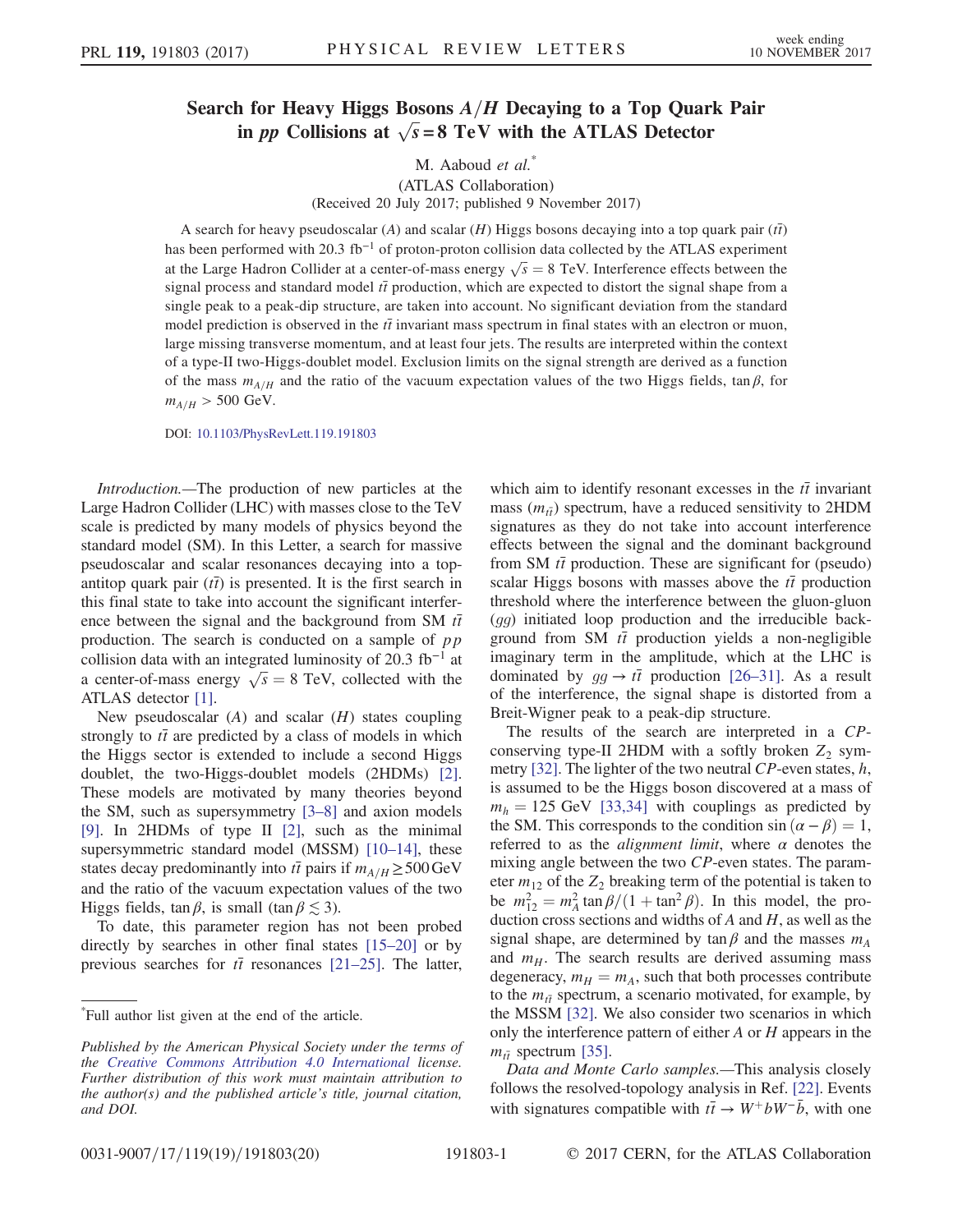W boson decaying hadronically and the other leptonically, the lepton-plus-jets channel  $(\ell + \text{jets}, \ell = e, \mu)$ , were collected using single-electron and single-muon triggers. The trigger efficiency is constant in the transverse momentum  $(p_T)$  of leptons with  $p_T > 25$  GeV [\[36,37\].](#page-6-7) The dominant background arises from SM  $t\bar{t}$  production, followed by a contribution from  $W +$  jets processes. Data-driven techniques were used to normalize the  $W +$  jets background contribution and to estimate the background from multijet events. All other background processes were estimated using Monte Carlo (MC) simulation. The background estimates for all processes are identical to those in Ref. [\[22\].](#page-6-6)

The signal process  $gg \rightarrow A/H \rightarrow t\bar{t}$ , including the decays of the top quarks and resulting W bosons, was simulated using MADGRAPH5\_aMC@NLO [\[38\]](#page-6-8) v2.3.3 with the model of Ref. [\[39\]](#page-6-9), which implements the  $A/H$ production through loop-induced gluon-gluon fusion with loop contributions from top and bottom quarks at leading order (LO) in QCD. The CT10 set [\[40\]](#page-6-10) of parton distribution functions (PDFs) was used and the renormalization and factorization scales were set to

$$
\sqrt{\sum_{\text{decay products}}(p_{\text{T}}^2 + m^2)}.
$$

For the statistical interpretation, the  $t\bar{t}$  invariant mass stributions in the signal regions in data were compared to distributions in the signal regions in data were compared to a combination of the expected distributions from all background processes  $B$ , the pure signal process  $S$ , and the signal-plus-interference component  $S + I$  for a given signal hypothesis, as illustrated in Eq. [\(1\)](#page-4-0) below. The most reliable description of the  $t\bar{t}$  background [\[41\]](#page-6-11) is obtained at next-to-leading order (NLO) with POWHEG-BOX [42–[45\]](#page-6-12) + PYTHIA6[\[46\]](#page-6-13). Therefore, the  $S + I$  contribution was modeled separately from this background process by modifying the MADGRAPH5\_aMC@NLO software to remove the pure SM  $t\bar{t}$  process to yield only the  $S + I$  contribution on an event-by-event basis. The nominal  $t\bar{t}$  background prediction in  $m_{\tilde{t}}$  is in good agreement with that obtained from MADGRAPH5\_aMC@NLO in all signal regions. The  $S + I$ events obtained with the modified software can have positive or negative weights. Figure [1](#page-2-0) shows the  $t\bar{t}$  invariant mass distributions for the S and  $S + I$  components in a model with tan  $\beta = 0.68$  and a pseudoscalar of mass  $m_A = 500$  GeV. The  $S + I$  component exhibits a peakdip structure with the minimum around  $m_{A/H}$  for all signal hypotheses studied in this search. The width of both the S and  $S + I$  distribution decreases with increasing tan  $\beta$ .<br>The  $S + I$  distributions from the modified

The  $S + I$  distributions from the modified<br>MADGRAPH5\_aMC@NLO software were validated against those from the unmodified program. The latter were obtained by generating a large inclusive sample  $S + I + B_{t\bar{t}}$  for a given parameter point and a LO SM  $t\bar{t}$ background  $B_{t\bar{t}}$  sample with the same generator settings. The difference between the resulting two  $m_{\tilde{t}t}$  distributions corresponds to the  $S + I$  component, which agrees with



<span id="page-2-0"></span>FIG. 1. Distributions of the invariant mass of the  $t\bar{t}$  pair from the decay of a pseudoscalar A of mass  $m_A = 500$  GeV before the emission of final-state radiation and before the parton shower for the pure resonance S (filled) and signal  $+$  interference contribution  $S + I$  (unfilled). Events from all  $t\bar{t}$  decay modes are included.

that obtained with the modified software within 0.4% across the whole spectrum. The difference is taken as a systematic uncertainty in  $S + I$ .

PYTHIA6 with the Perugia 2011c set of tuned parameters [\[47\]](#page-6-14) was used to model the parton shower and hadronization for all S and  $S + I$  samples and the stable particles obtained after hadronization were passed through the ATLAS fast detector simulation [\[48\]](#page-6-15). The effects of additional collisions within the same or nearby bunch crossings were simulated by overlaying additional  $pp$  collisions, simulated with PYTHIA V8.1 [\[49\],](#page-6-16) on each event. Correction factors were applied to adjust the trigger and selection efficiencies in simulated events to those measured in data. The S and  $S + I$  samples with this setup were generated separately for pseudoscalar and scalar Higgs bosons.

Event samples for both the S and  $S + I$  components for different values of  $(m_{A/H}, \tan \beta)$  were obtained from signal samples S after the detector simulation by applying an event-by-event reweighting. This reweighting substantially reduces the computing time required. The weight is the ratio of the MADGRAPH5\_aMC@NLO matrix elements, calculated from the four-momenta of the incoming gluons and outgoing top quarks of the generated event with the new and the old values of  $(m_{A/H}, \tan \beta)$ , respectively. All  $S+I$ and a small number of S samples were obtained through reweighting. Signal hypotheses with  $m_{A/H} < 500 \,\text{GeV}$  were not considered as they require an accurate modeling of the Higgs boson decay into virtual top quarks and the implementation of higher-order corrections that are not available in the MADGRAPH5\_aMC@NLO model. The requirement  $\tan \beta \geq 0.4$  was imposed to ensure the perturbativity of the top-quark Yukawa coupling [\[2\]](#page-5-1).

Correction factors  $K<sub>S</sub>$  were applied to normalize the generated signal (S) cross section to the value calculated at partial next-to-next-to-leading-order (NNLO) precision in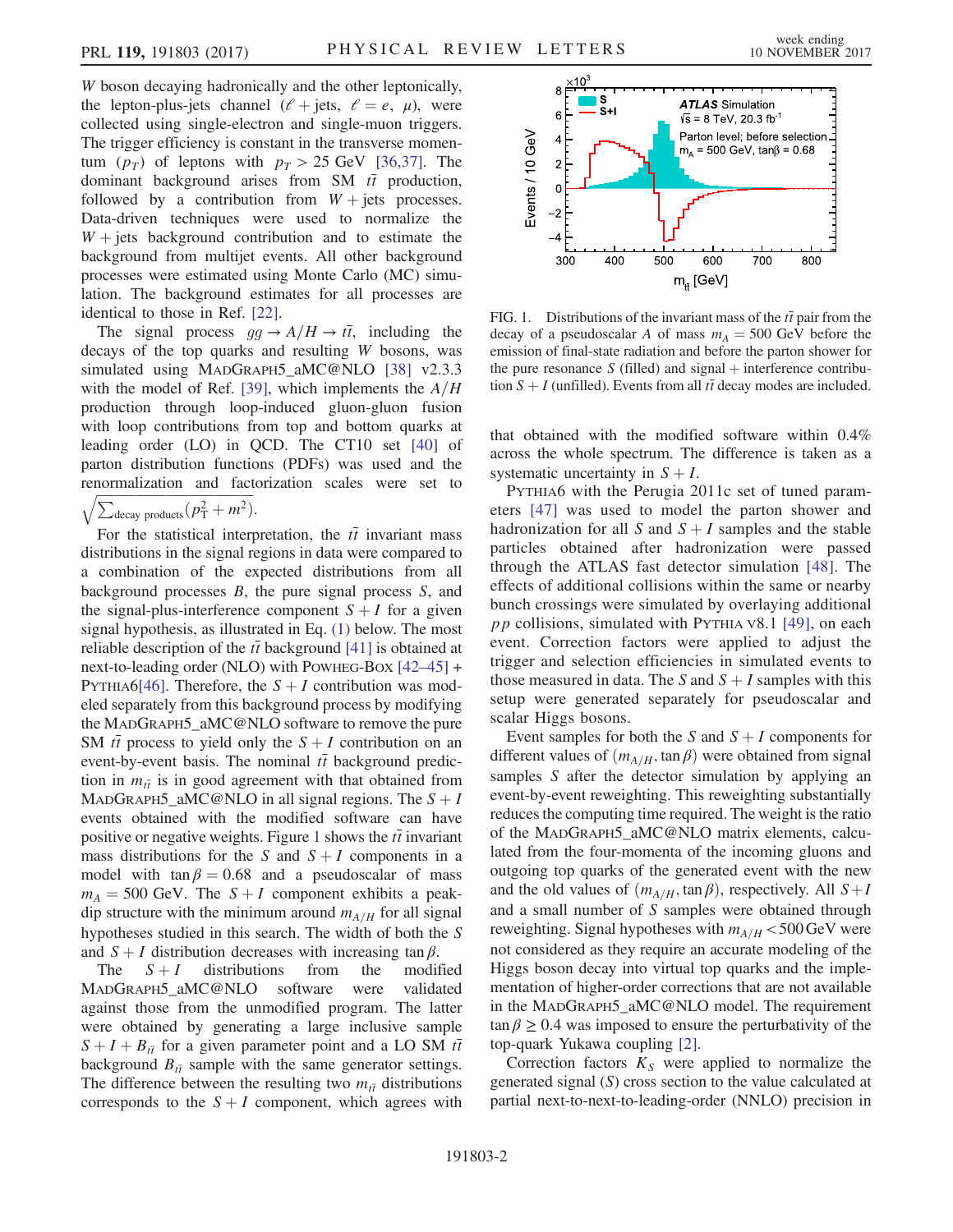QCD [50–[52\].](#page-6-17) The correction factor for the interference component I is  $K_I = \sqrt{K_S \times K_B}$ , as suggested in Ref. [\[53\]](#page-7-0),<br>where  $K_B = 1.87$  is the correction factor to normalize the where  $K_B = 1.87$  is the correction factor to normalize the total cross section of the SM  $t\bar{t}$  background generated at LO with MADGRAPH to the cross section calculated at NNLO accuracy in the strong coupling constant  $\alpha_s$ , including resummation of next-to-next-to-leading-logarithmic soft gluon terms. The values of  $K<sub>S</sub>$  range between two and three for the tested signal hypotheses.

Event selection.—The event selection criteria for the signal regions provide a high selection efficiency for  $t\bar{t}$ events. Only events with a resolved topology, in which the three jets from the hadronically decaying top quark are well separated in the detector, are selected. This is the most efficient selection strategy for signal hypotheses with  $m_{A/H}$  < 800 GeV. Events with a *merged topology*, in which the top quark is reconstructed as a single jet, are not considered. The event reconstruction and selection criteria are identical to those in Ref. [\[22\]](#page-6-6) except that events that would satisfy the criteria for both topologies are classified as "resolved" instead of "merged."

Events are required to contain exactly one isolated electron [\[54\]](#page-7-1) or muon [\[55\]](#page-7-2) with  $p_T > 25$  GeV and pseudorapidity  $|\eta|$  < 2.5 [\[56\]](#page-7-3). Events must have large missing transverse momentum,  $E_T^{\text{miss}} > 20 \text{ GeV}$ , computed as the magnitude of the negative vector sum of lepton and jet magnitude of the negative vector sum of lepton and jet transverse momenta [\[57\].](#page-7-4) In addition,  $E_T^{\text{miss}} + m_T^W$  > transverse momenta [57]. In addition,  $E_T^{rms} + m_T^{2} > 60$  GeV is required to further suppress the contribution from multijet events, where  $m_T^W$  is the lepton– $E_T^{\text{miss}}$  trans-<br>verse mass [22] Events must contain at least four hadronic verse mass [\[22\]](#page-6-6). Events must contain at least four hadronic jets with  $p_T > 25$  GeV and  $|\eta| < 2.5$ , reconstructed using the anti- $k_t$  algorithm [\[58,59\]](#page-7-5) with radius parameter  $R = 0.4$ . Jets from additional collisions in the same bunch crossing are rejected using dedicated tracking and vertex requirements [\[60\]](#page-7-6). At least one of the jets must be identified as originating from the decay of a  $b$ -hadron ( $b$ -jet) using a multivariate tagging algorithm with a 70% efficiency for b-jets and light-quark and gluon mistag rates of  $0.5\% - 2\%$  [\[61\].](#page-7-7)

Event reconstruction.—Jets are assigned to the top quarks using a  $\chi^2$  algorithm that relies on kinematic constraints and the expected values of the top quark and W boson masses [\[22\]](#page-6-6). The invariant mass  $m_{\tilde{t}}^{\text{reco}}$  of the candidate  $\tilde{t}$  pair is reconstructed from the four selected jets. candidate  $t\bar{t}$  pair is reconstructed from the four selected jets, the lepton, and the  $E_T^{\text{miss}}$  vector. The experimental reso-<br>lution for the  $t\bar{t}$  invariant mass is 8% for  $m_{\text{max}} = 500 \text{ GeV}$ lution for the  $t\bar{t}$  invariant mass is 8% for  $m_{A/H} = 500$  GeV. Events in the  $e + \text{jets}$  and  $\mu + \text{jets}$  channels are classified into three categories, based on whether a b-tagged jet was assigned to either the hadronically or the semileptonically decaying top quark, or to both of them. Each category defines a signal region; hence six orthogonal signal regions are used in the statistical analysis.

Systematic uncertainties.—The impact of the systematic uncertainties on both the normalization and the shape of the  $m_{\tilde{t}q}^{\text{reco}}$  distributions is taken into account. The average

<span id="page-3-0"></span>TABLE I. Average impact of the dominant uncertainties on the estimated yields for the total background and for a pseudoscalar A with  $m_A = 500$  GeV and tan  $\beta = 0.68$  in percent of the nominal value for all signal regions combined. Only uncertainties with a yield impact  $> 0.5\%$  are shown. Dots  $(\cdots)$  indicate that an uncertainty is not applicable to a sample uncertainty is not applicable to a sample.

| Systematic uncertainties [%]              | Total background | S             | $S+I$ |
|-------------------------------------------|------------------|---------------|-------|
| Luminosity [62]                           | 1.7              | 1.9           | 1.9   |
| <b>PDF</b>                                | 2.5              | 2.1           | 12    |
| $t\bar{t}$ initial-/final-state radiation | 3.2              |               |       |
| $t\bar{t}$ parton shower + fragmentation  | 4.9              |               |       |
| $t\bar{t}$ normalization                  | 5.7              |               |       |
| $t\bar{t}$ event generator                | 0.5              |               |       |
| Top quark mass                            | 0.5              | 2.2           | 13    |
| Jet energy scale                          | 6.4              | 4.9           | 9.3   |
| Jet energy resolution                     | 1.3              | 1.6           | 1.7   |
| $b$ -tagging: $b$ -jet efficiency         | 1.5              | 1.3           | 1.1   |
| $b$ -tagging: $c$ -jet efficiency         | 0.2              | $0.2^{\circ}$ | 0.8   |
| Electron efficiency                       | 0.3              | 0.4           | 0.7   |
| Muon efficiency                           | 0.9              | 1.0           | 1.0   |
| Signal MC scales                          |                  | 7.3           | 7.3   |
| Reweighting                               | .                | .             | 5.0   |
| MC statistical uncertainty                | 0.5              | 2.4           | 11    |
| Total uncertainty                         | 11               | 10            | 25    |

impact of the dominant uncertainties on the event yields is summarized in Table [I.](#page-3-0)

The experimental uncertainties with the largest impact on the event yields and the shape of the  $m_{\tilde{t}}^{\text{reco}}$  distributions<br>are those related to the jet energy scale (IES) and the jet are those related to the jet energy scale (JES) and the jet energy resolution (JER) [\[63,64\]](#page-7-8), followed by uncertainties on the b-tagging efficiency and misidentification rates [\[61\]](#page-7-7). The uncertainties related to leptons include those in the reconstruction and isolation efficiency, the single-lepton triggers, and the energy scale and resolution [\[54,55\]](#page-7-1).

The uncertainty of  $6.5\%$  in the NNLO + NNLL cross section for SM  $t\bar{t}$  production is the dominant uncertainty in the total background normalization [\[22\].](#page-6-6) Modeling uncertainties affecting the shape of the  $m_{\tilde{t}}^{\text{reco}}$  distribution for the SM  $t\bar{t}$  background are also taken into account. These SM  $t\bar{t}$  background are also taken into account. These

<span id="page-3-1"></span>TABLE II. Number of events observed in data and expected number of background events after the event selection, before the profile-likelihood fit to the full data set. The uncertainty in the background yields is derived by summing all uncertainties in quadrature. The "other bkg." component comprises single top quark,  $t\bar{t} + W/Z$ ,  $Z + \text{jets}$ , diboson, and multijet production.

| Type            | $e + \text{jets}$  | $\mu$ + jets       |  |  |
|-----------------|--------------------|--------------------|--|--|
| $t\overline{t}$ | $95000 \pm 11000$  | $93000 \pm 11000$  |  |  |
| $W + jets$      | $6600 \pm 2100$    | $7200 \pm 2300$    |  |  |
| Other bkg.      | $11\,200 \pm 1400$ | $6100 \pm 600$     |  |  |
| Total           | $112800 \pm 13000$ | $106300 \pm 12000$ |  |  |
| Data            | 115 785            | 110 218            |  |  |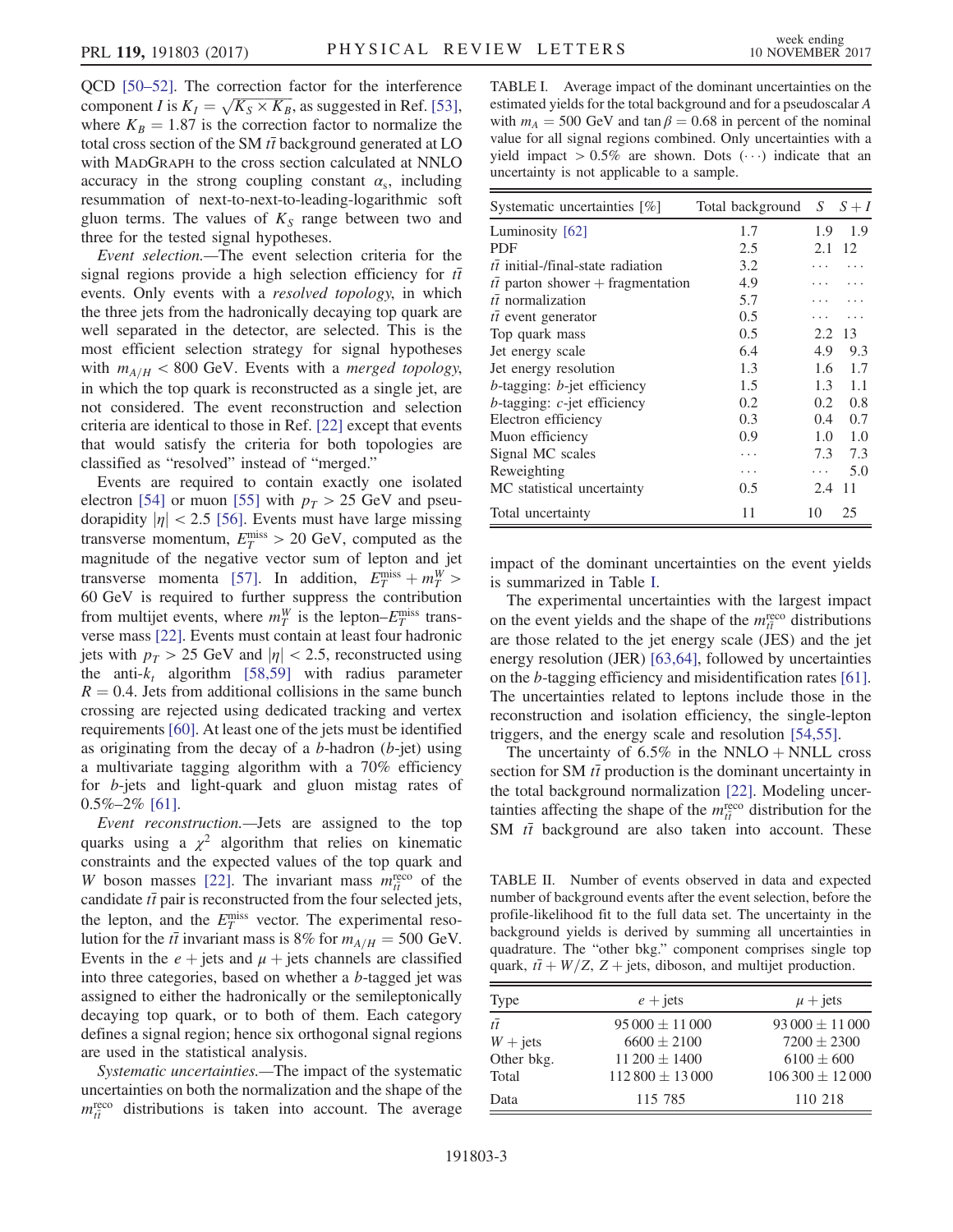<span id="page-4-1"></span>

FIG. 2. Distribution of  $m_{\tilde{t}}^{reco}$  for the data and the expected background after the profile-likelihood fit under the backgroundbackground after the profile-likelihood fit under the backgroundonly hypothesis for all signal regions combined. The lines in the bottom panel show the individual  $S + I$  distributions (scaled by a factor of 4) for a pseudoscalar  $A$  (solid line) and scalar  $H$  (bold dashed line) with  $m_{A/H} = 500$  GeV and tan  $\beta = 0.68$  relative to the total background.

include uncertainties related to the choice of NLO event generator, the modeling of the parton shower and fragmentation, the modeling of gluon initial- and final-state radiation, and the value of the top quark mass  $m_t$ . Other sources of uncertainty related to the various background components are described in Ref. [\[22\].](#page-6-6)

The largest uncertainty in the modeling of the  $S + I$  and S components is related to the  $\pm 1.0$  GeV uncertainty of the value  $m_t = 172.5$  GeV [\[65\]](#page-7-10). Uncertainties related to the choice of PDF set and renormalization and factorization scales are also considered. The latter is estimated by varying the scales by factors of 0.5 and 2.0, which yields a constant  $\pm 7.3\%$  variation across the  $m_{\tilde{t}}^{\text{reco}}$  spectrum.<br>An asymmetric variation for which the bins at the low and An asymmetric variation, for which the bins at the low and high ends of the  $m_{\tilde{t}}^{\text{reco}}$  spectrum are taken as anticorrelated  $\overline{t}$  specifiered to estimate the impact of the scale [\[66\]](#page-7-11) is also considered to estimate the impact of the scale variations on the shape of the  $m_{\tilde{t}}^{\text{reco}}$  spectrum. For the  $S + I$  samples, an additional constant  $\pm 5\%$  uncertainty is included to cover the difference between reweighted and generated distributions.

Results.—A breakdown of the observed and expected event yields in the  $e +$  jets and  $\mu$  + jets channels and their total uncertainties is shown in Table [II](#page-3-1). Good agreement is found between the observed number of events in data and the expected total number of background events.

The exclusion limits are derived separately for each signal hypothesis from a profile-likelihood fit [\[67\]](#page-7-12) of the expected  $m_{\tilde{t}}^{\text{reco}}$  distributions to the observed ones simulta-<br>neously in all signal regions taking the statistical and neously in all signal regions, taking the statistical and systematic uncertainties into account as nuisance parame-ters [\[22\]](#page-6-6). Only bins with  $m_{\tilde{t}}^{\text{reco}} > 320 \text{ GeV}$  are considered<br>to avoid threshold effects not well described by the to avoid threshold effects not well described by the simulation. The shape of the binned  $m_{\tilde{t}}^{\text{reco}}$  distributions is<br>parametrized in terms of the signal strength  $\mu$  [26.27]. parametrized in terms of the signal strength  $\mu$  [\[26,27\]:](#page-6-2)

<span id="page-4-0"></span>
$$
\mu S + \sqrt{\mu}I + B = (\mu - \sqrt{\mu})S + \sqrt{\mu}(S + I) + B. \quad (1)
$$

The fitted variable is  $\sqrt{\mu}$  and the case  $\mu = 1$  ( $\mu = 0$ ) corresponds to the type-II 2HDM in the alignment limit (the background-only hypothesis). This approach relies on the assumption that, for a given signal hypothesis, the shape of the  $t\bar{t}$  invariant mass distributions for S and  $S + I$  in Eq. [\(1\)](#page-4-0) does not change with  $\mu$ . The terms S and  $S + I$  on the right-hand side of Eq. [\(1\)](#page-4-0) correspond to the  $m_{\tilde{t}}^{\text{reco}}$ tī<br>l∈ distributions obtained from the S and  $S + I$  samples,<br>respectively while B stands for the expected  $m^{\text{reco}}$  distrirespectively, while B stands for the expected  $m_{\tilde{t}}^{\text{reco}}$  distribution of the total background bution of the total background.

The level of agreement between the observed and expected mass spectra is quantified in a fit under the background-only hypothesis in which only the nuisance parameters are allowed to vary. The observed  $m_{ti}^{\text{reco}}$  spectra<br>are compatible with the postfit expected spectra within the are compatible with the postfit expected spectra within the (constrained) uncertainty bands (Fig. [2](#page-4-1)).

The upper limits on  $\mu$  at 95% confidence level (C.L.) are obtained with the C.L. $_s$  method [\[68\]](#page-7-13) for a number of  $(m_{A/H}, \tan \beta)$  values. The upper limits at intermediate points are obtained from a linear interpolation among

<span id="page-4-2"></span>

FIG. 3. The 95% C.L. observed and expected exclusion regions for the type-II 2HDM ( $\mu = 1$ ) considering only a pseudoscalar A (left), only a scalar H (middle), and the mass-degenerate scenario  $m_A = m_H$  (right). Blue points indicate parameter values at which signal samples are produced.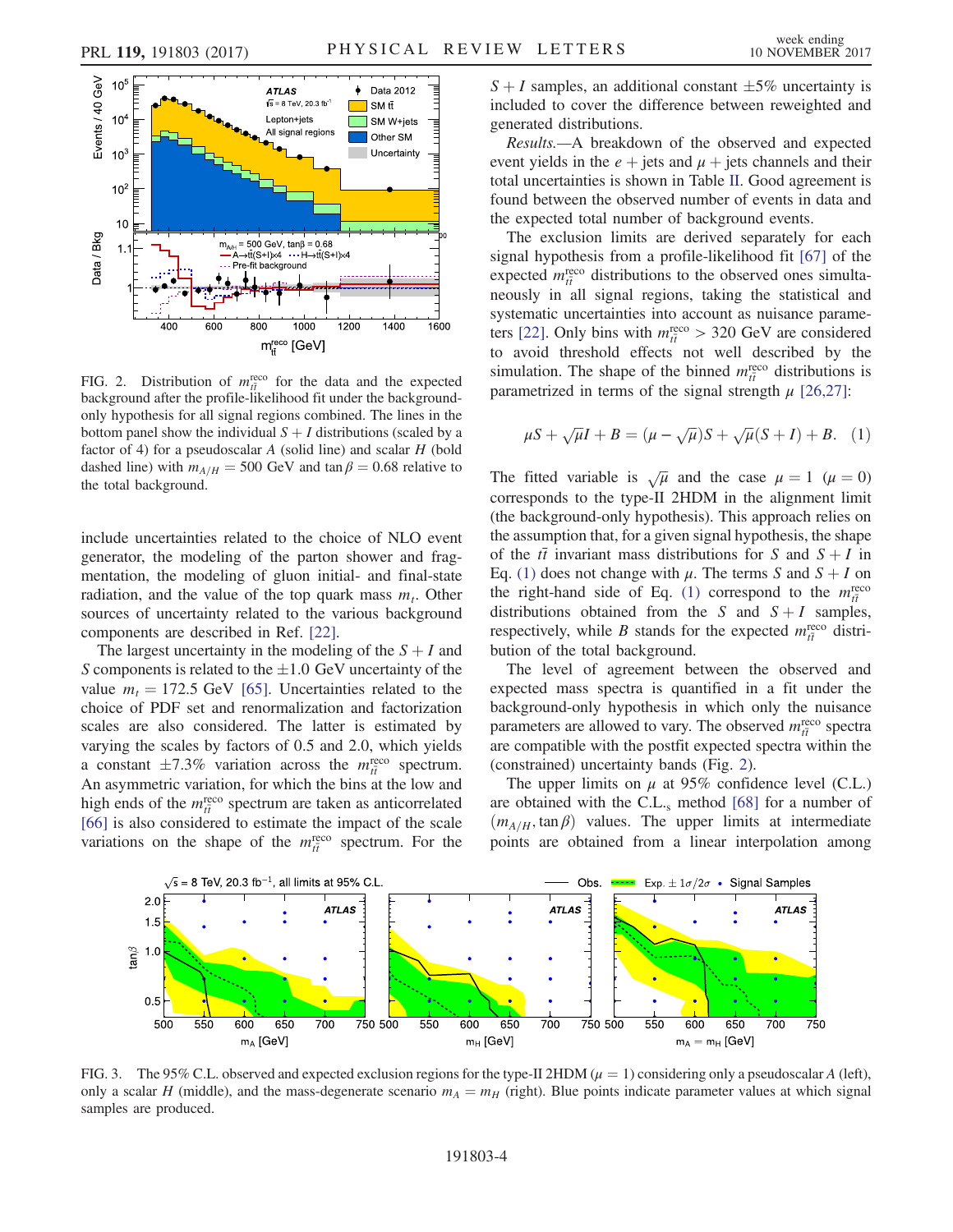<span id="page-5-5"></span>TABLE III. The 95% C.L. observed (obs.) and expected (exp.) exclusion limits on tan $\beta$  for a type-II 2HDM in the alignment limit considering only a pseudoscalar A (left), only a scalar H (middle), and the mass-degenerate scenario  $m_A = m_H$  (right). Dots ( $\cdots$ ) indicate that no value of  $\tan \beta \ge 0.4$  is excluded.

| <b>Mass</b>                                        | $m_A$ |                                                                                                                                           |  |  | $m_H$ $m_A = m_H$ |  |
|----------------------------------------------------|-------|-------------------------------------------------------------------------------------------------------------------------------------------|--|--|-------------------|--|
| [GeV] $\tan \beta$ : obs. exp. obs. exp. obs. exp. |       |                                                                                                                                           |  |  |                   |  |
| 500                                                |       | $\langle 1.00 \rangle$ $\langle 1.16 \rangle$ $\langle 1.00 \rangle$ $\langle 0.77 \rangle$ $\langle 1.55 \rangle$ $\langle 1.50 \rangle$ |  |  |                   |  |
| 550                                                |       | $< 0.69$ $< 0.79$ $< 0.72$ $< 0.52$ $< 1.10$ $< 0.92$                                                                                     |  |  |                   |  |
| 600                                                |       | $\cdots$ < 0.59 < 0.73 $\cdots$ < 1.09 < 0.93                                                                                             |  |  |                   |  |
| 650                                                |       | $< 0.62$                                                                                                                                  |  |  |                   |  |

the three closest points. In Fig. [3](#page-4-2), the observed and expected exclusion regions for the type-II 2HDM  $(\mu = 1)$  are shown for the three scenarios discussed in the Introduction. The excluded values of  $tan \beta$  for the different mass hypotheses are listed in Table [III.](#page-5-5)

Conclusion.—In conclusion, the search for massive pseudoscalar and scalar resonances decaying to  $t\bar{t}$  in 20.3 fb<sup>-1</sup> of *pp* collisions at 8 TeV recorded by the ATLAS experiment yields no statistically significant deviations from the SM prediction. The results are interpreted in a type-II 2HDM in the alignment limit, and upper limits are set on the signal strength  $\mu$  at 95% C.L. in the  $m_{A/H}$  versus tan β plane. Unlike previous searches for  $t\bar{t}$  resonances, this analysis takes into account interference effects between the signal process and the background from SM  $t\bar{t}$  production. It tightens significantly the previously published constraints on the 2HDM parameter space in the low tan  $\beta$  and high mass ( $m_{A/H} > 500$  GeV) region.

We thank CERN for the very successful operation of the LHC, as well as the support staff from our institutions without whom ATLAS could not be operated efficiently. We acknowledge the support of ANPCyT, Argentina; YerPhI, Armenia; ARC, Australia; BMWFW and FWF, Austria; ANAS, Azerbaijan; SSTC, Belarus; CNPq and FAPESP, Brazil; NSERC, NRC and CFI, Canada; CERN; CONICYT, Chile; CAS, MOST and NSFC, China; COLCIENCIAS, Colombia; MSMT CR, MPO CR and VSC CR, Czech Republic; DNRF and DNSRC, Denmark; IN2P3-CNRS, CEA-DSM/IRFU, France; SRNSF, Georgia; BMBF, HGF, and MPG, Germany; GSRT, Greece; RGC, Hong Kong SAR, China; ISF, I-CORE and Benoziyo Center, Israel; INFN, Italy; MEXT and JSPS, Japan; CNRST, Morocco; NWO, Netherlands; RCN, Norway; MNiSW and NCN, Poland; FCT, Portugal; MNE/IFA, Romania; MES of Russia and NRC KI, Russian Federation; JINR; MESTD, Serbia; MSSR, Slovakia; ARRS and MIZŠ, Slovenia; DST/NRF, South Africa; MINECO, Spain; SRC and Wallenberg Foundation, Sweden; SERI, SNSF and Cantons of Bern and Geneva, Switzerland; MOST, Taiwan; TAEK, Turkey; STFC, United Kingdom; DOE and NSF, United States of America. In addition, individual groups and members have received support from BCKDF, the Canada Council, CANARIE, CRC, Compute Canada, FQRNT, and the Ontario Innovation Trust, Canada; EPLANET, ERC, ERDF, FP7, Horizon 2020 and Marie Skłodowska-Curie Actions, European Union; Investissements d'Avenir Labex and Idex, ANR, Région Auvergne and Fondation Partager le Savoir, France; DFG and AvH Foundation, Germany; Herakleitos, Thales and Aristeia programmes co-financed by EU-ESF and the Greek NSRF; BSF, GIF and Minerva, Israel; BRF, Norway; CERCA Programme Generalitat de Catalunya, Generalitat Valenciana, Spain; the Royal Society and Leverhulme Trust, United Kingdom. The crucial computing support from all WLCG partners is acknowledged gratefully, in particular from CERN, the ATLAS Tier-1 facilities at TRIUMF (Canada), NDGF (Denmark, Norway, Sweden), CC-IN2P3 (France), KIT/ GridKA (Germany), INFN-CNAF (Italy), NL-T1 (Netherlands), PIC (Spain), ASGC (Taiwan), RAL (UK) and BNL (USA), the Tier-2 facilities worldwide and large non-WLCG resource providers. Major contributors of computing resources are listed in Ref. [\[69\].](#page-7-14)

- <span id="page-5-1"></span><span id="page-5-0"></span>[1] ATLAS Collaboration, The ATLAS experiment at the CERN large hadron collider, J. Instrum. 3[, S08003 \(2008\).](https://doi.org/10.1088/1748-0221/3/08/S08003)
- [2] G. C. Branco, P. M. Ferreira, L. Lavoura, M. N. Rebelo, M. Sher, and J. P. Silva, Theory and phenomenology of two-Higgs-doublet models, [Phys. Rep.](https://doi.org/10.1016/j.physrep.2012.02.002) 516, 1 (2012).
- <span id="page-5-2"></span>[3] Yu. A. Golfand and E. P. Likhtman, Extension of the algebra of Poincare group generators and violation of  $p$  invariance, Pis'ma Zh. Eksp. Teor. Fiz. 13, 452 (1971) [JETP Lett. 13, 323 (1971)].
- [4] D. Volkov and V. Akulov, Is the neutrino a goldstone particle?, [Phys. Lett. B](https://doi.org/10.1016/0370-2693(73)90490-5) 46, 109 (1973).
- [5] J. Wess and B. Zumino, Supergauge transformations in four dimensions, [Nucl. Phys.](https://doi.org/10.1016/0550-3213(74)90355-1) B70, 39 (1974).
- [6] J. Wess and B. Zumino, Supergauge invariant extension of quantum electrodynamics, [Nucl. Phys.](https://doi.org/10.1016/0550-3213(74)90112-6) B78, 1 (1974).
- [7] S. Ferrara and B. Zumino, Supergauge invariant Yang-Mills theories, Nucl. Phys. B79[, 413 \(1974\).](https://doi.org/10.1016/0550-3213(74)90559-8)
- <span id="page-5-3"></span>[8] A. Salam and J. Strathdee, Super-symmetry and non-Abelian gauges, Phys. Lett. 51B[, 353 \(1974\)](https://doi.org/10.1016/0370-2693(74)90226-3).
- <span id="page-5-4"></span>[9] J. E. Kim, Light pseudoscalars, particle physics and cosmology, [Phys. Rep.](https://doi.org/10.1016/0370-1573(87)90017-2) 150, 1 (1987).
- [10] P. Fayet, Supersymmetry and weak, electromagnetic and strong interactions, Phys. Lett. 64B[, 159 \(1976\)](https://doi.org/10.1016/0370-2693(76)90319-1).
- [11] P. Fayet, Spontaneously broken supersymmetric theories of weak, electromagnetic and strong interactions, [Phys. Lett. B](https://doi.org/10.1016/0370-2693(77)90852-8) 69[, 489 \(1977\).](https://doi.org/10.1016/0370-2693(77)90852-8)
- [12] G. R. Farrar and P. Fayet, Phenomenology of the production, decay, and detection of new hadronic states associated with supersymmetry, Phys. Lett. 76B[, 575 \(1978\)](https://doi.org/10.1016/0370-2693(78)90858-4).
- [13] P. Fayet, Relations between the masses of the superpartners of leptons and quarks, the Goldstino coupling and the neutral currents, Phys. Lett. 84B[, 416 \(1979\)](https://doi.org/10.1016/0370-2693(79)91229-2).
- [14] S. Dimopoulos and H. Georgi, Softly broken supersymmetry and SU(5), Nucl. Phys. B193[, 150 \(1981\).](https://doi.org/10.1016/0550-3213(81)90522-8)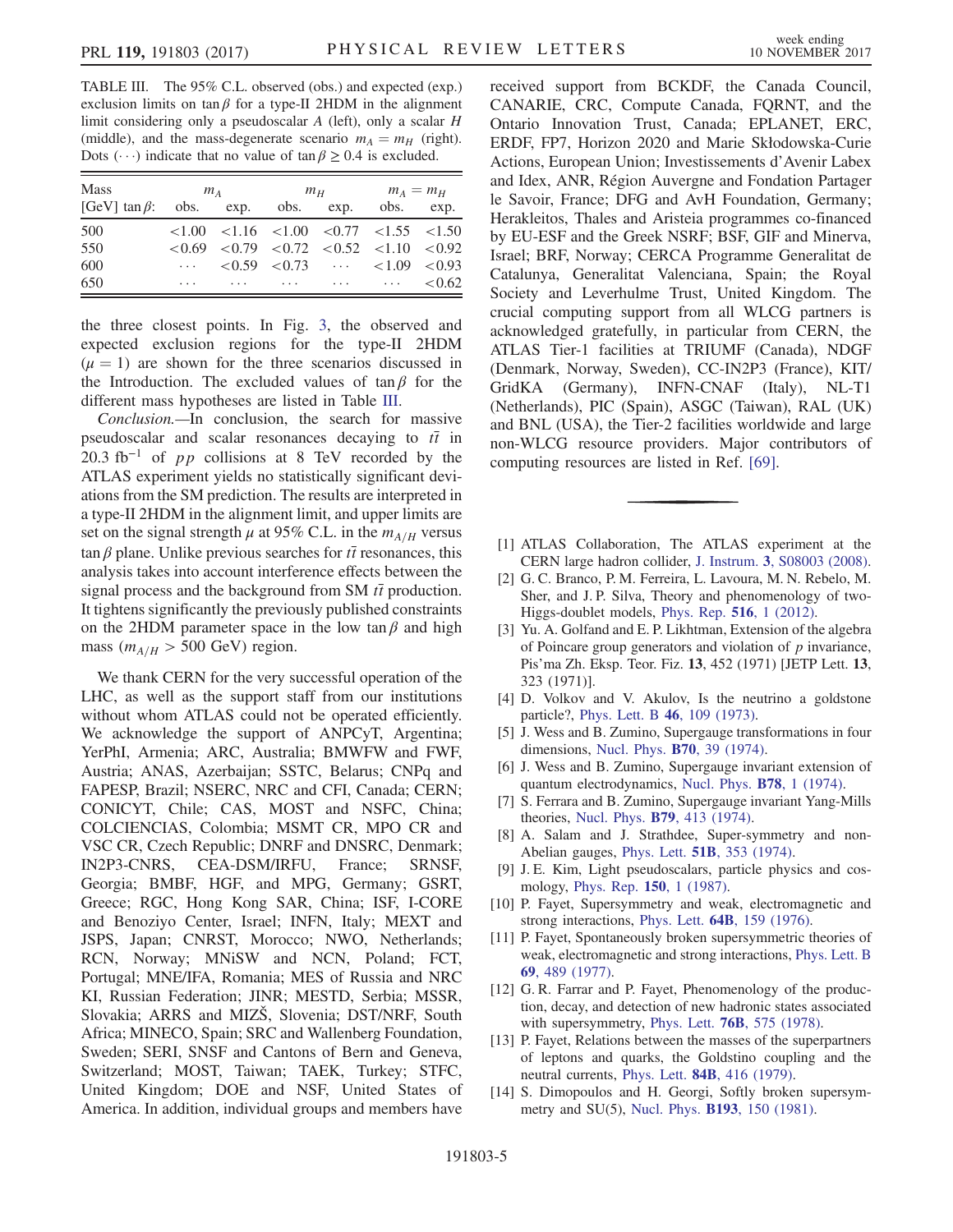- <span id="page-6-0"></span>[15] ATLAS Collaboration, Constraints on new phenomena via Higgs boson couplings and invisible decays with the ATLAS detector, [J. High Energy Phys. 11 \(2015\) 206.](https://doi.org/10.1007/JHEP11(2015)206)
- [16] ATLAS Collaboration, Search for minimal supersymmetric standard model Higgs bosons  $H = A$  and for a Z' boson in the  $\tau\tau$  final state produced in pp collisions at  $\sqrt{s} = 13 \text{ TeV}$ <br>with the ATI AS detector Fur, Phys. I. C. 76, 585 (2016) with the ATLAS detector, [Eur. Phys. J. C](https://doi.org/10.1140/epjc/s10052-016-4400-6) 76, 585 (2016).
- [17] CMS Collaboration, Searches for heavy Higgs bosons in two-Higgs-doublet models and for  $t \to ch$  decay using multilepton and diphoton final states in pp collisions at  $\sqrt{s} = 8$  TeV, Phys. Rev. D 90[, 112013 \(2014\)](https://doi.org/10.1103/PhysRevD.90.112013).<br>CMS Collaboration. Search for neutral MS.
- [18] CMS Collaboration, Search for neutral MSSM Higgs bosons decaying into a pair of bottom quarks, [J. High](https://doi.org/10.1007/JHEP11(2015)071) [Energy Phys. 11 \(2015\) 071.](https://doi.org/10.1007/JHEP11(2015)071)
- [19] CMS Collaboration, Searches for a heavy scalar boson H decaying to a pair of 125 GeV Higgs bosons hh or for a heavy pseudoscalar boson  $A$  decaying to  $Zh$ , in the final states with  $h \rightarrow \tau \tau$ , [Phys. Lett. B](https://doi.org/10.1016/j.physletb.2016.01.056) 755, 217 (2016).
- [20] A. Djouadi, L. Maiani, A. Polosa, J. Quevillon, and V. Riquer, Fully covering the MSSM Higgs sector at the LHC, [J. High Energy Phys. 06 \(2015\) 168.](https://doi.org/10.1007/JHEP06(2015)168)
- <span id="page-6-1"></span>[21] CMS Collaboration, Search for  $t\bar{t}$  resonances in highlyboosted lepton  $+$  jets and fully hadronic final states in proton-proton collisions at  $\sqrt{s}$  = 13 TeV, [J. High Energy](https://doi.org/10.1007/JHEP07(2017)001) [Phys. 07 \(2017\) 001.](https://doi.org/10.1007/JHEP07(2017)001)
- <span id="page-6-6"></span>[22] ATLAS Collaboration, A search for  $t\bar{t}$  resonances using lepton-plus-jets events in proton-proton collisions at  $\sqrt{s}$  = 8 TeV with the ATI AS detector I High Energy Phys 08 8 TeV with the ATLAS detector, [J. High Energy Phys. 08](https://doi.org/10.1007/JHEP08(2015)148) [\(2015\) 148.](https://doi.org/10.1007/JHEP08(2015)148)
- [23] CMS Collaboration, Searches for New Physics Using the  $t\bar{t}$  Invariant Mass Distribution in pp Collisions at  $\sqrt{s} = 8$  TeV, Phys. Rev. Lett. 111[, 211804 \(2013\).](https://doi.org/10.1103/PhysRevLett.111.211804)<br>T Aaltonen et al. (CDE Collaboration) Search for Resonant
- [24] T. Aaltonen et al. (CDF Collaboration), Search for Resonant Top-Antitop Production in the Lepton Plus Jets Decay Mode Using the Full CDF Data Set, [Phys. Rev. Lett.](https://doi.org/10.1103/PhysRevLett.110.121802) 110, 121802 [\(2013\).](https://doi.org/10.1103/PhysRevLett.110.121802)
- [25] V. M. Abazov et al. (D0 Collaboration), Search for a narrow *tt* resonance in  $p\bar{p}$  collisions at  $\sqrt{s} = 1.96$  TeV, [Phys. Rev.](https://doi.org/10.1103/PhysRevD.85.051101) D 85. 051101 (2012) <sup>D</sup> 85[, 051101 \(2012\)](https://doi.org/10.1103/PhysRevD.85.051101).
- <span id="page-6-2"></span>[26] K. J. F. Gaemers and F. Hoogeveen, Higgs production and decay into heavy flavors with the gluon fusion mechanism, Phys. Lett. 146B[, 347 \(1984\).](https://doi.org/10.1016/0370-2693(84)91711-8)
- [27] D. Dicus, A. Stange, and S. Willenbrock, Higgs decay to top quarks at hadron colliders, [Phys. Lett. B](https://doi.org/10.1016/0370-2693(94)91017-0) 333, 126 [\(1994\).](https://doi.org/10.1016/0370-2693(94)91017-0)
- [28] W. Bernreuther, M. Flesch, and P. Haberl, Signatures of Higgs bosons in the top quark decay channel at hadron colliders, Phys. Rev. D 58[, 114031 \(1998\)](https://doi.org/10.1103/PhysRevD.58.114031).
- [29] R. Frederix and F. Maltoni, Top pair invariant mass distribution: A window on new physics, [J. High Energy](https://doi.org/10.1088/1126-6708/2009/01/047) [Phys. 01 \(2009\) 047.](https://doi.org/10.1088/1126-6708/2009/01/047)
- [30] M. Carena and Z. Liu, Challenges and opportunities for heavy scalar searches in the  $t\bar{t}$  channel at the LHC, [J. High](https://doi.org/10.1007/JHEP11(2016)159) [Energy Phys. 11 \(2016\) 159.](https://doi.org/10.1007/JHEP11(2016)159)
- [31] D. Buarque Franzosi, E. Vryonidou, and C. Zhang, Scalar production and decay to top quarks including interference effects atNLOinQCDin anEFTapproach, [arXiv:1707.06760.](http://arXiv.org/abs/1707.06760)
- <span id="page-6-3"></span>[32] J. F. Gunion and H. E. Haber, The CP conserving two Higgs doublet model: The approach to the decoupling limit, Phys. Rev. D 67[, 075019 \(2003\)](https://doi.org/10.1103/PhysRevD.67.075019).
- <span id="page-6-4"></span>[33] ATLAS Collaboration, Observation of a new particle in the search for the standard model Higgs boson with the ATLAS detector at the LHC, [Phys. Lett. B](https://doi.org/10.1016/j.physletb.2012.08.020) 716, 1 (2012).
- [34] CMS Collaboration, Observation of a new boson at a mass of 125 GeV with the CMS experiment at the LHC, [Phys.](https://doi.org/10.1016/j.physletb.2012.08.021) Lett. B 716[, 30 \(2012\)](https://doi.org/10.1016/j.physletb.2012.08.021).
- <span id="page-6-5"></span>[35] Scenarios with  $m_H \neq m_A$  may not yield a stable Higgs potential for the chosen value of  $m_{12}$  without extending the 2HDM.
- <span id="page-6-7"></span>[36] ATLAS Collaboration, Electron reconstruction and identification efficiency measurements with the ATLAS detector using the 2011 LHC proton-proton collision data, [Eur. Phys.](https://doi.org/10.1140/epjc/s10052-014-2941-0) J. C 74[, 2941 \(2014\)](https://doi.org/10.1140/epjc/s10052-014-2941-0).
- [37] ATLAS Collaboration, Performance of the ATLAS muon trigger in pp collisions at  $\sqrt{s} = 8$  TeV, [Eur. Phys. J. C](https://doi.org/10.1140/epjc/s10052-015-3325-9) 75, 120 (2015) [120 \(2015\)](https://doi.org/10.1140/epjc/s10052-015-3325-9).
- <span id="page-6-8"></span>[38] J. Alwall, R. Frederix, S. Frixione, V. Hirschi, F. Maltoni, O. Mattelaer, H.-S. Shao, T. Stelzer, P. Torrielli, and M. Zaro, The automated computation of tree-level and next-toleading order differential cross sections, and their matching to parton shower simulations, [J. High Energy Phys. 07](https://doi.org/10.1007/JHEP07(2014)079) [\(2014\) 079.](https://doi.org/10.1007/JHEP07(2014)079)
- <span id="page-6-9"></span>[39] D. Buarque Franzosi and C. Zhang, Bottom and Top loop structure in ggH and ggA, [https://cp3.irmp.ucl.ac.be/](https://cp3.irmp.ucl.ac.be/projects/madgraph/wiki/Models/ggHFullLoop) [projects/madgraph/wiki/Models/ggHFullLoop](https://cp3.irmp.ucl.ac.be/projects/madgraph/wiki/Models/ggHFullLoop). We thank D. B. Franzosi for making the code to generate the  $S + I$ distributions available to us.
- <span id="page-6-10"></span>[40] H.-L. Lai, M. Guzzi, J. Huston, Z. Li, P.M. Nadolsky, J. Pumplin, and C.-P. Yuan, New parton distributions for collider physics, Phys. Rev. D 82[, 074024 \(2010\)](https://doi.org/10.1103/PhysRevD.82.074024) .
- <span id="page-6-11"></span>[41] ATLAS Collaboration, Report No. ATL-PHYS-PUB-2015- 002, 2015, <https://cds.cern.ch/record/1981319>.
- <span id="page-6-12"></span>[42] S. Frixione, P. Nason, and G. Ridolfi, A positive-weight next-to-leading-order Monte Carlo for heavy flavour hadroproduction, [J. High Energy Phys. 09 \(2007\) 126.](https://doi.org/10.1088/1126-6708/2007/09/126)
- [43] P. Nason, A new method for combining NLO QCD with shower Monte Carlo algorithms, [J. High Energy Phys. 11](https://doi.org/10.1088/1126-6708/2004/11/040) [\(2004\) 040.](https://doi.org/10.1088/1126-6708/2004/11/040)
- [44] S. Frixione, P. Nason, and C. Oleari, Matching NLO QCD computations with parton shower simulations: The POW-HEG method, [J. High Energy Phys. 11 \(2007\) 070.](https://doi.org/10.1088/1126-6708/2007/11/070)
- [45] S. Alioli, P. Nason, C. Oleari, and E. Re, A general framework for implementing NLO calculations in shower Monte Carlo programs: the POWHEG BOX, [J. High Energy](https://doi.org/10.1007/JHEP06(2010)043) [Phys. 06 \(2010\) 043.](https://doi.org/10.1007/JHEP06(2010)043)
- <span id="page-6-13"></span>[46] T. Sjöstrand, S. Mrenna, and P. Z. Skands, PYTHIA 6.4 Physics and Manual, [J. High Energy Phys. 05 \(2006\)](https://doi.org/10.1088/1126-6708/2006/05/026) [026.](https://doi.org/10.1088/1126-6708/2006/05/026)
- <span id="page-6-15"></span><span id="page-6-14"></span>[47] P. Z. Skands, Tuning Monte Carlo generators: The Perugia tunes, Phys. Rev. D 82[, 074018 \(2010\)](https://doi.org/10.1103/PhysRevD.82.074018).
- <span id="page-6-16"></span>[48] ATLAS Collaboration, Report No. ATL-PHYS-PUB-2010-013, 2010, <https://cds.cern.ch/record/1300517>.
- [49] T. Sjöstrand, S. Mrenna, and P. Z. Skands, A brief introduction to PYTHIA 8.1, [Comput. Phys. Commun.](https://doi.org/10.1016/j.cpc.2008.01.036) 178, 852 [\(2008\).](https://doi.org/10.1016/j.cpc.2008.01.036)
- <span id="page-6-17"></span>[50] D. Eriksson, J. Rathsman, and O. Stal, 2HDMC: Two-Higgs-doublet model calculator, [Comput. Phys. Commun.](https://doi.org/10.1016/j.cpc.2009.09.011) 181[, 189 \(2010\)](https://doi.org/10.1016/j.cpc.2009.09.011).
- [51] R. V. Harlander, S. Liebler, and H. Mantler, SusHi: A program for the calculation of Higgs production in gluon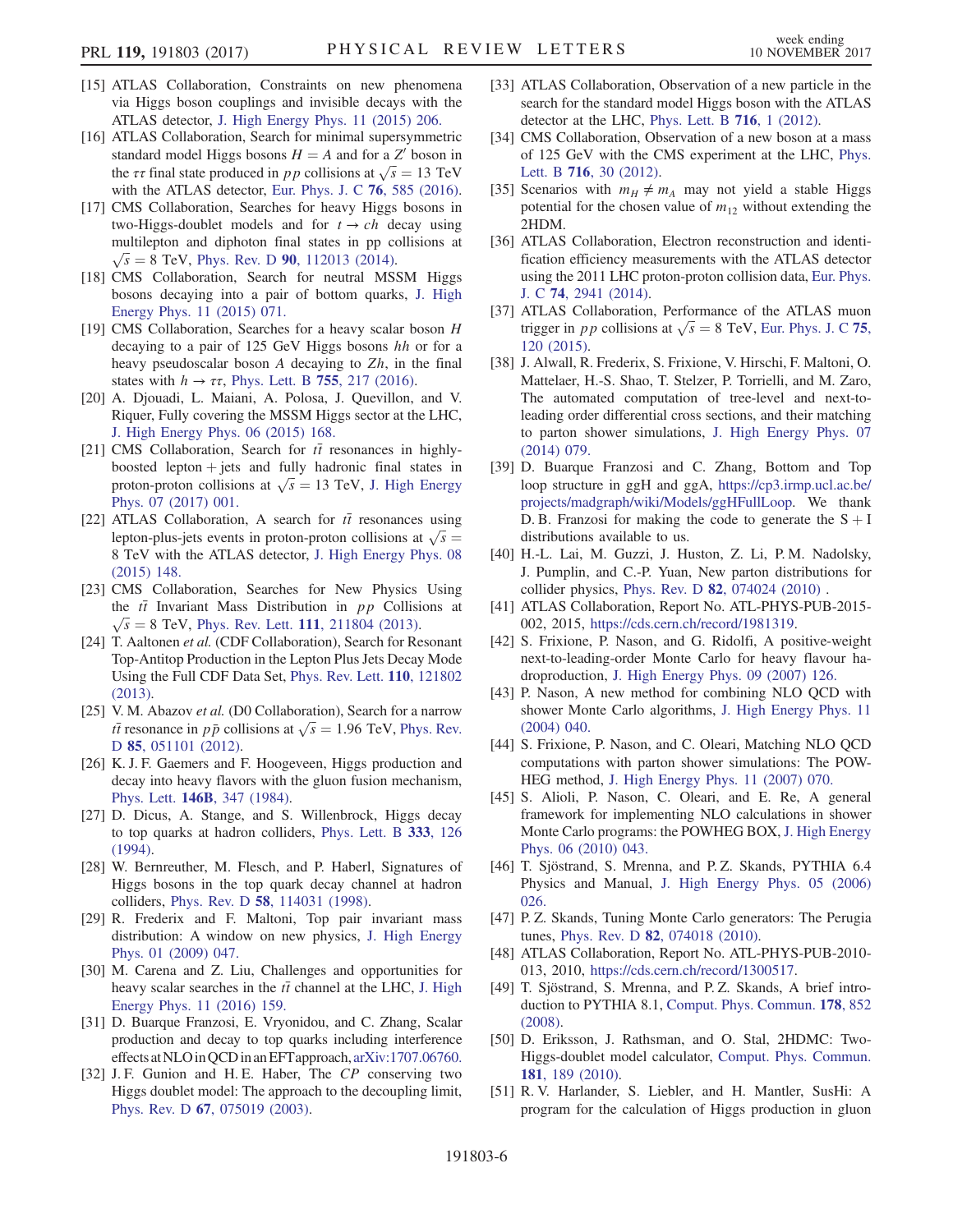fusion and bottom-quark annihilation in the standard model and the MSSM, [Comput. Phys. Commun.](https://doi.org/10.1016/j.cpc.2013.02.006) 184, 1605 (2013).

- [52] R. V. Harlander, S. Liebler, and H. Mantler, SusHi Bento: Beyond NNLO and the heavy-top limit, [Comput. Phys.](https://doi.org/10.1016/j.cpc.2016.10.015) Commun. 212[, 239 \(2017\)](https://doi.org/10.1016/j.cpc.2016.10.015).
- <span id="page-7-0"></span>[53] B. Hespel, F. Maltoni, and E. Vryonidou, Signal background interference effects in heavy scalar production and decay to a top-anti-top pair, [J. High Energy Phys. 10 \(2016\) 016.](https://doi.org/10.1007/JHEP10(2016)016)
- <span id="page-7-1"></span>[54] ATLAS Collaboration, Electron effciency measurements with the ATLAS detector using 2012 LHC proton-proton collision data, [Eur. Phys. J. C](https://doi.org/10.1140/epjc/s10052-017-4756-2) 77, 195 (2017).
- <span id="page-7-2"></span>[55] ATLAS Collaboration, Measurement of the muon reconstruction performance of the ATLAS detector using 2011 and 2012 LHC proton-proton collision data, [Eur. Phys.](https://doi.org/10.1140/epjc/s10052-014-3130-x) J. C 74[, 3130 \(2014\)](https://doi.org/10.1140/epjc/s10052-014-3130-x).
- <span id="page-7-3"></span>[56] The ATLAS experiment uses a right-handed coordinate system with its origin at the nominal interaction point (IP) in the center of the detector and the z axis along the beam pipe. The  $x$  axis points from the IP to the center of the LHC ring, and the y axis points upward. Cylindrical coordinates  $(r, \phi)$ are used in the transverse plane,  $\phi$  being the azimuthal angle around the  $z$  axis. The pseudorapidity is defined in terms of the polar angle  $\theta$  as  $\eta = -\ln[\tan(\theta/2)]$ . Transverse momenta are computed from the three-momenta,  $p$ , as  $p_T = |\boldsymbol{p}| \sin \theta$ .
- <span id="page-7-4"></span>[57] ATLAS Collaboration, Performance of algorithms that reconstruct missing transverse momentum in  $\sqrt{s} = 8$  TeV<br>proton-proton collisions in the ATI AS detector. Fur, phys. proton-proton collisions in the ATLAS detector, [Eur. Phys.](https://doi.org/10.1140/epjc/s10052-017-4780-2) J. C 77[, 241 \(2017\).](https://doi.org/10.1140/epjc/s10052-017-4780-2)
- <span id="page-7-5"></span>[58] M. Cacciari, G. P. Salam, and G. Soyez, The anti-kt jet clustering algorithm, [J. High Energy Phys. 04 \(2008\) 063.](https://doi.org/10.1088/1126-6708/2008/04/063)
- [59] M. Cacciari, G. P. Salam, and G. Soyez, FastJet User Manual, [Eur. Phys. J. C](https://doi.org/10.1140/epjc/s10052-012-1896-2) 72, 1896 (2012).
- <span id="page-7-6"></span>[60] ATLAS Collaboration, Performance of pile-up mitigation techniques for jets in pp collisions at  $\sqrt{s} = 8$  TeV using the ATI AS detector Eur Phys I C 76 581 (2016) ATLAS detector, [Eur. Phys. J. C](https://doi.org/10.1140/epjc/s10052-016-4395-z) 76, 581 (2016).
- <span id="page-7-7"></span>[61] ATLAS Collaboration, Performance of b-jet identification in the ATLAS experiment, [J. Instrum.](https://doi.org/10.1088/1748-0221/11/04/P04008) 11, P04008 [\(2016\).](https://doi.org/10.1088/1748-0221/11/04/P04008)
- <span id="page-7-9"></span>[62] ATLAS Collaboration, Luminosity determination in pp collisions at  $\sqrt{s} = 8$  TeV using the ATLAS detector at the LHC Fur Phys L C 76 653 (2016) the LHC, [Eur. Phys. J. C](https://doi.org/10.1140/epjc/s10052-016-4466-1) 76, 653 (2016).
- <span id="page-7-8"></span>[63] ATLAS Collaboration, Jet energy measurement with the ATLAS detector in proton-proton collisions at  $\sqrt{s} = 7$  TeV,<br>Fur Phys. I C 73, 2304 (2013) [Eur. Phys. J. C](https://doi.org/10.1140/epjc/s10052-013-2304-2) 73, 2304 (2013).
- [64] ATLAS Collaboration, Jet energy measurement and its systematic uncertainty in proton-proton collisions at  $\sqrt{s} = 7$  TeV with the ATI AS detector Fur Phys I C 75, 17 <sup>7</sup> TeV with the ATLAS detector, [Eur. Phys. J. C](https://doi.org/10.1140/epjc/s10052-014-3190-y) 75, 17 [\(2015\).](https://doi.org/10.1140/epjc/s10052-014-3190-y)
- <span id="page-7-10"></span>[65] ATLAS, CDF, CMS, and D0 Collaborations, First combination of Tevatron and LHC measurements of the top-quark mass, [arXiv:1403.4427.](http://arXiv.org/abs/1403.4427)
- <span id="page-7-11"></span>[66] J. M. Lindert et al., Precise predictions for  $V +$  jets dark matter backgrounds, [arXiv: 1705.04664.](http://arXiv.org/abs/ 1705.04664)
- <span id="page-7-12"></span>[67] G. Cowan, K. Cranmer, E. Gross, and O. Vitells, Asymptotic formulae for likelihood-based tests of new physics, [Eur. Phys. J. C](https://doi.org/10.1140/epjc/s10052-011-1554-0) 71, 1554 (2011); Erratum, [Eur.](https://doi.org/10.1140/epjc/s10052-013-2501-z) Phys. J. C 73[, 2501\(E\) \(2013\).](https://doi.org/10.1140/epjc/s10052-013-2501-z)
- <span id="page-7-13"></span>[68] A. L. Read, Presentation of search results: The CL(s) technique, J. Phys. G 28[, 2693 \(2002\)](https://doi.org/10.1088/0954-3899/28/10/313).
- <span id="page-7-14"></span>[69] ATLAS Collaboration, Report No. ATL-GEN-PUB-2016- 002, [https://cds.cern.ch/record/2202407.](https://cds.cern.ch/record/2202407)

<span id="page-7-20"></span><span id="page-7-19"></span><span id="page-7-18"></span><span id="page-7-17"></span><span id="page-7-16"></span><span id="page-7-15"></span>M. Aaboud, <sup>137d</sup> G. Aad, <sup>88</sup> B. Abbott, <sup>115</sup> O. Abdinov, <sup>12[,a](#page-19-0)</sup> B. Abeloos, <sup>119</sup> S. H. Abidi, <sup>161</sup> O. S. AbouZeid, <sup>139</sup> N. L. Abraham, <sup>151</sup> H. Abramowicz,<sup>155</sup> H. Abreu,<sup>154</sup> R. Abreu,<sup>118</sup> Y. Abulaiti,<sup>148a,148b</sup> B. S. Acharya,<sup>167a,167b[,b](#page-19-1)</sup> S. Adachi,<sup>157</sup> L. Adamczyk,<sup>41a</sup> J. Adelman,<sup>110</sup> M. Adersberger,<sup>102</sup> T. Adye,<sup>133</sup> A. A. Affolder,<sup>139</sup> T. Agatonovic-Jovin,<sup>14</sup> C. Agheorghiesei,<sup>28c</sup> J. A. Aguilar-Saavedra,<sup>128a,128f</sup> S. P. Ahlen,<sup>24</sup> F. Ahmadov,<sup>6[8,c](#page-19-2)</sup> G. Aielli,<sup>135a,135b</sup> S. Akatsuka,<sup>71</sup> H. Akerstedt,<sup>148a,148b</sup> T. P. A. Åkesson,<sup>84</sup> E. Akilli,<sup>52</sup> A. V. Akimov,<sup>98</sup> G. L. Alberghi,<sup>22a,22b</sup> J. Albert,<sup>172</sup> P. Albicocco,<sup>50</sup> M. J. Alconada Verzini,<sup>74</sup> S. C. Alderweireldt,<sup>108</sup> M. Aleksa,<sup>32</sup> I. N. Aleksandrov,<sup>68</sup> C. Alexa,<sup>28b</sup> G. Alexander,<sup>155</sup> T. Alexopoulos,<sup>10</sup> M. Alhroob,<sup>115</sup> B. Ali,<sup>130</sup> M. Aliev,<sup>76a,76b</sup> G. Alimonti,<sup>94a</sup> J. Alison,<sup>33</sup> S. P. Alkire,<sup>38</sup> B. M. M. Allbrooke,<sup>151</sup> B. W. Allen,<sup>118</sup> P. P. Allport,<sup>19</sup> A. Aloisio,<sup>106a,106b</sup> A. Alonso,<sup>39</sup> F. Alonso,<sup>74</sup> C. Alpigiani,<sup>140</sup> A. A. Alshehri,<sup>56</sup> M. I. Alstaty,<sup>88</sup> B. Alvarez Gonzalez,<sup>32</sup> D. Álvarez Piqueras,<sup>170</sup> M. G. Alviggi,<sup>106a,106b</sup> B. T. Amadio,<sup>16</sup> Y. Amaral Coutinho,<sup>26a</sup> C. Amelung,<sup>25</sup> D. Amidei,<sup>92</sup> S. P. Amor Dos Santos,<sup>128a,128c</sup> S. Amoroso,<sup>32</sup> G. Amundsen,<sup>25</sup> C. Anastopoulos,<sup>141</sup> L. S. Ancu,<sup>52</sup> N. Andari,<sup>19</sup> T. Andeen,<sup>11</sup> C. F. Anders,<sup>60b</sup> J. K. Anders,<sup>77</sup> K. J. Anderson,<sup>33</sup> A. Andreazza,<sup>94a,94b</sup> V. Andrei,<sup>60a</sup> S. Angelidakis,<sup>9</sup> I. Angelozzi,<sup>109</sup> A. Angerami,<sup>38</sup> A. V. Anisenkov,<sup>11[1,d](#page-19-3)</sup> N. Anjos,<sup>13</sup> A. Annovi,<sup>126a,126b</sup> C. Antel,<sup>60a</sup> M. Antonelli,<sup>50</sup> A. Antonov,<sup>10[0,a](#page-19-0)</sup> D. J. Antrim,<sup>166</sup> F. Anulli,<sup>134a</sup> M. Aoki,<sup>69</sup> L. Aperio Bella,<sup>32</sup> G. Arabidze,<sup>93</sup> Y. Arai,<sup>69</sup> J. P. Araque,<sup>128a</sup> V. Araujo Ferraz,<sup>26a</sup> A. T. H. Arce,<sup>48</sup> R. E. Ardell,<sup>80</sup> F. A. Arduh,<sup>74</sup> J-F. Arguin,<sup>97</sup> S. Argyropoulos,<sup>66</sup> M. Arik,<sup>20a</sup> A. J. Armbruster,<sup>32</sup> L. J. Armitage,<sup>79</sup> O. Arnaez,<sup>161</sup> H. Arnold,<sup>51</sup> M. Arratia,<sup>30</sup> O. Arslan,<sup>23</sup> A. Artamonov,<sup>99</sup> G. Artoni,<sup>122</sup> S. Artz,<sup>86</sup> S. Asai,<sup>157</sup> N. Asbah,<sup>45</sup> A. Ashkenazi,<sup>155</sup> L. Asquith,<sup>151</sup> K. Assamagan,<sup>27</sup> R. Astalos,<sup>146a</sup> M. Atkinson,<sup>169</sup> N. B. Atlay,<sup>143</sup> K. Augsten,<sup>130</sup> G. Avolio,<sup>32</sup> B. Axen,<sup>16</sup> M. K. Ayoub,<sup>119</sup> G. Azuelos,<sup>97[,e](#page-19-4)</sup> A. E. Baas,<sup>60a</sup> M. J. Baca,<sup>19</sup> H. Bachacou,<sup>138</sup> K. Bachas,<sup>76a,76b</sup> M. Backes,<sup>122</sup> M. Backhaus,<sup>32</sup> P. Bagnaia,<sup>134a,134b</sup> M. Bahmani,<sup>42</sup> H. Bahrasemani,<sup>144</sup> J. T. Baines,<sup>133</sup> M. Bajic,<sup>39</sup> O. K. Baker,<sup>179</sup> E. M. Baldin,<sup>111[,d](#page-19-3)</sup> P. Balek,<sup>175</sup> F. Balli,<sup>138</sup> W. K. Balunas,<sup>124</sup> E. Banas,<sup>42</sup> A. Bandyopadhyay,<sup>23</sup> Sw. Banerjee,<sup>176[,f](#page-19-5)</sup> A. A. E. Bannoura,<sup>178</sup> L. Barak,<sup>32</sup> E. L. Barberio,<sup>91</sup> D. Barberis,<sup>53a,53b</sup> M. Barbero,<sup>88</sup> T. Barillari,<sup>103</sup>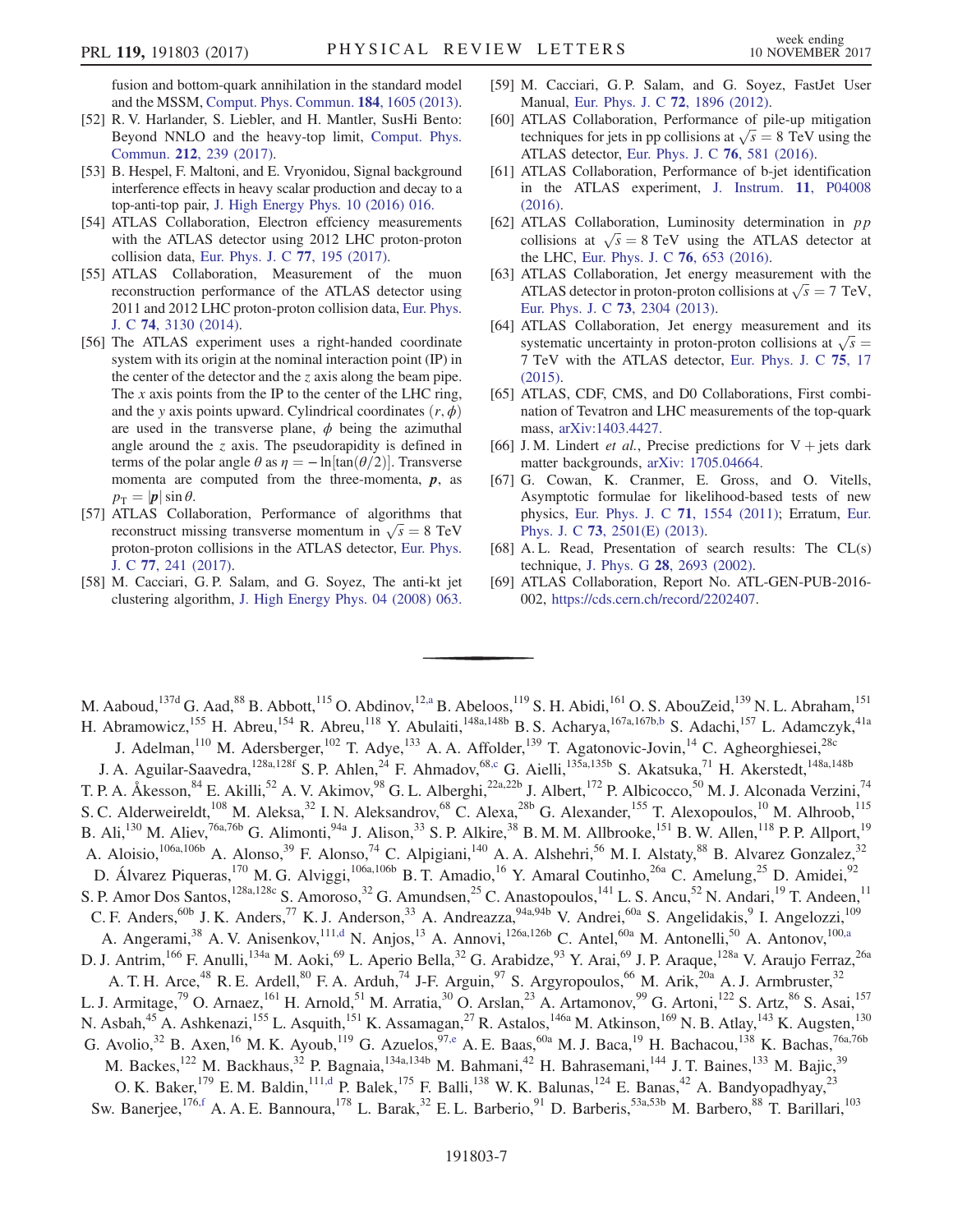<span id="page-8-6"></span><span id="page-8-5"></span><span id="page-8-4"></span><span id="page-8-3"></span><span id="page-8-2"></span><span id="page-8-1"></span><span id="page-8-0"></span>M-S Barisits,<sup>32</sup> J. T. Barkeloo,<sup>118</sup> T. Barklow,<sup>145</sup> N. Barlow,<sup>30</sup> S. L. Barnes,<sup>36c</sup> B. M. Barnett,<sup>133</sup> R. M. Barnett,<sup>16</sup> Z. Barnovska-Blenessy,<sup>36a</sup> A. Baroncelli,<sup>136a</sup> G. Barone,<sup>25</sup> A. J. Barr,<sup>122</sup> L. Barranco Navarro,<sup>170</sup> F. Barreiro,<sup>85</sup> J. Barreiro Guimarães da Costa,<sup>35a</sup> R. Bartoldus,<sup>145</sup> A. E. Barton,<sup>75</sup> P. Bartos,<sup>146a</sup> A. Basalaev,<sup>125</sup> A. Bassalat,<sup>119[,g](#page-19-6)</sup> R. L. Bates,  $^{56}$  S. J. Batista,  $^{161}$  J. R. Batley,  $^{30}$  M. Battaglia,  $^{139}$  M. Bauce,  $^{134a,134b}$  F. Bauer,  $^{138}$  H. S. Bawa,  $^{145,h}$  $^{145,h}$  $^{145,h}$ J. B. Beacham,  $^{113}$  M. D. Beattie,  $^{75}$  T. Beau,  $^{83}$  P. H. Beauchemin,  $^{165}$  P. Bechtle,  $^{23}$  H. P. Beck,  $^{18,1}$  H. C. Beck,  $^{57}$  K. Becker,  $^{122}$ M. Becker,<sup>86</sup> M. Beckingham,<sup>173</sup> C. Becot,<sup>112</sup> A. J. Beddall,<sup>20e</sup> A. Beddall,<sup>20b</sup> V. A. Bednyakov,<sup>68</sup> M. Bedognetti,<sup>109</sup> C. P. Bee, <sup>150</sup> T. A. Beermann,<sup>32</sup> M. Begalli,<sup>26a</sup> M. Begel,<sup>27</sup> J. K. Behr,<sup>45</sup> A. S. Bell,<sup>81</sup> G. Bella,<sup>155</sup> L. Bellagamba,<sup>22a</sup> A. Bellerive,<sup>31</sup> M. Bellomo,<sup>154</sup> K. Belotskiy,<sup>100</sup> O. Beltramello,<sup>32</sup> N. L. Belyaev,<sup>100</sup> O. Benary,<sup>15[5,a](#page-19-0)</sup> D. Benchekroun,<sup>137a</sup> M. Bender, <sup>102</sup> K. Bendtz, <sup>148a, 148b</sup> N. Benekos, <sup>10</sup> Y. Benhammou, <sup>155</sup> E. Benhar Noccioli, <sup>179</sup> J. Benitez, <sup>66</sup> D. P. Benjamin, <sup>48</sup> M. Benoit,<sup>52</sup> J. R. Bensinger,<sup>25</sup> S. Bentvelsen,<sup>109</sup> L. Beresford,<sup>122</sup> M. Beretta,<sup>50</sup> D. Berge,<sup>109</sup> E. Bergeaas Kuutmann,<sup>168</sup> N. Berger,<sup>5</sup> J. Beringer,<sup>16</sup> S. Berlendis,<sup>58</sup> N. R. Bernard,<sup>89</sup> G. Bernardi,<sup>83</sup> C. Bernius,<sup>145</sup> F. U. Bernlochner,<sup>23</sup> T. Berry,<sup>80</sup> P. Berta,  $^{86}$  C. Bertella,  $^{35a}$  G. Bertoli,  $^{148a,148b}$  F. Bertolucci,  $^{126a,126b}$  I. A. Bertram,  $^{75}$  C. Bertsche,  $^{45}$  D. Bertsche,  $^{115}$ G. J. Besjes,<sup>39</sup> O. Bessidskaia Bylund,<sup>148a,148b</sup> M. Bessner,<sup>45</sup> N. Besson,<sup>138</sup> C. Betancourt,<sup>51</sup> A. Bethani,<sup>87</sup> S. Bethke,<sup>103</sup> A. J. Bevan,<sup>79</sup> J. Beyer,<sup>103</sup> R. M. Bianchi,<sup>127</sup> O. Biebel,<sup>102</sup> D. Biedermann,<sup>17</sup> R. Bielski,<sup>87</sup> K. Bierwagen,<sup>86</sup> N. V. Biesuz,<sup>126a,126b</sup> M. Biglietti,<sup>136a</sup> T. R. V. Billoud,<sup>97</sup> H. Bilokon,<sup>50</sup> M. Bindi,<sup>57</sup> A. Bingul,<sup>20b</sup> C. Bini,<sup>134a,134b</sup> S. Biondi,<sup>22a,22b</sup> T. Bisanz,<sup>57</sup> C. Bittrich,<sup>47</sup> D. M. Bjergaard,<sup>48</sup> C. W. Black,<sup>152</sup> J. E. Black,<sup>145</sup> K. M. Black,<sup>24</sup> R. E. Blair,<sup>6</sup> T. Blazek,<sup>146a</sup> I. Bloch,<sup>45</sup> C. Blocker,<sup>25</sup> A. Blue,<sup>56</sup> W. Blum,<sup>8[6,a](#page-19-0)</sup> U. Blumenschein,<sup>79</sup> S. Blunier,<sup>34a</sup> G. J. Bobbink,<sup>109</sup> V. S. Bobrovnikov, <sup>111[,d](#page-19-3)</sup> S. S. Bocchetta, <sup>84</sup> A. Bocci, <sup>48</sup> C. Bock, <sup>102</sup> M. Boehler, <sup>51</sup> D. Boerner, <sup>178</sup> D. Bogavac, <sup>102</sup> A. G. Bogdanchikov, <sup>111</sup> C. Bohm, <sup>148a</sup> V. Boisvert, <sup>80</sup> P. Bokan, <sup>168[,j](#page-19-9)</sup> T. Bold, <sup>41a</sup> A. S. Boldyrev, <sup>101</sup> A. E. Bolz, <sup>60b</sup> M. Bomben,  $83$  M. Bona,  $79$  M. Boonekamp,  $138$  A. Borisov,  $132$  G. Borissov,  $75$  J. Bortfeldt,  $32$  D. Bortoletto,  $122$ V. Bortolotto,  $62a,62b,62c$  D. Boscherini,  $22a$  M. Bosman,  $13$  J. D. Bossio Sola,  $29$  J. Boudreau,  $127$  J. Bouffard,  $2$ E. V. Bouhova-Thacker,<sup>75</sup> D. Boumediene,<sup>37</sup> C. Bourdarios,<sup>119</sup> S. K. Boutle,<sup>56</sup> A. Boveia,<sup>113</sup> J. Boyd,<sup>32</sup> I. R. Boyko,<sup>68</sup> J. Bracinik,<sup>19</sup> A. Brandt,<sup>8</sup> G. Brandt,<sup>57</sup> O. Brandt,<sup>60a</sup> U. Bratzler,<sup>158</sup> B. Brau,<sup>89</sup> J. E. Brau,<sup>118</sup> W. D. Breaden Madden,<sup>56</sup> K. Brendlinger,<sup>45</sup> A. J. Brennan,<sup>91</sup> L. Brenner,<sup>109</sup> R. Brenner,<sup>168</sup> S. Bressler,<sup>175</sup> D. L. Briglin,<sup>19</sup> T. M. Bristow,<sup>49</sup> D. Britton,<sup>56</sup> D. Britzger,<sup>45</sup> F. M. Brochu,<sup>30</sup> I. Brock,<sup>23</sup> R. Brock,<sup>93</sup> G. Brooijmans,<sup>38</sup> T. Brooks,<sup>80</sup> W. K. Brooks,<sup>34b</sup> J. Brosamer,<sup>16</sup> E. Brost,<sup>110</sup> J. H Broughton,<sup>19</sup> P. A. Bruckman de Renstrom,<sup>42</sup> D. Bruncko,<sup>146b</sup> A. Bruni,<sup>22a</sup> G. Bruni,<sup>22a</sup> L. S. Bruni,<sup>109</sup> BH Brunt,<sup>30</sup> M. Bruschi,<sup>22a</sup> N. Bruscino,<sup>23</sup> P. Bryant,<sup>33</sup> L. Bryngemark,<sup>45</sup> T. Buanes,<sup>15</sup> Q. Buat,<sup>144</sup> P. Buchholz,<sup>143</sup> A. G. Buckley,<sup>56</sup> I. A. Budagov,<sup>68</sup> F. Buehrer,<sup>51</sup> M. K. Bugge,<sup>121</sup> O. Bulekov,<sup>100</sup> D. Bullock,<sup>8</sup> T. J. Burch,<sup>110</sup> S. Burdin,<sup>77</sup> C. D. Burgard, <sup>51</sup> A. M. Burger, <sup>5</sup> B. Burghgrave,  $^{110}$  K. Burka,  $^{42}$  S. Burke,  $^{133}$  I. Burmeister,  $^{46}$  J. T. P. Burr,  $^{122}$  E. Busato,  $^{37}$ D. Büscher,<sup>51</sup> V. Büscher,<sup>86</sup> P. Bussey,<sup>56</sup> J. M. Butler,<sup>24</sup> C. M. Buttar,<sup>56</sup> J. M. Butterworth,<sup>81</sup> P. Butti,<sup>32</sup> W. Buttinger,<sup>27</sup> A. Buzatu,<sup>35c</sup> A. R. Buzykaev,<sup>11[1,d](#page-19-3)</sup> S. Cabrera Urbán,<sup>170</sup> D. Caforio,<sup>130</sup> V. M. Cairo,<sup>40a,40b</sup> O. Cakir,<sup>4a</sup> N. Calace,<sup>52</sup> P. Calafiura, <sup>16</sup> A. Calandri, <sup>88</sup> G. Calderini, <sup>83</sup> P. Calfayan, <sup>64</sup> G. Callea, <sup>40a, 40b</sup> L. P. Caloba, <sup>26a</sup> S. Calvente Lopez, <sup>85</sup> D. Calvet, <sup>37</sup> S. Calvet,<sup>37</sup> T. P. Calvet,<sup>88</sup> R. Camacho Toro,<sup>33</sup> S. Camarda,<sup>32</sup> P. Camarri,<sup>135a,135b</sup> D. Cameron,<sup>121</sup> R. Caminal Armadans,<sup>169</sup> C. Camincher,<sup>58</sup> S. Campana,<sup>32</sup> M. Campanelli,<sup>81</sup> A. Camplani,<sup>94a,94b</sup> A. Campoverde,<sup>143</sup> V. Canale,<sup>106a,106b</sup> M. Cano Bret,<sup>36c</sup> J. Cantero,<sup>116</sup> T. Cao,<sup>155</sup> M. D. M. Capeans Garrido,<sup>32</sup> I. Caprini,<sup>28b</sup> M. Caprini,<sup>28b</sup> M. Capua,<sup>40a,40b</sup> R. M. Carbone,<sup>38</sup> R. Cardarelli,<sup>135a</sup> F. Cardillo,<sup>51</sup> I. Carli,<sup>131</sup> T. Carli,<sup>32</sup> G. Carlino,<sup>106a</sup> B. T. Carlson,<sup>127</sup> L. Carminati,<sup>94a,94b</sup> R. M. D. Carney, <sup>148a, 148b</sup> S. Caron, <sup>108</sup> E. Carquin, <sup>34b</sup> S. Carrá, <sup>94a, 94b</sup> G. D. Carrillo-Montoya, <sup>32</sup> D. Casadei, <sup>19</sup> M. P. Casado,<sup>1[3,k](#page-19-10)</sup> M. Casolino,<sup>13</sup> D. W. Casper,<sup>166</sup> R. Castelijn,<sup>109</sup> V. Castillo Gimenez,<sup>170</sup> N. F. Castro,<sup>128[a,l](#page-19-11)</sup> A. Catinaccio,<sup>32</sup> J. R. Catmore,<sup>121</sup> A. Cattai,<sup>32</sup> J. Caudron,<sup>23</sup> V. Cavaliere,<sup>169</sup> E. Cavallaro,<sup>13</sup> D. Cavalli,<sup>94a</sup> M. Cavalli-Sforza,<sup>13</sup> V. Cavasinni,<sup>126a,126b</sup> E. Celebi,<sup>20d</sup> F. Ceradini,<sup>136a,136b</sup> L. Cerda Alberich,<sup>170</sup> A. S. Cerqueira,<sup>26b</sup> A. Cerri,<sup>151</sup> L. Cerrito,<sup>135a,135b</sup> F. Cerutti,<sup>16</sup> A. Cervelli,<sup>18</sup> S. A. Cetin,<sup>20d</sup> A. Chafaq,<sup>137a</sup> D. Chakraborty,<sup>110</sup> S. K. Chan,<sup>59</sup> W. S. Chan,<sup>109</sup> Y. L. Chan,  $62a$  P. Chang,  $169$  J. D. Chapman,  $30$  D. G. Charlton,  $19$  C. C. Chau,  $31$  C. A. Chavez Barajas,  $151$  S. Che,  $113$ S. Cheatham,<sup>167a,167c</sup> A. Chegwidden,<sup>93</sup> S. Chekanov,<sup>6</sup> S. V. Chekulaev,<sup>163a</sup> G. A. Chelkov,<sup>6[8,m](#page-19-12)</sup> M. A. Chelstowska,<sup>32</sup> C. Chen,<sup>67</sup> H. Chen,<sup>27</sup> J. Chen,<sup>36a</sup> S. Chen,<sup>35b</sup> S. Chen,<sup>157</sup> X. Chen,<sup>35[c,n](#page-19-13)</sup> Y. Chen,<sup>70</sup> Y. Chen,<sup>45</sup> H. C. Cheng,<sup>92</sup> H. J. Cheng,<sup>35a</sup> A. Cheplakov,<sup>68</sup> E. Cheremushkina,<sup>132</sup> R. Cherkaoui El Moursli,<sup>137e</sup> E. Cheu,<sup>7</sup> K. Cheung,<sup>63</sup> L. Chevalier,<sup>138</sup> V. Chiarella,<sup>50</sup> G. Chiarelli,<sup>126a,126b</sup> G. Chiodini,<sup>76a</sup> A. S. Chisholm,<sup>32</sup> A. Chitan,<sup>28b</sup> Y. H. Chiu,<sup>172</sup> M. V. Chizhov,<sup>68</sup> K. Choi,<sup>64</sup> A. R. Chomont,<sup>37</sup> S. Chouridou,<sup>156</sup> Y. S. Chow,<sup>62a</sup> V. Christodoulou,<sup>81</sup> M. C. Chu,<sup>62a</sup> J. Chudoba,<sup>129</sup> A. J. Chuinard,<sup>90</sup> J. J. Chwastowski,<sup>42</sup> L. Chytka,<sup>117</sup> A. K. Ciftci,<sup>4a</sup> D. Cinca,<sup>46</sup> V. Cindro,<sup>78</sup> I. A. Cioara,<sup>23</sup> C. Ciocca,<sup>22a,22b</sup> A. Ciocio,<sup>16</sup> F. Cirotto,<sup>106a,106b</sup> Z. H. Citron,<sup>175</sup> M. Citterio,<sup>94a</sup> M. Ciubancan,<sup>28b</sup> A. Clark,<sup>52</sup> B. L. Clark,<sup>59</sup> M. R. Clark,<sup>38</sup> P. J. Clark,<sup>49</sup>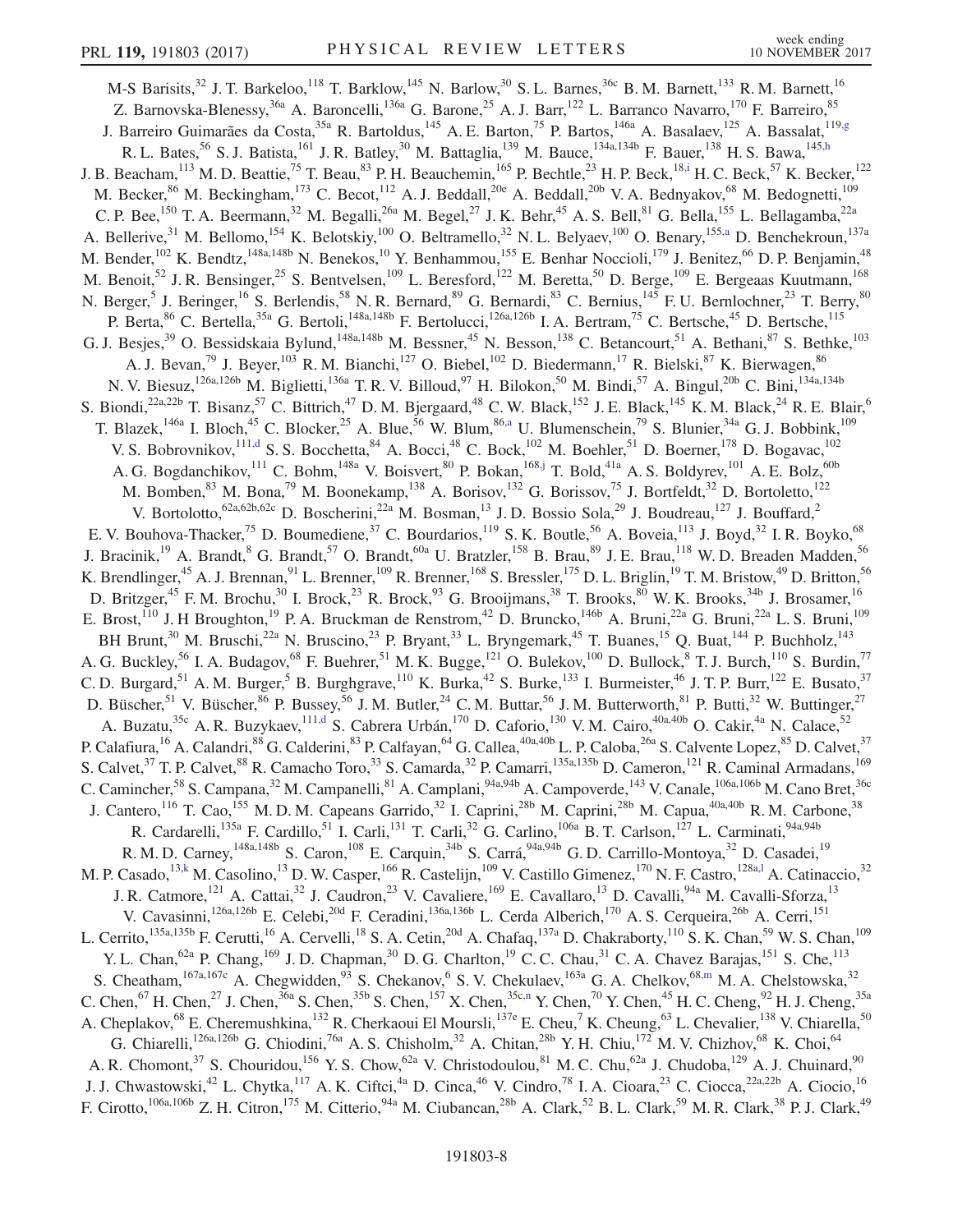<span id="page-9-4"></span><span id="page-9-3"></span><span id="page-9-2"></span><span id="page-9-1"></span><span id="page-9-0"></span>R. N. Clarke,<sup>16</sup> C. Clement,<sup>148a,148b</sup> Y. Coadou,<sup>88</sup> M. Cobal,<sup>167a,167c</sup> A. Coccaro,<sup>52</sup> J. Cochran,<sup>67</sup> L. Colasurdo,<sup>108</sup> B. Cole,<sup>38</sup> A. P. Colijn,<sup>109</sup> J. Collot,<sup>58</sup> T. Colombo,<sup>166</sup> P. Conde Muiño,<sup>128a,128b</sup> E. Coniavitis,<sup>51</sup> S. H. Connell,<sup>147b</sup> I. A. Connelly,<sup>87</sup> S. Constantinescu,<sup>28b</sup> G. Conti,<sup>32</sup> F. Conventi,<sup>106a[,o](#page-19-14)</sup> M. Cooke,<sup>16</sup> A. M. Cooper-Sarkar,<sup>122</sup> F. Cormier,<sup>171</sup> K. J. R. Cormier,<sup>161</sup> M. Corradi, <sup>134a,134b</sup> F. Corriveau, <sup>9[0,p](#page-19-15)</sup> A. Cortes-Gonzalez, <sup>32</sup> G. Cortiana, <sup>103</sup> G. Costa, <sup>94a</sup> M. J. Costa, <sup>170</sup> D. Costanzo, <sup>141</sup> G. Cottin,<sup>30</sup> G. Cowan,<sup>80</sup> B. E. Cox,<sup>87</sup> K. Cranmer,<sup>112</sup> S. J. Crawley,<sup>56</sup> R. A. Creager,<sup>124</sup> G. Cree,<sup>31</sup> S. Crépé-Renaudin,<sup>58</sup> F. Crescioli, <sup>83</sup> W. A. Cribbs, <sup>148a, 148b</sup> M. Cristinziani, <sup>23</sup> V. Croft, <sup>108</sup> G. Crosetti, <sup>40a, 40b</sup> A. Cueto, <sup>85</sup> T. Cuhadar Donszelmann, <sup>141</sup> A. R. Cukierman, <sup>145</sup> J. Cummings, <sup>179</sup> M. Curatolo, <sup>50</sup> J. Cúth, <sup>86</sup> S. Czekierda, <sup>42</sup> P. Czodrowski,<sup>32</sup> G. D'amen,<sup>22a,22b</sup> S. D'Auria,<sup>56</sup> L. D'eramo,<sup>83</sup> M. D'Onofrio,<sup>77</sup> M. J. Da Cunha Sargedas De Sousa,<sup>128a,128b</sup> C. Da Via,  ${}^{87}$  W. Dabrowski, ${}^{41a}$  T. Dado, ${}^{146a}$  T. Dai, ${}^{92}$  O. Dale, ${}^{15}$  F. Dallaire,  ${}^{97}$  C. Dallapiccola,  ${}^{89}$  M. Dam,  ${}^{39}$  J. R. Dandoy,  ${}^{124}$ M. F. Daneri,<sup>29</sup> N. P. Dang,<sup>176</sup> A. C. Daniells,<sup>19</sup> N. S. Dann,<sup>87</sup> M. Danninger,<sup>171</sup> M. Dano Hoffmann,<sup>138</sup> V. Dao,<sup>150</sup> G. Darbo,<sup>53a</sup> S. Darmora, <sup>8</sup> J. Dassoulas, <sup>3</sup> A. Dattagupta, <sup>118</sup> T. Daubney, <sup>45</sup> W. Davey, <sup>23</sup> C. David, <sup>45</sup> T. Davidek, <sup>131</sup> D. R. Davis,<sup>48</sup> P. Davison,<sup>81</sup> E. Dawe,<sup>91</sup> I. Dawson,<sup>141</sup> K. De,<sup>8</sup> R. de Asmundis,<sup>106a</sup> A. De Benedetti,<sup>115</sup> S. De Castro,<sup>22a,22b</sup> S. De Cecco,<sup>83</sup> N. De Groot,<sup>108</sup> P. de Jong,<sup>109</sup> H. De la Torre,<sup>93</sup> F. De Lorenzi,<sup>67</sup> A. De Maria,<sup>57</sup> D. De Pedis,<sup>134a</sup> A. De Salvo,<sup>134a</sup> U. De Sanctis,<sup>135a,135b</sup> A. De Santo,<sup>151</sup> K. De Vasconcelos Corga,<sup>88</sup> J. B. De Vivie De Regie,<sup>119</sup> W. J. Dearnaley,<sup>75</sup> R. Debbe,<sup>27</sup> C. Debenedetti,<sup>139</sup> D. V. Dedovich,<sup>68</sup> N. Dehghanian,<sup>3</sup> I. Deigaard,<sup>109</sup> M. Del Gaudio,<sup>40a,40b</sup> J. Del Peso,<sup>85</sup> D. Delgove,<sup>119</sup> F. Deliot,<sup>138</sup> C. M. Delitzsch,<sup>7</sup> A. Dell'Acqua,<sup>32</sup> L. Dell'Asta,<sup>24</sup> M. Dell'Orso,<sup>126a,126b</sup> M. Della Pietra,<sup>106a,106b</sup> D. della Volpe,<sup>52</sup> M. Delmastro,<sup>5</sup> C. Delporte,<sup>119</sup> P. A. Delsart,<sup>58</sup> D. A. DeMarco,<sup>161</sup> S. Demers,<sup>179</sup> M. Demichev, <sup>68</sup> A. Demilly, <sup>83</sup> S. P. Denisov, <sup>132</sup> D. Denysiuk, <sup>138</sup> D. Derendarz, <sup>42</sup> J. E. Derkaoui, <sup>137d</sup> F. Derue, <sup>83</sup> P. Dervan, <sup>77</sup> K. Desch,<sup>23</sup> C. Deterre,<sup>45</sup> K. Dette,<sup>46</sup> M. R. Devesa,<sup>29</sup> P. O. Deviveiros,<sup>32</sup> A. Dewhurst,<sup>133</sup> S. Dhaliwal,<sup>25</sup> F. A. Di Bello,<sup>52</sup> A. Di Ciaccio,<sup>135a,135b</sup> L. Di Ciaccio,<sup>5</sup> W. K. Di Clemente,<sup>124</sup> C. Di Donato,<sup>106a,106b</sup> A. Di Girolamo,<sup>32</sup> B. Di Girolamo,<sup>32</sup> B. Di Micco,<sup>136a,136b</sup> R. Di Nardo,<sup>32</sup> K. F. Di Petrillo,<sup>59</sup> A. Di Simone,<sup>51</sup> R. Di Sipio,<sup>161</sup> D. Di Valentino,<sup>31</sup> C. Diaconu,<sup>88</sup> M. Diamond, <sup>161</sup> F. A. Dias, <sup>39</sup> M. A. Diaz, <sup>34a</sup> E. B. Diehl, <sup>92</sup> J. Dietrich, <sup>17</sup> S. Díez Cornell, <sup>45</sup> A. Dimitrievska, <sup>14</sup> J. Dingfelder,<sup>23</sup> P. Dita,<sup>28b</sup> S. Dita,<sup>28b</sup> F. Dittus,<sup>32</sup> F. Djama,<sup>88</sup> T. Djobava,<sup>54b</sup> J. I. Djuvsland,<sup>60a</sup> M. A. B. do Vale,<sup>26c</sup> D. Dobos,<sup>32</sup> M. Dobre,<sup>28b</sup> C. Doglioni,<sup>84</sup> J. Dolejsi,<sup>131</sup> Z. Dolezal,<sup>131</sup> M. Donadelli,<sup>26d</sup> S. Donati,<sup>126a,126b</sup> P. Dondero,<sup>123a,123b</sup> J. Donini,<sup>37</sup> J. Dopke,<sup>133</sup> A. Doria,<sup>106a</sup> M. T. Dova,<sup>74</sup> A. T. Doyle,<sup>56</sup> E. Drechsler,<sup>57</sup> M. Dris,<sup>10</sup> Y. Du,<sup>36b</sup> J. Duarte-Campderros,<sup>155</sup> A. Dubreuil,<sup>52</sup> E. Duchovni,<sup>175</sup> G. Duckeck,<sup>102</sup> A. Ducourthial,<sup>83</sup> O. A. Ducu,<sup>9[7,q](#page-19-16)</sup> D. Duda,<sup>109</sup> A. Dudarev,<sup>32</sup> A. Chr. Dudder,<sup>86</sup> E. M. Duffield,<sup>16</sup> L. Duflot,<sup>119</sup> M. Dührssen,<sup>32</sup> M. Dumancic,<sup>175</sup> A. E. Dumitriu,<sup>28b</sup> A. K. Duncan,<sup>56</sup> M. Dunford,<sup>60a</sup> H. Duran Yildiz,<sup>4a</sup> M. Düren,<sup>55</sup> A. Durglishvili,<sup>54b</sup> D. Duschinger,<sup>47</sup> B. Dutta,<sup>45</sup> D. Duvnjak,<sup>1</sup> M. Dyndal,<sup>45</sup> B. S. Dziedzic,<sup>42</sup> C. Eckardt,<sup>45</sup> K. M. Ecker,<sup>103</sup> R. C. Edgar,<sup>92</sup> T. Eifert,<sup>32</sup> G. Eigen,<sup>15</sup> K. Einsweiler,<sup>16</sup> T. Ekelof,<sup>168</sup> M. El Kacimi,<sup>137c</sup> R. El Kosseifi,<sup>88</sup> V. Ellajosyula,<sup>88</sup> M. Ellert,<sup>168</sup> S. Elles,<sup>5</sup> F. Ellinghaus,<sup>178</sup> A. A. Elliot,<sup>172</sup> N. Ellis,<sup>32</sup> J. Elmsheuser,<sup>27</sup> M. Elsing,<sup>32</sup> D. Emeliyanov,<sup>133</sup> Y. Enari,<sup>157</sup> O. C. Endner,<sup>86</sup> J. S. Ennis,<sup>173</sup> J. Erdmann,<sup>46</sup> A. Ereditato,<sup>18</sup> M. Ernst,<sup>27</sup> S. Errede,<sup>169</sup> M. Escalier,<sup>119</sup> C. Escobar,<sup>170</sup> B. Esposito,<sup>50</sup> O. Estrada Pastor,<sup>170</sup> A. I. Etienvre,<sup>138</sup> E. Etzion,<sup>155</sup> H. Evans,<sup>64</sup> A. Ezhilov,<sup>125</sup> M. Ezzi,<sup>137e</sup> F. Fabbri,<sup>22a,22b</sup> L. Fabbri,<sup>22a,22b</sup> V. Fabiani,<sup>108</sup> G. Facini,<sup>81</sup> R. M. Fakhrutdinov,<sup>132</sup> S. Falciano,<sup>134a</sup> R. J. Falla,<sup>81</sup> J. Faltova,<sup>32</sup> Y. Fang,<sup>35a</sup> M. Fanti,<sup>94a,94b</sup> A. Farbin,<sup>8</sup> A. Farilla, <sup>136a</sup> C. Farina, <sup>127</sup> E. M. Farina, <sup>123a,123b</sup> T. Farooque, <sup>93</sup> S. Farrell, <sup>16</sup> S. M. Farrington, <sup>173</sup> P. Farthouat, <sup>32</sup> F. Fassi, <sup>137e</sup> P. Fassnacht,<sup>32</sup> D. Fassouliotis,<sup>9</sup> M. Faucci Giannelli,<sup>49</sup> A. Favareto,<sup>53a,53b</sup> W. J. Fawcett,<sup>122</sup> L. Fayard,<sup>119</sup> O. L. Fedin,<sup>125[,r](#page-19-17)</sup> W. Fedorko, <sup>171</sup> S. Feigl, <sup>121</sup> L. Feligioni, <sup>88</sup> C. Feng, <sup>36b</sup> E. J. Feng, <sup>32</sup> H. Feng, <sup>92</sup> M. J. Fenton, <sup>56</sup> A. B. Fenyuk, <sup>132</sup> L. Feremenga, <sup>8</sup> P. Fernandez Martinez,<sup>170</sup> S. Fernandez Perez,<sup>13</sup> J. Ferrando,<sup>45</sup> A. Ferrari,<sup>168</sup> P. Ferrari,<sup>109</sup> R. Ferrari,<sup>123a</sup> D. E. Ferreira de Lima,<sup>60b</sup> A. Ferrer,<sup>170</sup> D. Ferrere,<sup>52</sup> C. Ferretti,<sup>92</sup> F. Fiedler,<sup>86</sup> A. Filipčič,<sup>78</sup> M. Filipuzzi,<sup>45</sup> F. Filthaut,<sup>108</sup> M. Fincke-Keeler,<sup>172</sup> K. D. Finelli,<sup>152</sup> M. C. N. Fiolhais,<sup>128a,128c[,s](#page-19-18)</sup> L. Fiorini,<sup>170</sup> A. Fischer,<sup>2</sup> C. Fischer,<sup>13</sup> J. Fischer,<sup>178</sup> W. C. Fisher,  $93$  N. Flaschel,  $45$  I. Fleck,  $143$  P. Fleischmann,  $92$  R. R. M. Fletcher,  $124$  T. Flick,  $178$  B. M. Flierl,  $102$ L. R. Flores Castillo,<sup>62a</sup> M. J. Flowerdew,<sup>103</sup> G. T. Forcolin,<sup>87</sup> A. Formica,<sup>138</sup> F. A. Förster,<sup>13</sup> A. Forti,<sup>87</sup> A. G. Foster,<sup>19</sup> D. Fournier,<sup>119</sup> H. Fox,<sup>75</sup> S. Fracchia,<sup>141</sup> P. Francavilla,<sup>83</sup> M. Franchini,<sup>22a,22b</sup> S. Franchino,<sup>60a</sup> D. Francis,<sup>32</sup> L. Franconi,<sup>121</sup> M. Franklin,<sup>59</sup> M. Frate,<sup>166</sup> M. Fraternali,<sup>123a,123b</sup> D. Freeborn,<sup>81</sup> S. M. Fressard-Batraneanu,<sup>32</sup> B. Freund,<sup>97</sup> D. Froidevaux,<sup>32</sup> J. A. Frost,<sup>122</sup> C. Fukunaga,<sup>158</sup> T. Fusayasu,<sup>104</sup> J. Fuster,<sup>170</sup> C. Gabaldon,<sup>58</sup> O. Gabizon,<sup>154</sup> A. Gabrielli,<sup>22a,22b</sup> A. Gabrielli,<sup>16</sup> G. P. Gach,<sup>41a</sup> S. Gadatsch,<sup>32</sup> S. Gadomski,<sup>80</sup> G. Gagliardi,<sup>53a,53b</sup> L. G. Gagnon,<sup>97</sup> C. Galea,<sup>108</sup> B. Galhardo,<sup>128a,128c</sup> E. J. Gallas,<sup>122</sup> B. J. Gallop,<sup>133</sup> P. Gallus,<sup>130</sup> G. Galster,<sup>39</sup> K. K. Gan,<sup>113</sup> S. Ganguly,<sup>37</sup> Y. Gao,<sup>77</sup> Y. S. Gao,<sup>14[5,h](#page-19-7)</sup> F. M. Garay Walls,<sup>49</sup> C. García,<sup>170</sup> J. E. García Navarro,<sup>170</sup> J. A. García Pascual,<sup>35a</sup> M. Garcia-Sciveres,<sup>16</sup> R. W. Gardner,<sup>33</sup> N. Garelli,<sup>145</sup> V. Garonne,<sup>121</sup> A. Gascon Bravo,<sup>45</sup> K. Gasnikova,<sup>45</sup> C. Gatti,<sup>50</sup> A. Gaudiello,<sup>53a,53b</sup> G. Gaudio,<sup>123a</sup>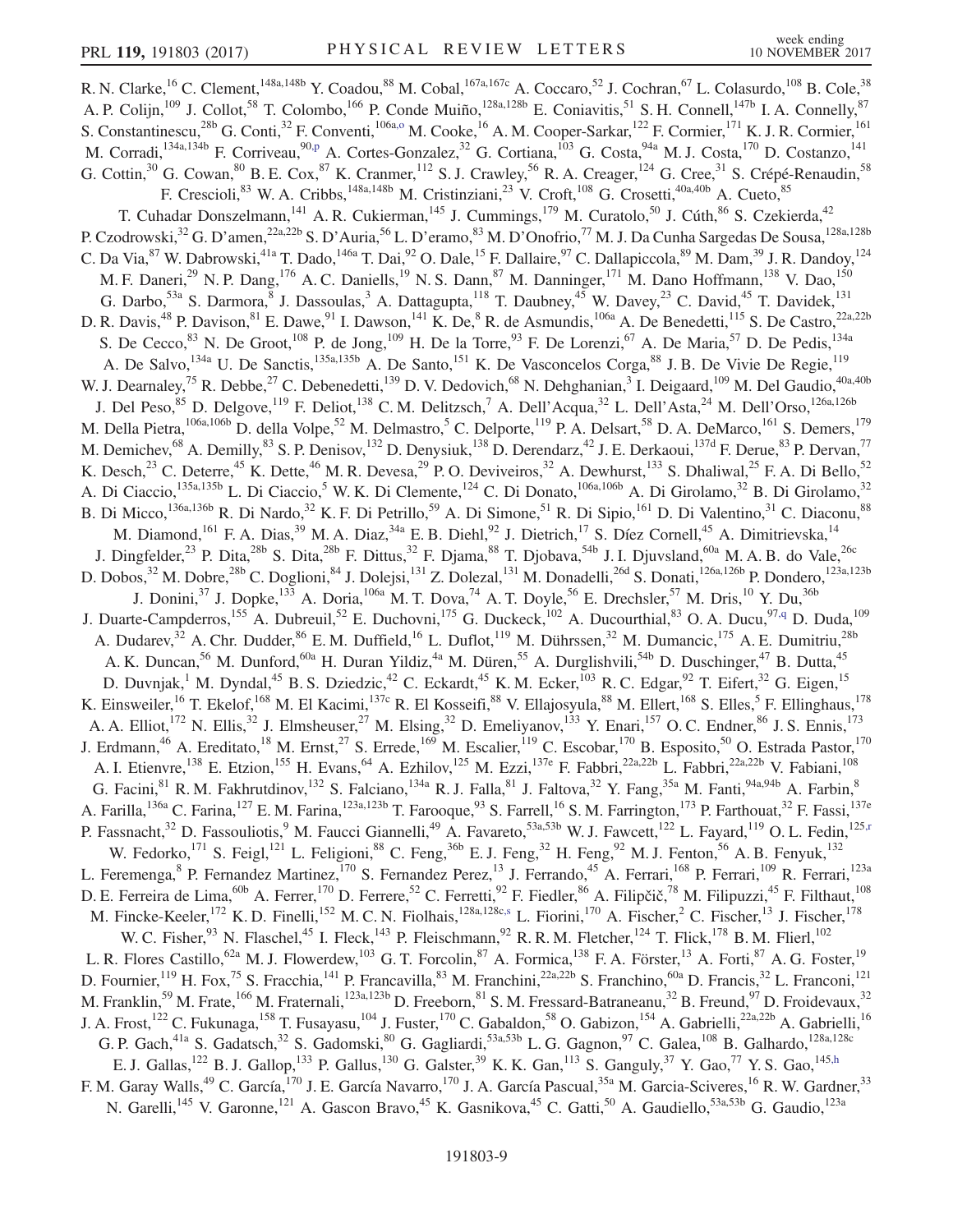<span id="page-10-8"></span><span id="page-10-7"></span><span id="page-10-6"></span><span id="page-10-5"></span><span id="page-10-4"></span><span id="page-10-3"></span><span id="page-10-2"></span><span id="page-10-1"></span><span id="page-10-0"></span>I. L. Gavrilenko,  $98$  C. Gay,  $^{171}$  G. Gaycken,  $^{23}$  E. N. Gazis,  $^{10}$  C. N. P. Gee,  $^{133}$  J. Geisen,  $^{57}$  M. Geisen,  $^{86}$  M. P. Geisler,  $^{60a}$ K. Gellerstedt,  $^{148a,148b}$  C. Gemme,  $^{53a}$  M. H. Genest,  $^{58}$  C. Geng,  $^{92}$  S. Gentile,  $^{134a,134b}$  C. Gentsos,  $^{156}$  S. George,  $^{80}$ D. Gerbaudo,<sup>13</sup> A. Gershon,<sup>155</sup> G. Geßner,<sup>46</sup> S. Ghasemi,<sup>143</sup> M. Ghneimat,<sup>23</sup> B. Giacobbe,<sup>22a</sup> S. Giagu,<sup>134a,134b</sup> N. Giangiacomi,<sup>22a,22b</sup> P. Giannetti,<sup>126a,126b</sup> S.M. Gibson,<sup>80</sup> M. Gignac,<sup>171</sup> M. Gilchriese,<sup>16</sup> D. Gillberg,<sup>31</sup> G. Gilles,<sup>178</sup> D. M. Gingrich,<sup>[3,e](#page-19-4)</sup> N. Giokaris,<sup>9[,a](#page-19-0)</sup> M. P. Giordani,<sup>167a,167c</sup> F. M. Giorgi,<sup>22a</sup> P. F. Giraud,<sup>138</sup> P. Giromini,<sup>59</sup> G. Giugliarelli,<sup>167a,167c</sup> D. Giugni,<sup>94a</sup> F. Giuli,<sup>122</sup> C. Giuliani,<sup>103</sup> M. Giulini,<sup>60b</sup> B. K. Gjelsten,<sup>121</sup> S. Gkaitatzis,<sup>156</sup> I. Gkialas,<sup>[9,t](#page-19-19)</sup> E. L. Gkougkousis,<sup>139</sup> P. Gkountoumis,<sup>10</sup> L. K. Gladilin,<sup>101</sup> C. Glasman,<sup>85</sup> J. Glatzer,<sup>13</sup> P. C. F. Glaysher,<sup>45</sup> A. Glazov,<sup>45</sup> M. Goblirsch-Kolb,<sup>25</sup> J. Godlewski,<sup>42</sup> S. Goldfarb,<sup>91</sup> T. Golling,<sup>52</sup> D. Golubkov,<sup>132</sup> A. Gomes,<sup>128a,128b,128d</sup> R. Gonçalo,<sup>128a</sup> R. Goncalves Gama,  $^{26a}$  J. Goncalves Pinto Firmino Da Costa, $^{138}$  G. Gonella, $^{51}$  L. Gonella, $^{19}$  A. Gongadze,  $^{68}$ S. González de la Hoz,<sup>170</sup> S. Gonzalez-Sevilla,<sup>52</sup> L. Goossens,<sup>32</sup> P. A. Gorbounov,<sup>99</sup> H. A. Gordon,<sup>27</sup> I. Gorelov,<sup>107</sup> B. Gorini,<sup>32</sup> E. Gorini,<sup>76a,76b</sup> A. Gorišek,<sup>78</sup> A. T. Goshaw,<sup>48</sup> C. Gössling,<sup>46</sup> M. I. Gostkin,<sup>68</sup> C. A. Gottardo,<sup>23</sup> C. R. Goudet,<sup>119</sup> D. Goujdami, <sup>137c</sup> A. G. Goussiou, <sup>140</sup> N. Govender, <sup>147[b,u](#page-19-20)</sup> E. Gozani, <sup>154</sup> L. Graber, <sup>57</sup> I. Grabowska-Bold, <sup>41a</sup> P. O. J. Gradin, <sup>168</sup> J. Gramling,<sup>166</sup> E. Gramstad,<sup>121</sup> S. Grancagnolo,<sup>17</sup> V. Gratchev,<sup>125</sup> P.M. Gravila,<sup>28f</sup> C. Gray,<sup>56</sup> H.M. Gray,<sup>16</sup> Z. D. Greenwood,  $82, v$  C. Grefe,  $23$  K. Gregersen,  $81$  I. M. Gregor,  $45$  P. Grenier,  $145$  K. Grevtsov,  $5$  J. Griffiths,  $8$  A. A. Grillo,  $139$ K. Grimm,<sup>75</sup> S. Grinstein,<sup>1[3,w](#page-20-0)</sup> Ph. Gris,<sup>37</sup> J.-F. Grivaz,<sup>119</sup> S. Groh,<sup>86</sup> E. Gross,<sup>175</sup> J. Grosse-Knetter,<sup>57</sup> G. C. Grossi,<sup>82</sup> Z. J. Grout, <sup>81</sup> A. Grummer, <sup>107</sup> L. Guan, <sup>92</sup> W. Guan, <sup>176</sup> J. Guenther, <sup>65</sup> F. Guescini, <sup>163a</sup> D. Guest, <sup>166</sup> O. Gueta, <sup>155</sup> B. Gui, <sup>113</sup> E. Guido,  $53a,53b$  T. Guillemin,  $5$  S. Guindon,  $^2$  U. Gul,  $^{56}$  C. Gumpert,  $^{32}$  J. Guo,  $^{36c}$  W. Guo,  $^{92}$  Y. Guo,  $^{36a}$  R. Gupta,  $^{43}$  S. Gupta,  $^{122}$ G. Gustavino,  $^{115}$  P. Gutierrez,  $^{115}$  N. G. Gutierrez Ortiz,  $^{81}$  C. Gutschow,  $^{81}$  C. Guyot,  $^{138}$  M. P. Guzik,  $^{41a}$  C. Gwenlan,  $^{122}$ C. B. Gwilliam,<sup>77</sup> A. Haas,<sup>112</sup> C. Haber,<sup>16</sup> H. K. Hadavand,<sup>8</sup> N. Haddad,<sup>137e</sup> A. Hadef,<sup>88</sup> S. Hageböck,<sup>23</sup> M. Hagihara,<sup>164</sup> H. Hakobyan,<sup>18[0,a](#page-19-0)</sup> M. Haleem,<sup>45</sup> J. Haley,<sup>116</sup> G. Halladjian,<sup>93</sup> G.D. Hallewell,<sup>88</sup> K. Hamacher,<sup>178</sup> P. Hamal,<sup>117</sup> K. Hamano, <sup>172</sup> A. Hamilton, <sup>147a</sup> G. N. Hamity, <sup>141</sup> P. G. Hamnett, <sup>45</sup> L. Han, <sup>36a</sup> S. Han, <sup>35a</sup> K. Hanagaki, <sup>6[9,x](#page-20-1)</sup> K. Hanawa, <sup>157</sup> M. Hance,<sup>139</sup> B. Haney,<sup>124</sup> P. Hanke,<sup>60a</sup> J. B. Hansen,<sup>39</sup> J. D. Hansen,<sup>39</sup> M. C. Hansen,<sup>23</sup> P. H. Hansen,<sup>39</sup> K. Hara,<sup>164</sup> A. S. Hard,<sup>176</sup> T. Harenberg,<sup>178</sup> F. Hariri,<sup>119</sup> S. Harkusha,<sup>95</sup> R. D. Harrington,<sup>49</sup> P. F. Harrison,<sup>173</sup> N. M. Hartmann,<sup>102</sup> M. Hasegawa,<sup>70</sup> Y. Hasegawa,<sup>142</sup> A. Hasib,<sup>49</sup> S. Hassani,<sup>138</sup> S. Haug,<sup>18</sup> R. Hauser,<sup>93</sup> L. Hauswald,<sup>47</sup> L. B. Havener,<sup>38</sup> M. Havranek,<sup>130</sup> C. M. Hawkes,<sup>19</sup> R. J. Hawkings,<sup>32</sup> D. Hayakawa,<sup>159</sup> D. Hayden,<sup>93</sup> C. P. Hays,<sup>122</sup> J. M. Hays,<sup>79</sup> H. S. Hayward,<sup>77</sup> S. J. Haywood,<sup>133</sup> S. J. Head,<sup>19</sup> T. Heck,<sup>86</sup> V. Hedberg,<sup>84</sup> L. Heelan,<sup>8</sup> S. Heer,<sup>23</sup> K. K. Heidegger,<sup>51</sup> S. Heim,<sup>45</sup> T. Heim,<sup>16</sup> B. Heinemann,<sup>45[,y](#page-20-2)</sup> J. J. Heinrich,<sup>102</sup> L. Heinrich,<sup>112</sup> C. Heinz,<sup>55</sup> J. Hejbal,<sup>129</sup> L. Helary,<sup>32</sup> A. Held,<sup>171</sup> S. Hellman,  $148a,148b$  C. Helsens,  $32$  R. C. W. Henderson,  $75$  Y. Heng,  $176$  S. Henkelmann,  $171$  A. M. Henriques Correia,  $32$ S. Henrot-Versille,  $^{19}$  G. H. Herbert,  $^{17}$  H. Herde,  $^{25}$  V. Herget,  $^{177}$  Y. Hernández Jiménez,  $^{147c}$  H. Herr,  $^{86}$  G. Herten,  $^{51}$ R. Hertenberger,<sup>102</sup> L. Hervas,<sup>32</sup> T. C. Herwig,<sup>124</sup> G. G. Hesketh,<sup>81</sup> N. P. Hessey,<sup>163a</sup> J. W. Hetherly,<sup>43</sup> S. Higashino,<sup>69</sup> E. Higón-Rodriguez,<sup>170</sup> K. Hildebrand,<sup>33</sup> E. Hill,<sup>172</sup> J. C. Hill,<sup>30</sup> K. H. Hiller,<sup>45</sup> S. J. Hillier,<sup>19</sup> M. Hils,<sup>47</sup> I. Hinchliffe,<sup>16</sup> M. Hirose,<sup>51</sup> D. Hirschbuehl,<sup>178</sup> B. Hiti,<sup>78</sup> O. Hladik,<sup>129</sup> X. Hoad,<sup>49</sup> J. Hobbs,<sup>150</sup> N. Hod,<sup>163a</sup> M. C. Hodgkinson,<sup>141</sup> P. Hodgson,<sup>141</sup> A. Hoecker,<sup>32</sup> M. R. Hoeferkamp,<sup>107</sup> F. Hoenig,<sup>102</sup> D. Hohn,<sup>23</sup> T. R. Holmes,<sup>33</sup> M. Homann,<sup>46</sup> S. Honda,<sup>164</sup> T. Honda,  $^{69}$  T. M. Hong,  $^{127}$  B. H. Hooberman,  $^{169}$  W. H. Hopkins,  $^{118}$  Y. Horii,  $^{105}$  A. J. Horton,  $^{144}$  J-Y. Hostachy,  $^{58}$  S. Hou,  $^{153}$ A. Hoummada,<sup>137a</sup> J. Howarth,<sup>87</sup> J. Hoya,<sup>74</sup> M. Hrabovsky,<sup>117</sup> J. Hrdinka,<sup>32</sup> I. Hristova,<sup>17</sup> J. Hrivnac,<sup>119</sup> T. Hryn'ova,<sup>5</sup> A. Hrynevich,  $96$  P. J. Hsu,  $63$  S.-C. Hsu,  $140$  Q. Hu,  $36a$  S. Hu,  $36c$  Y. Huang,  $35a$  Z. Hubacek,  $130$  F. Hubaut,  $88$  F. Huegging,  $23$ T. B. Huffman,<sup>122</sup> E. W. Hughes,<sup>38</sup> G. Hughes,<sup>75</sup> M. Huhtinen,<sup>32</sup> P. Huo,<sup>150</sup> N. Huseynov,<sup>68[,c](#page-19-2)</sup> J. Huston,<sup>93</sup> J. Huth,<sup>59</sup> G. Iacobucci,<sup>52</sup> G. Iakovidis,<sup>27</sup> I. Ibragimov,<sup>143</sup> L. Iconomidou-Fayard,<sup>119</sup> Z. Idrissi,<sup>137e</sup> P. Iengo,<sup>32</sup> O. Igonkina,<sup>109[,z](#page-20-3)</sup> T. Iizawa, <sup>174</sup> Y. Ikegami, <sup>69</sup> M. Ikeno, <sup>69</sup> Y. Ilchenko, <sup>1[1,aa](#page-20-4)</sup> D. Iliadis, <sup>156</sup> N. Ilic, <sup>145</sup> G. Introzzi, <sup>123a, 123b</sup> P. Ioannou, <sup>[9,a](#page-19-0)</sup> M. Iodice,<sup>136a</sup> K. Iordanidou,<sup>38</sup> V. Ippolito,<sup>59</sup> M. F. Isacson,<sup>168</sup> N. Ishijima,<sup>120</sup> M. Ishino,<sup>157</sup> M. Ishitsuka,<sup>159</sup> C. Issever,<sup>122</sup> S. Istin,<sup>20a</sup> F. Ito,<sup>164</sup> J. M. Iturbe Ponce,<sup>62a</sup> R. Iuppa,<sup>162a,162b</sup> H. Iwasaki,<sup>69</sup> J. M. Izen,<sup>44</sup> V. Izzo,<sup>106a</sup> S. Jabbar,<sup>3</sup> P. Jackson,<sup>1</sup> R. M. Jacobs,<sup>23</sup> V. Jain,<sup>2</sup> K. B. Jakobi,<sup>86</sup> K. Jakobs,<sup>51</sup> S. Jakobsen,<sup>65</sup> T. Jakoubek,<sup>129</sup> D. O. Jamin,<sup>116</sup> D. K. Jana,<sup>82</sup> R. Jansky,<sup>52</sup> J. Janssen,<sup>23</sup> M. Janus,<sup>57</sup> P. A. Janus,<sup>41a</sup> G. Jarlskog,<sup>84</sup> N. Javadov,<sup>68[,c](#page-19-2)</sup> T. Javůrek,<sup>51</sup> M. Javurkova,<sup>51</sup> F. Jeanneau,  $^{138}$  L. Jeanty,  $^{16}$  J. Jejelava,  $^{54a,bb}$  $^{54a,bb}$  $^{54a,bb}$  A. Jelinskas,  $^{173}$  P. Jenni,  $^{51,cc}$  $^{51,cc}$  $^{51,cc}$  C. Jeske,  $^{173}$  S. Jézéquel,  $^{5}$  H. Ji,  $^{176}$  J. Jia,  $^{150}$ H. Jiang,  $^{67}$  Y. Jiang,  $^{36a}$  Z. Jiang,  $^{145}$  S. Jiggins,  $^{81}$  J. Jimenez Pena,  $^{170}$  S. Jin,  $^{35a}$  A. Jinaru,  $^{28b}$  O. Jinnouchi,  $^{159}$  H. Jivan,  $^{147c}$ P. Johansson,<sup>141</sup> K. A. Johns,<sup>7</sup> C. A. Johnson,<sup>64</sup> W. J. Johnson,<sup>140</sup> K. Jon-And,<sup>148a,148b</sup> R. W. L. Jones,<sup>75</sup> S. D. Jones,<sup>151</sup> S. Jones,  $^7$  T. J. Jones,  $^{77}$  J. Jongmanns,  $^{60a}$  P. M. Jorge,  $^{128a,128b}$  J. Jovicevic,  $^{163a}$  X. Ju,  $^{176}$  A. Juste Rozas,  $^{13,w}$  $^{13,w}$  $^{13,w}$  M. K. Köhler,  $^{175}$ A. Kaczmarska,<sup>42</sup> M. Kado,<sup>119</sup> H. Kagan,<sup>113</sup> M. Kagan,<sup>145</sup> S. J. Kahn,<sup>88</sup> T. Kaji,<sup>174</sup> E. Kajomovitz,<sup>48</sup> C. W. Kalderon,<sup>84</sup> A. Kaluza, <sup>86</sup> S. Kama, <sup>43</sup> A. Kamenshchikov, <sup>132</sup> N. Kanaya, <sup>157</sup> L. Kanjir, <sup>78</sup> V. A. Kantserov, <sup>100</sup> J. Kanzaki, <sup>69</sup> B. Kaplan, <sup>112</sup>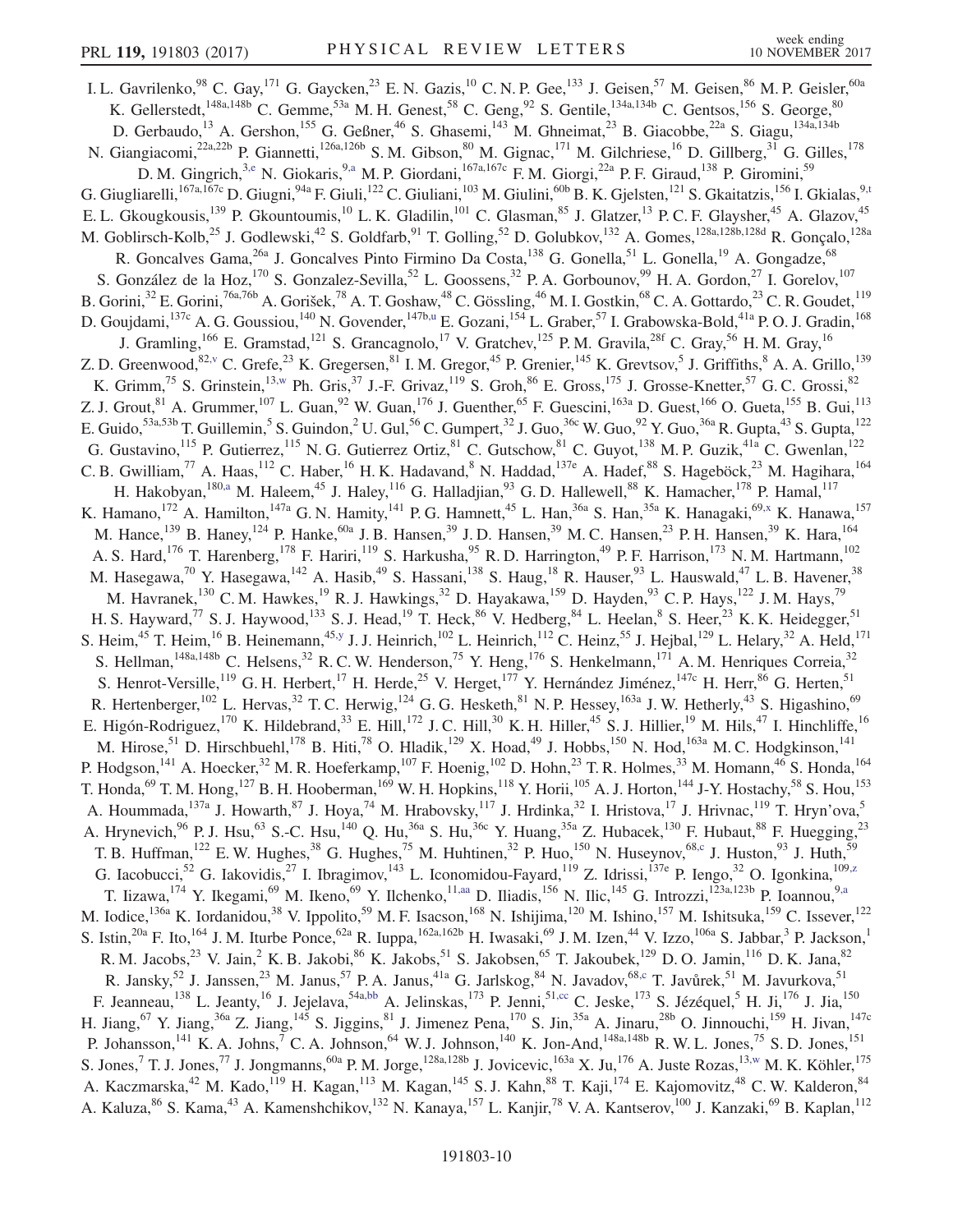<span id="page-11-5"></span><span id="page-11-4"></span><span id="page-11-3"></span><span id="page-11-2"></span><span id="page-11-1"></span><span id="page-11-0"></span>L. S. Kaplan,<sup>176</sup> D. Kar,<sup>147c</sup> K. Karakostas,<sup>10</sup> N. Karastathis,<sup>10</sup> M. J. Kareem,<sup>57</sup> E. Karentzos,<sup>10</sup> S. N. Karpov,<sup>68</sup> Z. M. Karpova,<sup>68</sup> K. Karthik,<sup>112</sup> V. Kartvelishvili,<sup>75</sup> A. N. Karyukhin,<sup>132</sup> K. Kasahara,<sup>164</sup> L. Kashif,<sup>176</sup> R. D. Kass,<sup>113</sup> A. Kastanas,<sup>149</sup> Y. Kataoka,<sup>157</sup> C. Kato,<sup>157</sup> A. Katre,<sup>52</sup> J. Katzy,<sup>45</sup> K. Kawade,<sup>70</sup> K. Kawagoe,<sup>73</sup> T. Kawamoto,<sup>157</sup> G. Kawamura,  $^{57}$  E. F. Kay,  $^{77}$  V. F. Kazanin,  $^{111, d}$  R. Keeler,  $^{172}$  R. Kehoe,  $^{43}$  J. S. Keller,  $^{31}$  E. Kellermann,  $^{84}$  J. J. Kempster,  $^{80}$ J Kendrick,<sup>19</sup> H. Keoshkerian,<sup>161</sup> O. Kepka,<sup>129</sup> B. P. Kerševan,<sup>78</sup> S. Kersten,<sup>178</sup> R. A. Keyes,<sup>90</sup> M. Khader,<sup>169</sup> F. Khalil-zada,<sup>12</sup> A. Khanov,<sup>116</sup> A. G. Kharlamov,<sup>11[1,d](#page-19-3)</sup> T. Kharlamova,<sup>111,d</sup> A. Khodinov,<sup>160</sup> T. J. Khoo,<sup>52</sup> V. Khovanskiy,<sup>9[9,a](#page-19-0)</sup> E. Khramov,<sup>68</sup> J. Khubua,<sup>54b[,dd](#page-20-7)</sup> S. Kido,<sup>70</sup> C. R. Kilby,<sup>80</sup> H. Y. Kim,<sup>8</sup> S. H. Kim,<sup>164</sup> Y. K. Kim,<sup>33</sup> N. Kimura,<sup>156</sup> O. M. Kind,<sup>17</sup> B. T. King,<sup>77</sup> D. Kirchmeier,<sup>47</sup> J. Kirk,<sup>133</sup> A. E. Kiryunin,<sup>103</sup> T. Kishimoto,<sup>157</sup> D. Kisielewska,<sup>41a</sup> V. Kitali,<sup>45</sup> K. Kiuchi,<sup>164</sup> O. Kivernyk,<sup>5</sup> E. Kladiva,<sup>146b</sup> T. Klapdor-Kleingrothaus,<sup>51</sup> M. H. Klein,<sup>92</sup> M. Klein,<sup>77</sup> U. Klein,<sup>77</sup> K. Kleinknecht,<sup>86</sup> P. Klimek,<sup>110</sup> A. Klimentov,<sup>27</sup> R. Klingenberg,<sup>46</sup> T. Klingl,<sup>23</sup> T. Klioutchnikova,<sup>32</sup> E.-E. Kluge,<sup>60a</sup> P. Kluit,<sup>109</sup> S. Kluth,<sup>103</sup> E. Kneringer,<sup>65</sup> E. B. F. G. Knoops,<sup>88</sup> A. Knue,<sup>103</sup> A. Kobayashi,<sup>157</sup> D. Kobayashi,<sup>159</sup> T. Kobayashi,<sup>157</sup> M. Kobel,<sup>47</sup> M. Kocian, <sup>145</sup> P. Kodys, <sup>131</sup> T. Koffas, <sup>31</sup> E. Koffeman, <sup>109</sup> N. M. Köhler, <sup>103</sup> T. Koi, <sup>145</sup> M. Kolb, <sup>60b</sup> I. Koletsou, <sup>5</sup> A. A. Komar,  $^{98, a}$  Y. Komori,<sup>157</sup> T. Kondo,<sup>69</sup> N. Kondrashova,<sup>36c</sup> K. Köneke,<sup>51</sup> A. C. König,<sup>108</sup> T. Kono,<sup>69[,ee](#page-20-8)</sup> R. Konoplich,<sup>11[2,ff](#page-20-9)</sup> N. Konstantinidis,<sup>81</sup> R. Kopeliansky,<sup>64</sup> S. Koperny,<sup>41a</sup> A. K. Kopp,<sup>51</sup> K. Korcyl,<sup>42</sup> K. Kordas,<sup>156</sup> A. Korn,<sup>81</sup> A. A. Korol,<sup>111[,d](#page-19-3)</sup> I. Korolkov,<sup>13</sup> E. V. Korolkova,<sup>141</sup> O. Kortner,<sup>103</sup> S. Kortner,<sup>103</sup> T. Kosek,<sup>131</sup> V. V. Kostyukhin,<sup>23</sup> A. Kotwal,<sup>48</sup> A. Koulouris,<sup>10</sup> A. Kourkoumeli-Charalampidi,<sup>123a,123b</sup> C. Kourkoumelis,<sup>9</sup> E. Kourlitis,<sup>141</sup> V. Kouskoura,<sup>27</sup> A. B. Kowalewska,<sup>42</sup> R. Kowalewski,<sup>172</sup> T. Z. Kowalski,<sup>41a</sup> C. Kozakai,<sup>157</sup> W. Kozanecki,<sup>138</sup> A. S. Kozhin,<sup>132</sup> V. A. Kramarenko,<sup>101</sup> G. Kramberger,<sup>78</sup> D. Krasnopevtsev,<sup>100</sup> M. W. Krasny,<sup>83</sup> A. Krasznahorkay,<sup>32</sup> D. Krauss,<sup>103</sup> J. A. Kremer,<sup>41a</sup> J. Kretzschmar,<sup>77</sup> K. Kreutzfeldt,<sup>55</sup> P. Krieger,<sup>161</sup> K. Krizka,<sup>33</sup> K. Kroeninger,<sup>46</sup> H. Kroha,<sup>103</sup> J. Kroll,<sup>129</sup> J. Kroll,<sup>124</sup> J. Kroseberg,<sup>23</sup> J. Krstic,<sup>14</sup> U. Kruchonak,<sup>68</sup> H. Krüger,<sup>23</sup> N. Krumnack,<sup>67</sup> M. C. Kruse,<sup>48</sup> T. Kubota,<sup>91</sup> H. Kucuk, $^{81}$  S. Kuday, $^{4b}$  J. T. Kuechler, $^{178}$  S. Kuehn, $^{32}$  A. Kugel, $^{60a}$  F. Kuger, $^{177}$  T. Kuhl, $^{45}$  V. Kukhtin, $^{68}$  R. Kukla, $^{88}$ Y. Kulchitsky,<sup>95</sup> S. Kuleshov,<sup>34b</sup> Y. P. Kulinich,<sup>169</sup> M. Kuna,<sup>134a,134b</sup> T. Kunigo,<sup>71</sup> A. Kupco,<sup>129</sup> T. Kupfer,<sup>46</sup> O. Kuprash,<sup>155</sup> H. Kurashige,<sup>70</sup> L. L. Kurchaninov,<sup>163a</sup> Y. A. Kurochkin,<sup>95</sup> M. G. Kurth,<sup>35a</sup> V. Kus,<sup>129</sup> E. S. Kuwertz,<sup>172</sup> M. Kuze,<sup>159</sup> J. Kvita,<sup>117</sup> T. Kwan,<sup>172</sup> D. Kyriazopoulos,<sup>141</sup> A. La Rosa,<sup>103</sup> J. L. La Rosa Navarro,<sup>26d</sup> L. La Rotonda,<sup>40a,40b</sup> F. La Ruffa,<sup>40a,40b</sup> C. Lacasta,<sup>170</sup> F. Lacava,<sup>134a,134b</sup> J. Lacey,<sup>45</sup> H. Lacker,<sup>17</sup> D. Lacour,<sup>83</sup> E. Ladygin,<sup>68</sup> R. Lafaye,<sup>5</sup> B. Laforge,  $83$  T. Lagouri,<sup>179</sup> S. Lai,<sup>57</sup> S. Lammers,  $64$  W. Lampl, E. Lançon,  $27$  U. Landgraf,  $51$  M. P. J. Landon,  $79$ M. C. Lanfermann,<sup>52</sup> V. S. Lang,<sup>60a</sup> J. C. Lange,<sup>13</sup> R. J. Langenberg,<sup>32</sup> A. J. Lankford,<sup>166</sup> F. Lanni,<sup>27</sup> K. Lantzsch,<sup>23</sup> A. Lanza,<sup>123a</sup> A. Lapertosa,<sup>53a,53b</sup> S. Laplace,<sup>83</sup> J. F. Laporte,<sup>138</sup> T. Lari,<sup>94a</sup> F. Lasagni Manghi,<sup>22a,22b</sup> M. Lassnig,<sup>32</sup> P. Laurelli,<sup>50</sup> W. Lavrijsen,<sup>16</sup> A. T. Law,<sup>139</sup> P. Laycock,<sup>77</sup> T. Lazovich,<sup>59</sup> M. Lazzaroni,<sup>94a,94b</sup> B. Le,<sup>91</sup> O. Le Dortz,<sup>83</sup> E. Le Guirriec,<sup>88</sup> E. P. Le Quilleuc,<sup>138</sup> M. LeBlanc,<sup>172</sup> T. LeCompte,<sup>6</sup> F. Ledroit-Guillon,<sup>58</sup> C. A. Lee,<sup>27</sup> G. R. Lee,<sup>133[,gg](#page-20-10)</sup> S. C. Lee,<sup>153</sup> L. Lee,<sup>59</sup> B. Lefebvre,<sup>90</sup> G. Lefebvre,<sup>83</sup> M. Lefebvre,<sup>172</sup> F. Legger,<sup>102</sup> C. Leggett,<sup>16</sup> G. Lehmann Miotto,<sup>32</sup> X. Lei,<sup>7</sup> W. A. Leight,<sup>45</sup> M. A. L. Leite,<sup>26d</sup> R. Leitner,<sup>131</sup> D. Lellouch,<sup>175</sup> B. Lemmer,<sup>57</sup> K. J. C. Leney,<sup>81</sup> T. Lenz,<sup>23</sup> B. Lenzi,<sup>32</sup> R. Leone,<sup>7</sup> S. Leone,<sup>126a,126b</sup> C. Leonidopoulos,<sup>49</sup> G. Lerner,<sup>151</sup> C. Leroy,<sup>97</sup> A. A. J. Lesage,<sup>138</sup> C. G. Lester,<sup>30</sup> M. Levchenko, <sup>125</sup> J. Levêque, <sup>5</sup> D. Levin, <sup>92</sup> L. J. Levinson, <sup>175</sup> M. Levy, <sup>19</sup> D. Lewis, <sup>79</sup> B. Li, <sup>36[a,hh](#page-20-11)</sup> Changqiao Li, <sup>36a</sup> H. Li, <sup>150</sup> L. Li,<sup>36c</sup> Q. Li,<sup>35a</sup> Q. Li,<sup>36a</sup> S. Li,<sup>48</sup> X. Li,<sup>36c</sup> Y. Li,<sup>143</sup> Z. Liang,<sup>35a</sup> B. Liberti,<sup>135a</sup> A. Liblong,<sup>161</sup> K. Lie,<sup>62c</sup> J. Liebal,<sup>23</sup> W. Liebig,<sup>15</sup> A. Limosani,<sup>152</sup> S. C. Lin,<sup>182</sup> T. H. Lin,<sup>86</sup> R. A. Linck,<sup>64</sup> B. E. Lindquist,<sup>150</sup> A. E. Lionti,<sup>52</sup> E. Lipeles,<sup>124</sup> A. Lipniacka, <sup>15</sup> M. Lisovyi, <sup>60b</sup> T. M. Liss, <sup>16[9,ii](#page-20-12)</sup> A. Lister, <sup>171</sup> A. M. Litke, <sup>139</sup> B. Liu, <sup>153[,jj](#page-20-13)</sup> H. Liu, <sup>92</sup> H. Liu, <sup>27</sup> J. K. K. Liu, <sup>122</sup> J. Liu,<sup>36b</sup> J. B. Liu,<sup>36a</sup> K. Liu,<sup>88</sup> L. Liu,<sup>169</sup> M. Liu,<sup>36a</sup> Y. L. Liu,<sup>36a</sup> Y. Liu,<sup>36a</sup> M. Livan,<sup>123a,123b</sup> A. Lleres,<sup>58</sup> J. Llorente Merino,  $35a$  S. L. Lloyd,  $79$  C. Y. Lo,  $62b$  F. Lo Sterzo,  $153$  E. M. Lobodzinska,  $45$  P. Loch,  $7$  F. K. Loebinger,  $87$ A. Loesle,<sup>51</sup> K. M. Loew,<sup>25</sup> A. Loginov,<sup>179[,a](#page-19-0)</sup> T. Lohse,<sup>17</sup> K. Lohwasser,<sup>141</sup> M. Lokajicek,<sup>129</sup> B. A. Long,<sup>24</sup> J. D. Long,<sup>169</sup> R. E. Long,<sup>75</sup> L. Longo,<sup>76a,76b</sup> K. A. Looper,<sup>113</sup> J. A. Lopez,<sup>34b</sup> D. Lopez Mateos,<sup>59</sup> I. Lopez Paz,<sup>13</sup> A. Lopez Solis,<sup>83</sup> J. Lorenz,  $^{102}$  N. Lorenzo Martinez,  $^5$  M. Losada,  $^{21}$  P. J. Lösel,  $^{102}$  X. Lou,  $^{35a}$  A. Lounis,  $^{119}$  J. Love,  $^6$  P. A. Love,  $^{75}$  H. Lu,  $^{62a}$ N. Lu,<sup>92</sup> Y. J. Lu,<sup>63</sup> H. J. Lubatti,<sup>140</sup> C. Luci,<sup>134a,134b</sup> A. Lucotte,<sup>58</sup> C. Luedtke,<sup>51</sup> F. Luehring,<sup>64</sup> W. Lukas,<sup>65</sup> L. Luminari,<sup>134a</sup> O. Lundberg,<sup>148a,148b</sup> B. Lund-Jensen,<sup>149</sup> M. S. Lutz,<sup>89</sup> P. M. Luzi,<sup>83</sup> D. Lynn,<sup>27</sup> R. Lysak,<sup>129</sup> E. Lytken,<sup>84</sup> F. Lyu,<sup>35a</sup> V. Lyubushkin,<sup>68</sup> H. Ma,<sup>27</sup> L. L. Ma,<sup>36b</sup> Y. Ma,<sup>36b</sup> G. Maccarrone,<sup>50</sup> A. Macchiolo,<sup>103</sup> C. M. Macdonald,<sup>141</sup> B. Maček,<sup>78</sup> J. Machado Miguens,<sup>124,128b</sup> D. Madaffari,<sup>170</sup> R. Madar,<sup>37</sup> W. F. Mader,<sup>47</sup> A. Madsen,<sup>45</sup> J. Maeda,<sup>70</sup> S. Maeland,<sup>15</sup> T. Maeno,<sup>27</sup> A. S. Maevskiy,<sup>101</sup> V. Magerl,<sup>51</sup> J. Mahlstedt,<sup>109</sup> C. Maiani,<sup>119</sup> C. Maidantchik,<sup>26a</sup> A. A. Maier,<sup>103</sup> T. Maier,<sup>102</sup> A. Maio,<sup>128a,128b,128d</sup> O. Majersky,<sup>146a</sup> S. Majewski,<sup>118</sup> Y. Makida,<sup>69</sup> N. Makovec,<sup>119</sup> B. Malaescu,<sup>83</sup> Pa. Malecki,<sup>42</sup> V. P. Maleev,<sup>125</sup> F. Malek,<sup>58</sup> U. Mallik,<sup>66</sup> D. Malon,<sup>6</sup> C. Malone,<sup>30</sup> S. Maltezos,<sup>10</sup> S. Malyukov,<sup>32</sup> J. Mamuzic,<sup>170</sup>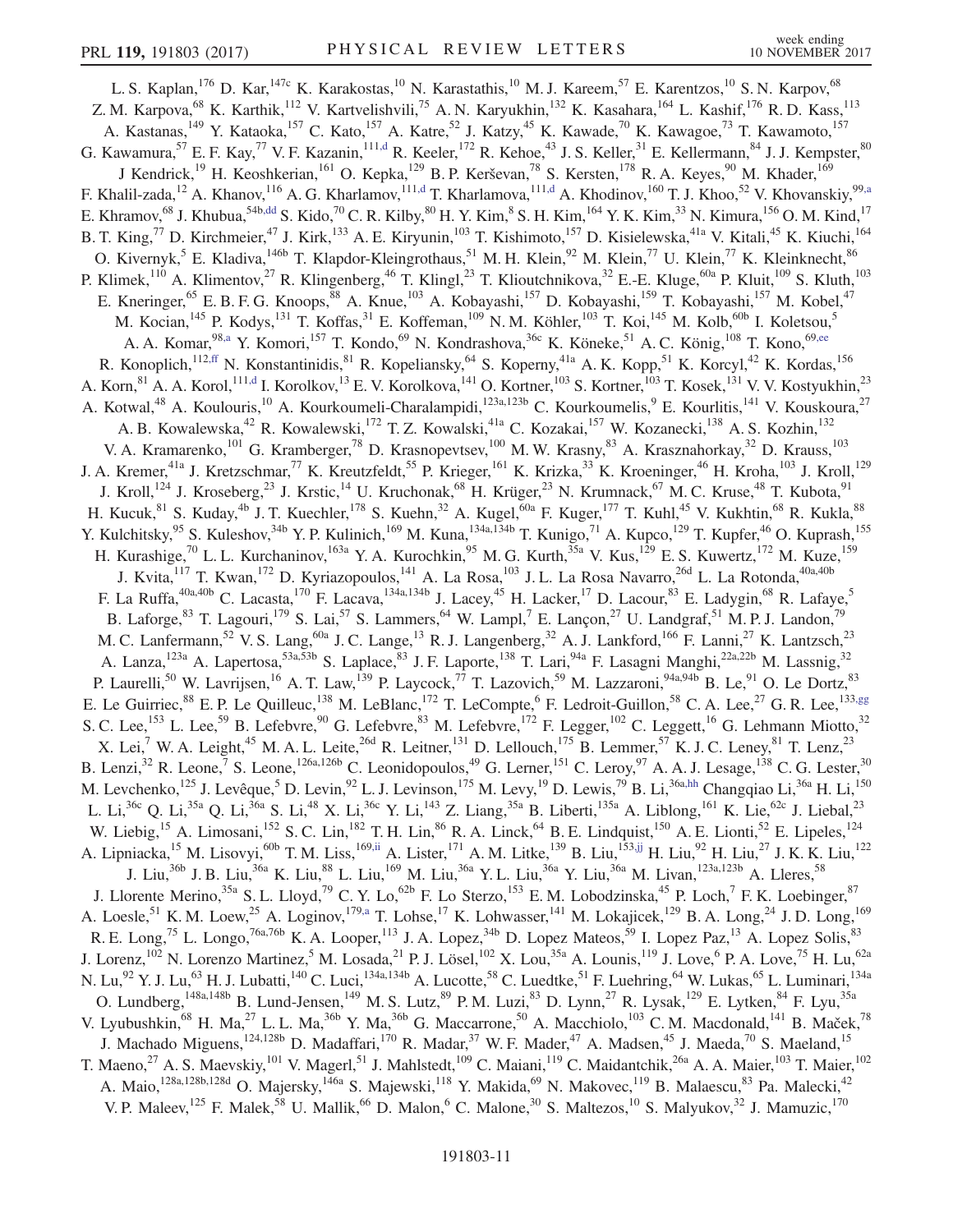<span id="page-12-3"></span><span id="page-12-2"></span><span id="page-12-1"></span><span id="page-12-0"></span>G. Mancini,<sup>50</sup> I. Mandić,<sup>78</sup> J. Maneira,<sup>128a,128b</sup> L. Manhaes de Andrade Filho,<sup>26b</sup> J. Manjarres Ramos,<sup>47</sup> K. H. Mankinen,<sup>84</sup> A. Mann,<sup>102</sup> A. Manousos,<sup>32</sup> B. Mansoulie,<sup>138</sup> J. D. Mansour,<sup>35a</sup> R. Mantifel,<sup>90</sup> M. Mantoani,<sup>57</sup> S. Manzoni,<sup>94a,94b</sup> L. Mapelli,<sup>32</sup> G. Marceca,<sup>29</sup> L. March,<sup>52</sup> L. Marchese,<sup>122</sup> G. Marchiori,<sup>83</sup> M. Marcisovsky,<sup>129</sup> M. Marjanovic,<sup>37</sup> D. E. Marley, <sup>92</sup> F. Marroquim, <sup>26a</sup> S. P. Marsden, <sup>87</sup> Z. Marshall, <sup>16</sup> M. U. F Martensson, <sup>168</sup> S. Marti-Garcia, <sup>170</sup> C. B. Martin, <sup>113</sup> T. A. Martin,<sup>173</sup> V. J. Martin,<sup>49</sup> B. Martin dit Latour,<sup>15</sup> M. Martinez,<sup>1[3,w](#page-20-0)</sup> V. I. Martinez Outschoorn,<sup>169</sup> S. Martin-Haugh,<sup>133</sup> V. S. Martoiu,<sup>28b</sup> A. C. Martyniuk,<sup>81</sup> A. Marzin,<sup>32</sup> L. Masetti,<sup>86</sup> T. Mashimo,<sup>157</sup> R. Mashinistov,<sup>98</sup> J. Masik,<sup>87</sup> A. L. Maslennikov,<sup>11[1,d](#page-19-3)</sup> L. Massa,<sup>135a,135b</sup> P. Mastrandrea,<sup>5</sup> A. Mastroberardino,<sup>40a,40b</sup> T. Masubuchi,<sup>157</sup> P. Mättig,<sup>178</sup> J. Maurer,<sup>28b</sup> S. J. Maxfield,<sup>77</sup> D. A. Maximov,<sup>111[,d](#page-19-3)</sup> R. Mazini,<sup>153</sup> I. Maznas,<sup>156</sup> S. M. Mazza,<sup>94a,94b</sup> N. C. Mc Fadden,<sup>107</sup> G. Mc Goldrick,  $^{161}$  S. P. Mc Kee,  $^{92}$  A. McCarn,  $^{92}$  R. L. McCarthy,  $^{150}$  T. G. McCarthy,  $^{103}$  L. I. McClymont,  $^{81}$ E. F. McDonald,<sup>91</sup> J. A. Mcfayden,<sup>81</sup> G. Mchedlidze,<sup>57</sup> S. J. McMahon,<sup>133</sup> P. C. McNamara,<sup>91</sup> R. A. McPherson,<sup>172[,p](#page-19-15)</sup> S. Meehan,<sup>140</sup> T. J. Megy,<sup>51</sup> S. Mehlhase,<sup>102</sup> A. Mehta,<sup>77</sup> T. Meideck,<sup>58</sup> K. Meier,<sup>60a</sup> B. Meirose,<sup>44</sup> D. Melini,<sup>170[,kk](#page-20-14)</sup> B. R. Mellado Garcia, <sup>147c</sup> J. D. Mellenthin,<sup>57</sup> M. Melo, <sup>146a</sup> F. Meloni, <sup>18</sup> A. Melzer, <sup>23</sup> S. B. Menary, <sup>87</sup> L. Meng, <sup>77</sup> X. T. Meng,  $92$  A. Mengarelli,  $22a,22b$  S. Menke,  $103$  E. Meoni,  $40a,40b$  S. Mergelmeyer,  $17$  P. Mermod,  $52$  L. Merola,  $106a,106b$ C. Meroni,  $94a$  F. S. Merritt,  $33$  A. Messina,  $134a,134b$  J. Metcalfe,  $6$  A. S. Mete,  $166$  C. Meyer,  $124$  J-P. Meyer,  $138$  J. Meyer,  $109$ H. Meyer Zu Theenhausen,<sup>60a</sup> F. Miano,<sup>151</sup> R. P. Middleton,<sup>133</sup> S. Miglioranzi,<sup>53a,53b</sup> L. Mijović,<sup>49</sup> G. Mikenberg,<sup>175</sup> M. Mikestikova, 129 M. Mikuž, <sup>78</sup> M. Milesi, <sup>91</sup> A. Milic, <sup>161</sup> D. W. Miller, <sup>33</sup> C. Mills, <sup>49</sup> A. Milov, 175 D. A. Milstead, 148a, 148b A. A. Minaenko,<sup>132</sup> Y. Minami,<sup>157</sup> I. A. Minashvili,<sup>68</sup> A. I. Mincer,<sup>112</sup> B. Mindur,<sup>41a</sup> M. Mineev,<sup>68</sup> Y. Minegishi,<sup>157</sup> Y. Ming,<sup>176</sup> L. M. Mir,<sup>13</sup> K. P. Mistry,<sup>124</sup> T. Mitani,<sup>174</sup> J. Mitrevski,<sup>102</sup> V. A. Mitsou,<sup>170</sup> A. Miucci,<sup>18</sup> P. S. Miyagawa,<sup>141</sup> A. Mizukami,<sup>69</sup> J. U. Mjörnmark,<sup>84</sup> T. Mkrtchyan,<sup>180</sup> M. Mlynarikova,<sup>131</sup> T. Moa,<sup>148a,148b</sup> K. Mochizuki,<sup>97</sup> P. Mogg,<sup>51</sup> S. Mohapatra,<sup>38</sup> S. Molander,<sup>148a,148b</sup> R. Moles-Valls,<sup>23</sup> R. Monden,<sup>71</sup> M. C. Mondragon,<sup>93</sup> K. Mönig,<sup>45</sup> J. Monk,<sup>39</sup> E. Monnier, <sup>88</sup> A. Montalbano, <sup>150</sup> J. Montejo Berlingen, <sup>32</sup> F. Monticelli, <sup>74</sup> S. Monzani, <sup>94a, 94b</sup> R. W. Moore, <sup>3</sup> N. Morange, <sup>119</sup> D. Moreno,<sup>21</sup> M. Moreno Llácer,<sup>32</sup> P. Morettini,<sup>53a</sup> S. Morgenstern,<sup>32</sup> D. Mori,<sup>144</sup> T. Mori,<sup>157</sup> M. Morii,<sup>59</sup> M. Morinaga,<sup>157</sup> V. Morisbak,<sup>121</sup> A. K. Morley,<sup>32</sup> G. Mornacchi,<sup>32</sup> J. D. Morris,<sup>79</sup> L. Morvaj,<sup>150</sup> P. Moschovakos,<sup>10</sup> M. Mosidze,<sup>54b</sup> H. J. Moss,<sup>141</sup> J. Moss,<sup>14[5,ll](#page-20-15)</sup> K. Motohashi,<sup>159</sup> R. Mount,<sup>145</sup> E. Mountricha,<sup>27</sup> E. J. W. Moyse,<sup>89</sup> S. Muanza,<sup>88</sup> F. Mueller,<sup>103</sup> J. Mueller,<sup>127</sup> R. S. P. Mueller,<sup>102</sup> D. Muenstermann,<sup>75</sup> P. Mullen,<sup>56</sup> G. A. Mullier,<sup>18</sup> F. J. Munoz Sanchez,<sup>87</sup> W. J. Murray, <sup>173,133</sup> H. Musheghyan, <sup>32</sup> M. Muškinja, <sup>78</sup> A. G. Myagkov, <sup>13[2,mm](#page-20-16)</sup> M. Myska, <sup>130</sup> B. P. Nachman, <sup>16</sup> O. Nackenhorst,<sup>52</sup> K. Nagai,<sup>122</sup> R. Nagai,<sup>69[,ee](#page-20-8)</sup> K. Nagano,<sup>69</sup> Y. Nagasaka,<sup>61</sup> K. Nagata,<sup>164</sup> M. Nagel,<sup>51</sup> E. Nagy,<sup>88</sup> A. M. Nairz,<sup>32</sup> Y. Nakahama,<sup>105</sup> K. Nakamura,<sup>69</sup> T. Nakamura,<sup>157</sup> I. Nakano,<sup>114</sup> R. F. Naranjo Garcia,<sup>45</sup> R. Narayan,<sup>11</sup> D. I. Narrias Villar,<sup>60a</sup> I. Naryshkin,<sup>125</sup> T. Naumann,<sup>45</sup> G. Navarro,<sup>21</sup> R. Nayyar,<sup>7</sup> H. A. Neal,<sup>92</sup> P. Yu. Nechaeva,<sup>98</sup> T. J. Neep,<sup>138</sup> A. Negri,<sup>123a,123b</sup> M. Negrini,<sup>22a</sup> S. Nektarijevic,<sup>108</sup> C. Nellist,<sup>119</sup> A. Nelson,<sup>166</sup> M. E. Nelson,<sup>122</sup> S. Nemecek,<sup>129</sup> P. Nemethy,<sup>112</sup> M. Nessi,<sup>32[,nn](#page-20-17)</sup> M. S. Neubauer,<sup>169</sup> M. Neumann,<sup>178</sup> P. R. Newman,<sup>19</sup> T. Y. Ng,<sup>62c</sup> T. Nguyen Manh,<sup>97</sup> R. B. Nickerson,<sup>122</sup> R. Nicolaidou,<sup>138</sup> J. Nielsen,<sup>139</sup> V. Nikolaenko,<sup>13[2,mm](#page-20-16)</sup> I. Nikolic-Audit,<sup>83</sup> K. Nikolopoulos,<sup>19</sup> J. K. Nilsen,<sup>121</sup> P. Nilsson,<sup>27</sup> Y. Ninomiya,<sup>157</sup> A. Nisati,<sup>134a</sup> N. Nishu,<sup>35c</sup> R. Nisius,<sup>103</sup> I. Nitsche,<sup>46</sup> T. Nitta,<sup>174</sup> T. Nobe,<sup>157</sup> Y. Noguchi,<sup>71</sup> M. Nomachi,<sup>120</sup> I. Nomidis,<sup>31</sup> M. A. Nomura,<sup>27</sup> T. Nooney,<sup>79</sup> M. Nordberg,<sup>32</sup> N. Norjoharuddeen, <sup>122</sup> O. Novgorodova, <sup>47</sup> M. Nozaki, <sup>69</sup> L. Nozka, <sup>117</sup> K. Ntekas, <sup>166</sup> E. Nurse, <sup>81</sup> F. Nuti, <sup>91</sup> K. O'connor, <sup>25</sup> D. C. O'Neil,<sup>144</sup> A. A. O'Rourke,<sup>45</sup> V. O'Shea,<sup>56</sup> F. G. Oakham,<sup>31[,e](#page-19-4)</sup> H. Oberlack,<sup>103</sup> T. Obermann,<sup>23</sup> J. Ocariz,<sup>83</sup> A. Ochi,<sup>70</sup> I. Ochoa,  $38$  J. P. Ochoa-Ricoux,  $34a$  S. Oda,  $73$  S. Odaka,  $69$  A. Oh,  $87$  S. H. Oh,  $48$  C. C. Ohm,  $^{16}$  H. Ohman,  $^{168}$  H. Oide,  $^{53a,53b}$ H. Okawa, <sup>164</sup> Y. Okumura, <sup>157</sup> T. Okuyama, <sup>69</sup> A. Olariu, <sup>28b</sup> L. F. Oleiro Seabra, <sup>128a</sup> S. A. Olivares Pino, <sup>34a</sup> D. Oliveira Damazio,<sup>27</sup> A. Olszewski,<sup>42</sup> J. Olszowska,<sup>42</sup> A. Onofre,<sup>128a,128e</sup> K. Onogi,<sup>105</sup> P. U. E. Onyisi,<sup>1[1,aa](#page-20-4)</sup> H. Oppen,<sup>121</sup> M. J. Oreglia,<sup>33</sup> Y. Oren,<sup>155</sup> D. Orestano,<sup>136a,136b</sup> N. Orlando,<sup>62b</sup> R. S. Orr,<sup>161</sup> B. Osculati,<sup>53a,53b[,a](#page-19-0)</sup> R. Ospanov,<sup>36a</sup> G. Otero y Garzon,<sup>29</sup> H. Otono,<sup>73</sup> M. Ouchrif,<sup>137d</sup> F. Ould-Saada,<sup>121</sup> A. Ouraou,<sup>138</sup> K. P. Oussoren,<sup>109</sup> Q. Ouyang,<sup>35a</sup> M. Owen,<sup>56</sup> R. E. Owen,<sup>19</sup> V. E. Ozcan,<sup>20a</sup> N. Ozturk,<sup>8</sup> K. Pachal,<sup>144</sup> A. Pacheco Pages,<sup>13</sup> L. Pacheco Rodriguez,<sup>138</sup> C. Padilla Aranda,<sup>13</sup> S. Pagan Griso,<sup>16</sup> M. Paganini,<sup>179</sup> F. Paige,<sup>27</sup> G. Palacino,<sup>64</sup> S. Palazzo,<sup>40a,40b</sup> S. Palestini,<sup>32</sup> M. Palka,<sup>41b</sup> D. Pallin,<sup>37</sup> E. St. Panagiotopoulou,<sup>10</sup> I. Panagoulias,<sup>10</sup> C. E. Pandini,<sup>126a,126b</sup> J. G. Panduro Vazquez,<sup>80</sup> P. Pani,<sup>32</sup> S. Panitkin,<sup>27</sup> D. Pantea,<sup>28b</sup> L. Paolozzi,<sup>52</sup> Th. D. Papadopoulou,<sup>10</sup> K. Papageorgiou,<sup>[9,t](#page-19-19)</sup> A. Paramonov,<sup>6</sup> D. Paredes Hernandez,<sup>179</sup> A. J. Parker,<sup>75</sup> M. A. Parker,<sup>30</sup> K. A. Parker,<sup>45</sup> F. Parodi,<sup>53a,53b</sup> J. A. Parsons,<sup>38</sup> U. Parzefall,<sup>51</sup> V. R. Pascuzzi,<sup>161</sup> J. M. Pasner,<sup>139</sup> E. Pasqualucci,<sup>134a</sup> S. Passaggio,<sup>53a</sup> Fr. Pastore,<sup>80</sup> S. Pataraia,<sup>86</sup> J. R. Pater,<sup>87</sup> T. Pauly,<sup>32</sup> B. Pearson, $^{103}$  S. Pedraza Lopez, $^{170}$  R. Pedro, $^{128a,128b}$  S. V. Peleganchuk, $^{111,d}$  $^{111,d}$  $^{111,d}$  O. Penc, $^{129}$  C. Peng, $^{35a}$  H. Peng, $^{36a}$  J. Penwell, $^{64}$ B. S. Peralva,<sup>26b</sup> M. M. Perego,<sup>138</sup> D. V. Perepelitsa,<sup>27</sup> F. Peri,<sup>17</sup> L. Perini,<sup>94a,94b</sup> H. Pernegger,<sup>32</sup> S. Perrella,<sup>106a,106b</sup>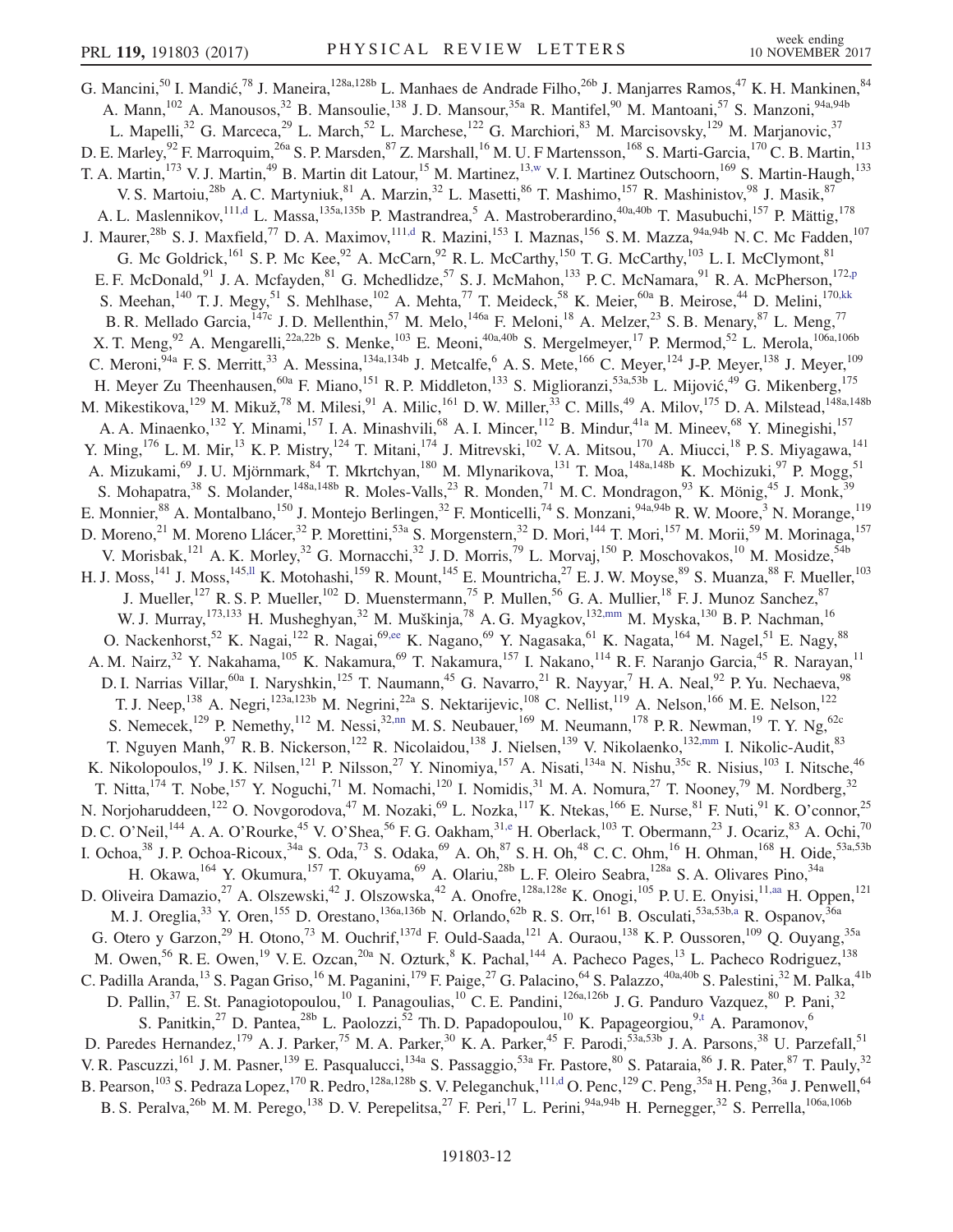<span id="page-13-2"></span><span id="page-13-1"></span><span id="page-13-0"></span>R. Peschke,<sup>45</sup> V. D. Peshekhonov,<sup>68[,a](#page-19-0)</sup> K. Peters,<sup>45</sup> R. F. Y. Peters,<sup>87</sup> B. A. Petersen,<sup>32</sup> T. C. Petersen,<sup>39</sup> E. Petit,<sup>58</sup> A. Petridis,<sup>1</sup> C. Petridou,<sup>156</sup> P. Petroff,<sup>119</sup> E. Petrolo,<sup>134a</sup> M. Petrov,<sup>122</sup> F. Petrucci,<sup>136a,136b</sup> N. E. Pettersson,<sup>89</sup> A. Peyaud,<sup>138</sup> R. Pezoa,<sup>34b</sup> F. H. Phillips,<sup>93</sup> P. W. Phillips,<sup>133</sup> G. Piacquadio,<sup>150</sup> E. Pianori,<sup>173</sup> A. Picazio,<sup>89</sup> E. Piccaro,<sup>79</sup> M. A. Pickering,<sup>122</sup> R. Piegaia,<sup>29</sup> J. E. Pilcher,<sup>33</sup> A. D. Pilkington,<sup>87</sup> A. W. J. Pin,<sup>87</sup> M. Pinamonti,<sup>135a,135b</sup> J. L. Pinfold,<sup>3</sup> H. Pirumov,<sup>45</sup> M. Pitt,<sup>175</sup> L. Plazak,<sup>146a</sup> M.-A. Pleier,<sup>27</sup> V. Pleskot,<sup>86</sup> E. Plotnikova,<sup>68</sup> D. Pluth,<sup>67</sup> P. Podberezko,<sup>111</sup> R. Poettgen,<sup>84</sup> R. Poggi,<sup>123a,123b</sup> L. Poggioli,<sup>119</sup> I. Pogrebnyak,  $93$  D. Pohl,  $23$  G. Polesello,  $123a$  A. Poley,  $45$  A. Policicchio,  $40a,40b$  R. Polifka,  $32$  A. Polini,  $22a$  C. S. Pollard,  $56$ V. Polychronakos,<sup>27</sup> K. Pommès,<sup>32</sup> D. Ponomarenko,<sup>100</sup> L. Pontecorvo,<sup>134a</sup> G. A. Popeneciu,<sup>28d</sup> S. Pospisil,<sup>130</sup> K. Potamianos,<sup>16</sup> I. N. Potrap,<sup>68</sup> C. J. Potter,<sup>30</sup> T. Poulsen,<sup>84</sup> J. Poveda,<sup>32</sup> M. E. Pozo Astigarraga,<sup>32</sup> P. Pralavorio,<sup>88</sup> A. Pranko,<sup>16</sup> S. Prell,<sup>67</sup> D. Price,<sup>87</sup> M. Primavera,<sup>76a</sup> S. Prince,<sup>90</sup> N. Proklova,<sup>100</sup> K. Prokofiev,<sup>62c</sup> F. Prokoshin,<sup>34b</sup> S. Protopopescu,<sup>27</sup> J. Proudfoot,<sup>6</sup> M. Przybycien,<sup>41a</sup> A. Puri,<sup>169</sup> P. Puzo,<sup>119</sup> J. Qian,<sup>92</sup> G. Qin,<sup>56</sup> Y. Qin,<sup>87</sup> A. Quadt,<sup>57</sup> M. Queitsch-Maitland,<sup>45</sup> D. Quilty,<sup>56</sup> S. Raddum,<sup>121</sup> V. Radeka,<sup>27</sup> V. Radescu,<sup>122</sup> S. K. Radhakrishnan,<sup>150</sup> P. Radloff,<sup>118</sup> P. Rados, <sup>91</sup> F. Ragusa, <sup>94a, 94b</sup> G. Rahal, <sup>181</sup> J. A. Raine, <sup>87</sup> S. Rajagopalan, <sup>27</sup> C. Rangel-Smith, <sup>168</sup> T. Rashid, <sup>119</sup> S. Raspopov, <sup>5</sup> M. G. Ratti, <sup>94a, 94b</sup> D. M. Rauch, <sup>45</sup> F. Rauscher, <sup>102</sup> S. Rave, <sup>86</sup> I. Ravinovich, <sup>175</sup> J. H. Rawling, <sup>87</sup> M. Raymond, <sup>32</sup> A. L. Read,<sup>121</sup> N. P. Readioff,<sup>58</sup> M. Reale,<sup>76a,76b</sup> D. M. Rebuzzi,<sup>123a,123b</sup> A. Redelbach,<sup>177</sup> G. Redlinger,<sup>27</sup> R. Reece,<sup>139</sup> R. G. Reed,<sup>147c</sup> K. Reeves,<sup>44</sup> L. Rehnisch,<sup>17</sup> J. Reichert,<sup>124</sup> A. Reiss,<sup>86</sup> C. Rembser,<sup>32</sup> H. Ren,<sup>35a</sup> M. Rescigno,<sup>134a</sup> S. Resconi, <sup>94a</sup> E. D. Resseguie, <sup>124</sup> S. Rettie, <sup>171</sup> E. Reynolds, <sup>19</sup> O. L. Rezanova, <sup>111[,d](#page-19-3)</sup> P. Reznicek, <sup>131</sup> R. Rezvani, <sup>97</sup> R. Richter,<sup>103</sup> S. Richter,<sup>81</sup> E. Richter-Was,<sup>41b</sup> O. Ricken,<sup>23</sup> M. Ridel,<sup>83</sup> P. Rieck,<sup>103</sup> C. J. Riegel,<sup>178</sup> J. Rieger,<sup>57</sup> O. Rifki,<sup>115</sup> M. Rijssenbeek, <sup>150</sup> A. Rimoldi, <sup>123a,123b</sup> M. Rimoldi, <sup>18</sup> L. Rinaldi, <sup>22a</sup> G. Ripellino, <sup>149</sup> B. Ristić, <sup>32</sup> E. Ritsch, <sup>32</sup> I. Riu, <sup>13</sup> F. Rizatdinova, <sup>116</sup> E. Rizvi, <sup>79</sup> C. Rizzi, <sup>13</sup> R. T. Roberts, <sup>87</sup> S. H. Robertson, <sup>90</sup>.<sub>P</sub> A. Robichaud-Veronneau, <sup>90</sup> D. Robinson, <sup>30</sup> J. E. M. Robinson,<sup>45</sup> A. Robson,<sup>56</sup> E. Rocco,<sup>86</sup> C. Roda,<sup>126a,126b</sup> Y. Rodina,<sup>88,00</sup> S. Rodriguez Bosca,<sup>170</sup> A. Rodriguez Perez,<sup>13</sup> D. Rodriguez Rodriguez,<sup>170</sup> S. Roe,<sup>32</sup> C. S. Rogan,<sup>59</sup> O. Røhne,<sup>121</sup> J. Roloff,<sup>59</sup> A. Romaniouk,<sup>100</sup> M. Romano,<sup>22a,22b</sup> S. M. Romano Saez,<sup>37</sup> E. Romero Adam,<sup>170</sup> N. Rompotis,<sup>77</sup> M. Ronzani,<sup>51</sup> L. Roos,<sup>83</sup> S. Rosati,<sup>134a</sup> K. Rosbach, <sup>51</sup> P. Rose, <sup>139</sup> N.-A. Rosien, <sup>57</sup> E. Rossi, <sup>106a, 106b</sup> L. P. Rossi, <sup>53a</sup> J. H. N. Rosten, <sup>30</sup> R. Rosten, <sup>140</sup> M. Rotaru, <sup>28b</sup> J. Rothberg,<sup>140</sup> D. Rousseau,<sup>119</sup> A. Rozanov,<sup>88</sup> Y. Rozen,<sup>154</sup> X. Ruan,<sup>147c</sup> F. Rubbo,<sup>145</sup> F. Rühr,<sup>51</sup> A. Ruiz-Martinez,<sup>31</sup> Z. Rurikova,<sup>51</sup> N. A. Rusakovich,<sup>68</sup> H. L. Russell,<sup>90</sup> J. P. Rutherfoord,<sup>7</sup> N. Ruthmann,<sup>32</sup> Y. F. Ryabov,<sup>125</sup> M. Rybar,<sup>169</sup> G. Rybkin,  $^{119}$  S. Ryu,  $^{6}$  A. Ryzhov,  $^{132}$  G. F. Rzehorz,  $^{57}$  A. F. Saavedra,  $^{152}$  G. Sabato,  $^{109}$  S. Sacerdoti,  $^{29}$ H. F-W. Sadrozinski,<sup>139</sup> R. Sadykov,<sup>68</sup> F. Safai Tehrani,<sup>134a</sup> P. Saha,<sup>110</sup> M. Sahinsoy,<sup>60a</sup> M. Saimpert,<sup>45</sup> M. Saito,<sup>157</sup> T. Saito,<sup>157</sup> H. Sakamoto,<sup>157</sup> Y. Sakurai,<sup>174</sup> G. Salamanna,<sup>136a,136b</sup> J. E. Salazar Loyola,<sup>34b</sup> D. Salek,<sup>109</sup> P. H. Sales De Bruin, <sup>168</sup> D. Salihagic, <sup>103</sup> A. Salnikov, <sup>145</sup> J. Salt, <sup>170</sup> D. Salvatore, <sup>40a, 40b</sup> F. Salvatore, <sup>151</sup> A. Salvucci, <sup>62a, 62b, 62c</sup> A. Salzburger,<sup>32</sup> D. Sammel,<sup>51</sup> D. Sampsonidis,<sup>156</sup> D. Sampsonidou,<sup>156</sup> J. Sánchez,<sup>170</sup> V. Sanchez Martinez,<sup>170</sup> A. Sanchez Pineda,<sup>167a,167c</sup> H. Sandaker,<sup>121</sup> R. L. Sandbach,<sup>79</sup> C. O. Sander,<sup>45</sup> M. Sandhoff,<sup>178</sup> C. Sandoval,<sup>21</sup> D. P. C. Sankey,<sup>133</sup> M. Sannino,<sup>53a,53b</sup> Y. Sano,<sup>105</sup> A. Sansoni,<sup>50</sup> C. Santoni,<sup>37</sup> H. Santos,<sup>128a</sup> I. Santoyo Castillo,<sup>151</sup> A. Sapronov,<sup>68</sup> J. G. Saraiva,<sup>128a,128d</sup> B. Sarrazin,<sup>23</sup> O. Sasaki,<sup>69</sup> K. Sato,<sup>164</sup> E. Sauvan,<sup>5</sup> G. Savage,<sup>80</sup> P. Savard,<sup>161[,e](#page-19-4)</sup> N. Savic,<sup>103</sup> C. Sawyer,<sup>133</sup> L. Sawyer,<sup>82[,v](#page-19-21)</sup> J. Saxon,<sup>33</sup> C. Sbarra,<sup>22a</sup> A. Sbrizzi,<sup>22a,22b</sup> T. Scanlon,<sup>81</sup> D. A. Scannicchio,<sup>166</sup> M. Scarcella,<sup>152</sup> J. Schaarschmidt,<sup>140</sup> P. Schacht,<sup>103</sup> B. M. Schachtner,<sup>102</sup> D. Schaefer,<sup>32</sup> L. Schaefer,<sup>124</sup> R. Schaefer,<sup>45</sup> J. Schaeffer,<sup>86</sup> S. Schaepe,<sup>23</sup> S. Schaetzel,<sup>60b</sup> U. Schäfer,<sup>86</sup> A. C. Schaffer,<sup>119</sup> D. Schaile,<sup>102</sup> R. D. Schamberger,<sup>150</sup> V. A. Schegelsky,<sup>125</sup> D. Scheirich,<sup>131</sup> M. Schernau,<sup>166</sup> C. Schiavi,<sup>53a,53b</sup> S. Schier,<sup>139</sup> L. K. Schildgen,<sup>23</sup> C. Schillo,<sup>51</sup> M. Schioppa, <sup>40a, 40b</sup> S. Schlenker, <sup>32</sup> K. R. Schmidt-Sommerfeld, <sup>103</sup> K. Schmieden, <sup>32</sup> C. Schmitt, <sup>86</sup> S. Schmitt, <sup>45</sup> S. Schmitz, <sup>86</sup> U. Schnoor, <sup>51</sup> L. Schoeffel, <sup>138</sup> A. Schoening, <sup>60b</sup> B. D. Schoenrock, <sup>93</sup> E. Schopf, <sup>23</sup> M. Schott, <sup>86</sup> J. F. P. Schouwenberg, <sup>108</sup> J. Schovancova,<sup>32</sup> S. Schramm,<sup>52</sup> N. Schuh,<sup>86</sup> A. Schulte,<sup>86</sup> M. J. Schultens,<sup>23</sup> H.-C. Schultz-Coulon,<sup>60a</sup> H. Schulz,<sup>17</sup> M. Schumacher,<sup>51</sup> B. A. Schumm,<sup>139</sup> Ph. Schune,<sup>138</sup> A. Schwartzman,<sup>145</sup> T. A. Schwarz,<sup>92</sup> H. Schweiger,<sup>87</sup> Ph. Schwemling,<sup>138</sup> R. Schwienhorst,<sup>93</sup> J. Schwindling,<sup>138</sup> A. Sciandra,<sup>23</sup> G. Sciolla,<sup>25</sup> M. Scornajenghi,<sup>40a,40b</sup> F. Scuri,<sup>126a,126b</sup> F. Scutti,<sup>91</sup> J. Searcy,<sup>92</sup> P. Seema,<sup>23</sup> S. C. Seidel,<sup>107</sup> A. Seiden,<sup>139</sup> J. M. Seixas,<sup>26a</sup> G. Sekhniaidze,<sup>106a</sup> K. Sekhon,  $92$  S. J. Sekula,  $43$  N. Semprini-Cesari,  $22a,22b$  S. Senkin,  $37$  C. Serfon,  $121$  L. Serin,  $119$  L. Serkin,  $167a,167b$ M. Sessa,<sup>136a,136b</sup> R. Seuster,<sup>172</sup> H. Severini,<sup>115</sup> T. Sfiligoj,<sup>78</sup> F. Sforza,<sup>32</sup> A. Sfyrla,<sup>52</sup> E. Shabalina,<sup>57</sup> N. W. Shaikh,<sup>148a,148b</sup> L. Y. Shan,<sup>35a</sup> R. Shang,<sup>169</sup> J. T. Shank,<sup>24</sup> M. Shapiro,<sup>16</sup> P. B. Shatalov,<sup>99</sup> K. Shaw,<sup>167a,167b</sup> S. M. Shaw,<sup>87</sup> A. Shcherbakova,<sup>148a,148b</sup> C. Y. Shehu,<sup>151</sup> Y. Shen,<sup>115</sup> N. Sherafati,<sup>31</sup> P. Sherwood,<sup>81</sup> L. Shi,<sup>153[,pp](#page-20-19)</sup> S. Shimizu,<sup>70</sup> C. O. Shimmin,<sup>179</sup> M. Shimojima,<sup>104</sup> I. P. J. Shipsey,<sup>122</sup> S. Shirabe,<sup>73</sup> M. Shiyakova,<sup>68[,qq](#page-20-20)</sup> J. Shlomi,<sup>175</sup> A. Shmeleva,<sup>98</sup> D. Shoaleh Saadi,  $97$  M. J. Shochet,  $33$  S. Shojaii,  $94a$  D. R. Shope,  $115$  S. Shrestha,  $113$  E. Shulga,  $100$  M. A. Shupe,  $7$  P. Sicho,  $129$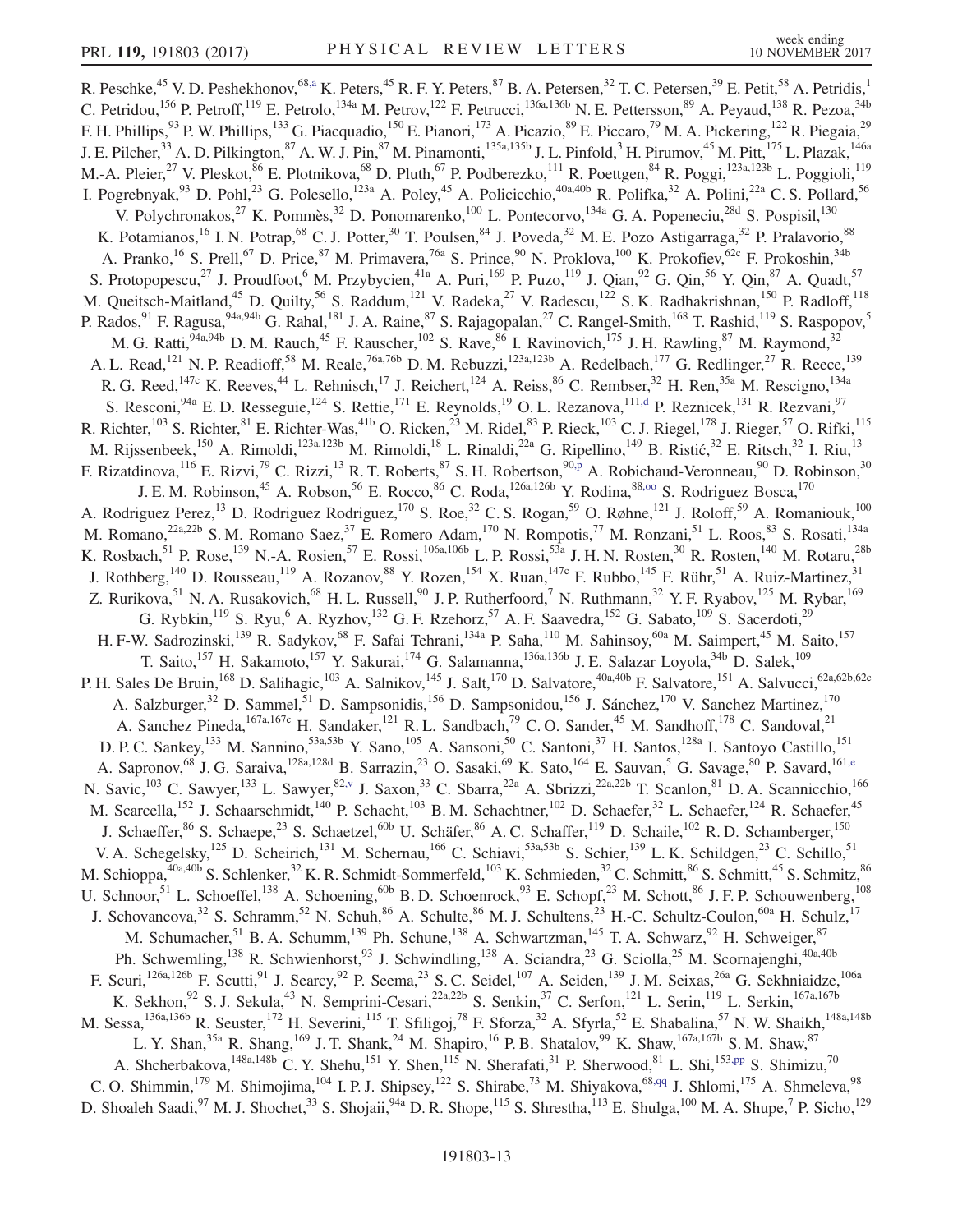<span id="page-14-0"></span>A. M. Sickles,<sup>169</sup> P. E. Sidebo,<sup>149</sup> E. Sideras Haddad,<sup>147c</sup> O. Sidiropoulou,<sup>177</sup> A. Sidoti,<sup>22a,22b</sup> F. Siegert,<sup>47</sup> Dj. Sijacki,<sup>14</sup> J. Silva,<sup>128a,128d</sup> S. B. Silverstein,<sup>148a</sup> V. Simak,<sup>130</sup> Lj. Simic,<sup>14</sup> S. Simion,<sup>119</sup> E. Simioni,<sup>86</sup> B. Simmons,<sup>81</sup> M. Simon,<sup>86</sup> P. Sinervo,<sup>161</sup> N. B. Sinev,<sup>118</sup> M. Sioli,<sup>22a,22b</sup> G. Siragusa,<sup>177</sup> I. Siral,<sup>92</sup> S. Yu. Sivoklokov,<sup>101</sup> J. Sjölin,<sup>148a,148b</sup> M. B. Skinner,<sup>75</sup> P. Skubic,<sup>115</sup> M. Slater,<sup>19</sup> T. Slavicek,<sup>130</sup> M. Slawinska,<sup>42</sup> K. Sliwa,<sup>165</sup> R. Slovak,<sup>131</sup> V. Smakhtin,<sup>175</sup> B. H. Smart,<sup>5</sup> J. Smiesko,<sup>146a</sup> N. Smirnov,<sup>100</sup> S. Yu. Smirnov,<sup>100</sup> Y. Smirnov,<sup>100</sup> L. N. Smirnova,<sup>101[,rr](#page-20-21)</sup> O. Smirnova,<sup>84</sup> J. W. Smith,<sup>57</sup> M. N. K. Smith,<sup>38</sup> R. W. Smith,<sup>38</sup> M. Smizanska,<sup>75</sup> K. Smolek,<sup>130</sup> A. A. Snesarev,<sup>98</sup> I. M. Snyder,<sup>118</sup> S. Snyder,<sup>27</sup> R. Sobie,<sup>172[,p](#page-19-15)</sup> F. Socher,<sup>47</sup> A. Soffer,<sup>155</sup> A. Søgaard,<sup>49</sup> D. A. Soh,<sup>153</sup> G. Sokhrannyi,<sup>78</sup> C. A. Solans Sanchez,<sup>32</sup> M. Solar,<sup>130</sup> E. Yu. Soldatov,<sup>100</sup> U. Soldevila,<sup>170</sup> A. A. Solodkov,<sup>132</sup> A. Soloshenko,<sup>68</sup> O. V. Solovyanov,<sup>132</sup> V. Solovyev,<sup>125</sup> P. Sommer,<sup>51</sup> H. Son,<sup>165</sup> A. Sopczak,<sup>130</sup> D. Sosa,<sup>60b</sup> C. L. Sotiropoulou,<sup>126a,126b</sup> R. Soualah,<sup>167a,167c</sup> A. M. Soukharev,<sup>11[1,d](#page-19-3)</sup> D. South,<sup>45</sup> B. C. Sowden,  $80$  S. Spagnolo,  $76a,76b$  M. Spalla,  $126a,126b$  M. Spangenberg,  $173$  F. Spanò,  $80$  D. Sperlich,  $17$  F. Spettel,  $103$ T. M. Spieker,<sup>60a</sup> R. Spighi,<sup>22a</sup> G. Spigo,<sup>32</sup> L. A. Spiller,<sup>91</sup> M. Spousta,<sup>131</sup> R. D. St. Denis,<sup>5[6,a](#page-19-0)</sup> A. Stabile,<sup>94a</sup> R. Stamen,<sup>60a</sup> S. Stamm,<sup>17</sup> E. Stanecka,<sup>42</sup> R. W. Stanek,<sup>6</sup> C. Stanescu,<sup>136a</sup> M. M. Stanitzki,<sup>45</sup> B. S. Stapf,<sup>109</sup> S. Stapnes,<sup>121</sup> E. A. Starchenko,<sup>132</sup> G. H. Stark,<sup>33</sup> J. Stark,<sup>58</sup> S. H Stark,<sup>39</sup> P. Staroba,<sup>129</sup> P. Starovoitov,<sup>60a</sup> S. Stärz,<sup>32</sup> R. Staszewski,<sup>42</sup> P. Steinberg,<sup>27</sup> B. Stelzer,<sup>144</sup> H. J. Stelzer,<sup>32</sup> O. Stelzer-Chilton,<sup>163a</sup> H. Stenzel,<sup>55</sup> G. A. Stewart,<sup>56</sup> M. C. Stockton,<sup>118</sup> M. Stoebe,<sup>90</sup> G. Stoicea,<sup>28b</sup> P. Stolte,<sup>57</sup> S. Stonjek,<sup>103</sup> A. R. Stradling,<sup>8</sup> A. Straessner,<sup>47</sup> M. E. Stramaglia,<sup>18</sup> J. Strandberg,<sup>149</sup> S. Strandberg, <sup>148a,148b</sup> M. Strauss, <sup>115</sup> P. Strizenec, <sup>146b</sup> R. Ströhmer, <sup>177</sup> D. M. Strom, <sup>118</sup> R. Stroynowski, <sup>43</sup> A. Strubig, <sup>49</sup> S. A. Stucci,<sup>27</sup> B. Stugu,<sup>15</sup> N. A. Styles,<sup>45</sup> D. Su,<sup>145</sup> J. Su,<sup>127</sup> S. Suchek,<sup>60a</sup> Y. Sugaya,<sup>120</sup> M. Suk,<sup>130</sup> V. V. Sulin,<sup>98</sup> DMS Sultan,<sup>162a,162b</sup> S. Sultansoy,<sup>4c</sup> T. Sumida,<sup>71</sup> S. Sun,<sup>59</sup> X. Sun,<sup>3</sup> K. Suruliz,<sup>151</sup> C. J. E. Suster,<sup>152</sup> M. R. Sutton,<sup>151</sup> S. Suzuki,<sup>69</sup> M. Svatos,<sup>129</sup> M. Swiatlowski,<sup>33</sup> S. P. Swift,<sup>2</sup> I. Sykora,<sup>146a</sup> T. Sykora,<sup>131</sup> D. Ta,<sup>51</sup> K. Tackmann,<sup>45</sup> J. Taenzer,<sup>155</sup> A. Taffard,<sup>166</sup> R. Tafirout,<sup>163a</sup> E. Tahirovic,<sup>79</sup> N. Taiblum,<sup>155</sup> H. Takai,<sup>27</sup> R. Takashima,<sup>72</sup> E. H. Takasugi,<sup>103</sup> T. Takeshita,<sup>142</sup> Y. Takubo,<sup>69</sup> M. Talby,<sup>88</sup> A. A. Talyshev,<sup>11[1,d](#page-19-3)</sup> J. Tanaka,<sup>157</sup> M. Tanaka,<sup>159</sup> R. Tanaka,<sup>119</sup> S. Tanaka,<sup>69</sup> R. Tanioka,<sup>70</sup> B. B. Tannenwald,<sup>113</sup> S. Tapia Araya,<sup>34b</sup> S. Tapprogge,<sup>86</sup> S. Tarem,<sup>154</sup> G. F. Tartarelli,<sup>94a</sup> P. Tas,<sup>131</sup> M. Tasevsky,<sup>129</sup> T. Tashiro,<sup>71</sup> E. Tassi,<sup>40a,40b</sup> A. Tavares Delgado,<sup>128a,128b</sup> Y. Tayalati,<sup>137e</sup> A. C. Taylor,<sup>107</sup> G. N. Taylor,<sup>91</sup> P. T. E. Taylor,<sup>91</sup> W. Taylor,<sup>163b</sup> P. Teixeira-Dias,<sup>80</sup> D. Temple,<sup>144</sup> H. Ten Kate,<sup>32</sup> P. K. Teng,<sup>153</sup> J. J. Teoh,<sup>120</sup> F. Tepel,<sup>178</sup> S. Terada,<sup>69</sup> K. Terashi,<sup>157</sup> J. Terron,<sup>85</sup> S. Terzo,<sup>13</sup> M. Testa,<sup>50</sup> R. J. Teuscher,<sup>161[,p](#page-19-15)</sup> T. Theveneaux-Pelzer,<sup>88</sup> F. Thiele,<sup>39</sup> J. P. Thomas,<sup>19</sup> J. Thomas-Wilsker,  $80$  P. D. Thompson,  $^{19}$  A. S. Thompson,  $^{56}$  L. A. Thomsen,  $^{179}$  E. Thomson,  $^{124}$  M. J. Tibbetts,  $^{16}$ R. E. Ticse Torres,<sup>88</sup> V. O. Tikhomirov,<sup>9[8,ss](#page-20-22)</sup> Yu. A. Tikhonov,<sup>11[1,d](#page-19-3)</sup> S. Timoshenko,<sup>100</sup> P. Tipton,<sup>179</sup> S. Tisserant,<sup>88</sup> K. Todome,<sup>159</sup> S. Todorova-Nova,<sup>5</sup> S. Todt,<sup>47</sup> J. Tojo,<sup>73</sup> S. Tokár,<sup>146a</sup> K. Tokushuku,<sup>69</sup> E. Tolley,<sup>59</sup> L. Tomlinson,<sup>87</sup> M. Tomoto,<sup>105</sup> L. Tompkins,<sup>145[,tt](#page-20-23)</sup> K. Toms,<sup>107</sup> B. Tong,<sup>59</sup> P. Tornambe,<sup>51</sup> E. Torrence,<sup>118</sup> H. Torres,<sup>144</sup> E. Torró Pastor,<sup>140</sup> J. Toth,<sup>88[,uu](#page-20-24)</sup> F. Touchard,<sup>88</sup> D. R. Tovey,<sup>141</sup> C. J. Treado,<sup>112</sup> T. Trefzger,<sup>177</sup> F. Tresoldi,<sup>151</sup> A. Tricoli,<sup>27</sup> I. M. Trigger,<sup>163a</sup> S. Trincaz-Duvoid,  $83$  M. F. Tripiana,  $13$  W. Trischuk,  $161$  B. Trocmé,  $58$  A. Trofymov,  $45$  C. Troncon,  $94a$ M. Trottier-McDonald,<sup>16</sup> M. Trovatelli,<sup>172</sup> L. Truong,<sup>147b</sup> M. Trzebinski,<sup>42</sup> A. Trzupek,<sup>42</sup> K. W. Tsang,<sup>62a</sup> J. C-L. Tseng,<sup>122</sup> P. V. Tsiareshka,<sup>95</sup> G. Tsipolitis,<sup>10</sup> N. Tsirintanis,<sup>9</sup> S. Tsiskaridze,<sup>13</sup> V. Tsiskaridze,<sup>51</sup> E. G. Tskhadadze,<sup>54a</sup> K. M. Tsui,<sup>62a</sup> I. I. Tsukerman,<sup>99</sup> V. Tsulaia,<sup>16</sup> S. Tsuno,<sup>69</sup> D. Tsybychev,<sup>150</sup> Y. Tu,<sup>62b</sup> A. Tudorache,<sup>28b</sup> V. Tudorache,<sup>28b</sup> T. T. Tulbure,<sup>28a</sup> A. N. Tuna,<sup>59</sup> S. A. Tupputi,<sup>22a,22b</sup> S. Turchikhin,<sup>68</sup> D. Turgeman,<sup>175</sup> I. Turk Cakir,<sup>4[b,vv](#page-20-25)</sup> R. Turra,<sup>94a</sup> P. M. Tuts,<sup>38</sup> G. Ucchielli,<sup>22a,22b</sup> I. Ueda,<sup>69</sup> M. Ughetto,<sup>148a,148b</sup> F. Ukegawa,<sup>164</sup> G. Unal,<sup>32</sup> A. Undrus,<sup>27</sup> G. Unel,<sup>166</sup> F. C. Ungaro,<sup>91</sup> Y. Unno,<sup>69</sup> C. Unverdorben,<sup>102</sup> J. Urban,<sup>146b</sup> P. Urquijo,<sup>91</sup> P. Urrejola,<sup>86</sup> G. Usai,<sup>8</sup> J. Usui,<sup>69</sup> L. Vacavant,<sup>88</sup> V. Vacek,<sup>130</sup> B. Vachon, <sup>90</sup> K. O. H. Vadla, <sup>121</sup> A. Vaidya, <sup>81</sup> C. Valderanis, <sup>102</sup> E. Valdes Santurio, <sup>148a, 148b</sup> M. Valente, <sup>52</sup> S. Valentinetti, <sup>22a, 22b</sup> A. Valero,<sup>170</sup> L. Valéry,<sup>13</sup> S. Valkar,<sup>131</sup> A. Vallier,<sup>5</sup> J. A. Valls Ferrer,<sup>170</sup> W. Van Den Wollenberg,<sup>109</sup> H. van der Graaf,<sup>109</sup> P. van Gemmeren,<sup>6</sup> J. Van Nieuwkoop,<sup>144</sup> I. van Vulpen,<sup>109</sup> M. C. van Woerden,<sup>109</sup> M. Vanadia,<sup>135a,135b</sup> W. Vandelli,<sup>32</sup> A. Vaniachine,<sup>160</sup> P. Vankov,<sup>109</sup> G. Vardanyan,<sup>180</sup> R. Vari,<sup>134a</sup> E.W. Varnes,<sup>7</sup> C. Varni,<sup>53a,53b</sup> T. Varol,<sup>43</sup> D. Varouchas,<sup>119</sup> A. Vartapetian, <sup>8</sup> K. E. Varvell, <sup>152</sup> J. G. Vasquez, <sup>179</sup> G. A. Vasquez, <sup>34b</sup> F. Vazeille, <sup>37</sup> T. Vazquez Schroeder, <sup>90</sup> J. Veatch, <sup>57</sup> V. Veeraraghavan,<sup>7</sup> L. M. Veloce,<sup>161</sup> F. Veloso,<sup>128a,128c</sup> S. Veneziano,<sup>134a</sup> A. Ventura,<sup>76a,76b</sup> M. Venturi,<sup>172</sup> N. Venturi,<sup>32</sup> A. Venturini,<sup>25</sup> V. Vercesi,<sup>123a</sup> M. Verducci,<sup>136a,136b</sup> W. Verkerke,<sup>109</sup> A. T. Vermeulen,<sup>109</sup> J. C. Vermeulen,<sup>109</sup> M. C. Vetterli, <sup>144[,e](#page-19-4)</sup> N. Viaux Maira, <sup>34b</sup> O. Viazlo, <sup>84</sup> I. Vichou, <sup>169[,a](#page-19-0)</sup> T. Vickey, <sup>141</sup> O. E. Vickey Boeriu, <sup>141</sup> G. H. A. Viehhauser,<sup>122</sup> S. Viel,<sup>16</sup> L. Vigani,<sup>122</sup> M. Villa,<sup>22a,22b</sup> M. Villaplana Perez,<sup>94a,94b</sup> E. Vilucchi,<sup>50</sup> M. G. Vincter,<sup>31</sup> V. B. Vinogradov,<sup>68</sup> A. Vishwakarma,<sup>45</sup> C. Vittori,<sup>22a,22b</sup> I. Vivarelli,<sup>151</sup> S. Vlachos,<sup>10</sup> M. Vogel,<sup>178</sup> P. Vokac,<sup>130</sup> G. Volpi,  $^{126a,126b}$  H. von der Schmitt,  $^{103}$  E. von Toerne,  $^{23}$  V. Vorobel,  $^{131}$  K. Vorobev,  $^{100}$  M. Vos,  $^{170}$  R. Voss,  $^{32}$ 

<span id="page-14-4"></span><span id="page-14-3"></span><span id="page-14-2"></span><span id="page-14-1"></span>J. H. Vossebeld,<sup>77</sup> N. Vranjes,<sup>14</sup> M. Vranjes Milosavljevic,<sup>14</sup> V. Vrba,<sup>130</sup> M. Vreeswijk,<sup>109</sup> R. Vuillermet,<sup>32</sup> I. Vukotic,<sup>33</sup>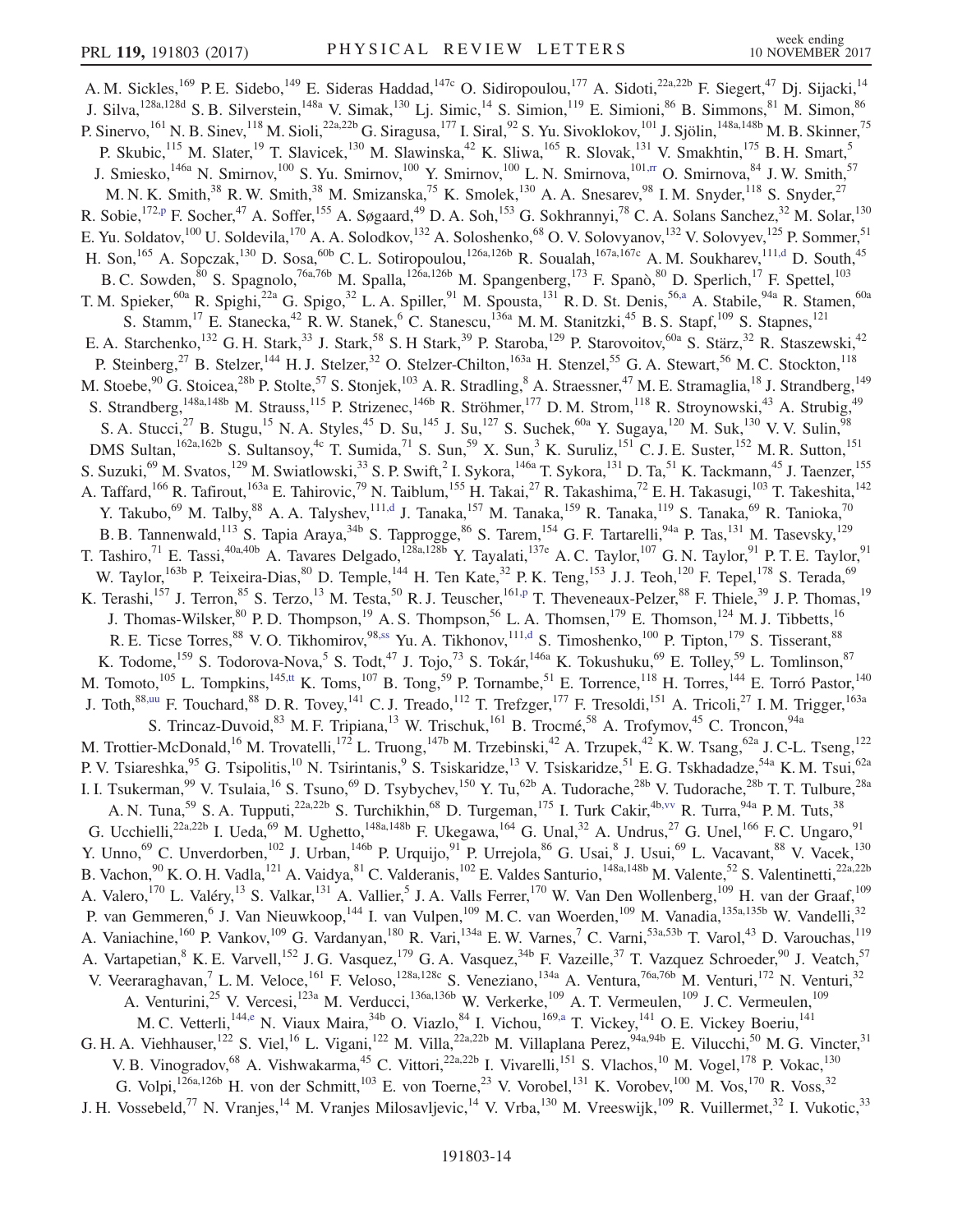<span id="page-15-1"></span>P. Wagner,<sup>23</sup> W. Wagner,<sup>178</sup> J. Wagner-Kuhr,<sup>102</sup> H. Wahlberg,<sup>74</sup> S. Wahrmund,<sup>47</sup> J. Wakabayashi,<sup>105</sup> J. Walder,<sup>75</sup> R. Walker,<sup>102</sup> W. Walkowiak,<sup>143</sup> V. Wallangen,<sup>148a,148b</sup> C. Wang,<sup>35b</sup> C. Wang,<sup>36[b,ww](#page-20-26)</sup> F. Wang,<sup>176</sup> H. Wang,<sup>16</sup> H. Wang,<sup>3</sup> J. Wang,<sup>45</sup> J. Wang,<sup>152</sup> Q. Wang,<sup>115</sup> R. Wang,<sup>6</sup> S. M. Wang,<sup>153</sup> T. Wang,<sup>38</sup> W. Wang,<sup>15[3,xx](#page-20-27)</sup> W. Wang,<sup>36a</sup> Z. Wang,<sup>36c</sup> C. Wanotayaroj,<sup>118</sup> A. Warburton,<sup>90</sup> C. P. Ward,<sup>30</sup> D. R. Wardrope,<sup>81</sup> A. Washbrook,<sup>49</sup> P. M. Watkins,<sup>19</sup> A. T. Watson,<sup>19</sup> M. F. Watson,<sup>19</sup> G. Watts,<sup>140</sup> S. Watts,<sup>87</sup> B. M. Waugh,<sup>81</sup> A. F. Webb,<sup>11</sup> S. Webb,<sup>86</sup> M. S. Weber,<sup>18</sup> S. W. Weber,<sup>177</sup> S. A. Weber,  $31$  J. S. Webster,  $6$  A. R. Weidberg,  $122$  B. Weinert,  $64$  J. Weingarten,  $57$  M. Weirich,  $86$  C. Weiser,  $51$  H. Weits,  $109$ P. S. Wells,<sup>32</sup> T. Wenaus,<sup>27</sup> T. Wengler,<sup>32</sup> S. Wenig,<sup>32</sup> N. Wermes,<sup>23</sup> M. D. Werner,<sup>67</sup> P. Werner,<sup>32</sup> M. Wessels,<sup>60a</sup> T. D. Weston,<sup>18</sup> K. Whalen,<sup>118</sup> N. L. Whallon,<sup>140</sup> A. M. Wharton,<sup>75</sup> A. S. White,<sup>92</sup> A. White,<sup>8</sup> M. J. White,<sup>1</sup> R. White,<sup>34b</sup> D. Whiteson,<sup>166</sup> B. W. Whitmore,<sup>75</sup> F. J. Wickens,<sup>133</sup> W. Wiedenmann,<sup>176</sup> M. Wielers,<sup>133</sup> C. Wiglesworth,<sup>39</sup> L. A. M. Wiik-Fuchs, <sup>51</sup> A. Wildauer, <sup>103</sup> F. Wilk, <sup>87</sup> H. G. Wilkens, <sup>32</sup> H. H. Williams, <sup>124</sup> S. Williams, <sup>109</sup> C. Willis, <sup>93</sup> S. Willocq,<sup>89</sup> J. A. Wilson,<sup>19</sup> I. Wingerter-Seez,<sup>5</sup> E. Winkels,<sup>151</sup> F. Winklmeier,<sup>118</sup> O. J. Winston,<sup>151</sup> B. T. Winter,<sup>23</sup> M. Wittgen,<sup>145</sup> M. Wobisch,<sup>8[2,v](#page-19-21)</sup> T. M. H. Wolf,<sup>109</sup> R. Wolff,<sup>88</sup> M. W. Wolter,<sup>42</sup> H. Wolters,<sup>128a,128c</sup> V. W. S. Wong,<sup>171</sup> S. D. Worm, <sup>19</sup> B. K. Wosiek, <sup>42</sup> J. Wotschack, <sup>32</sup> K. W. Wozniak, <sup>42</sup> M. Wu, <sup>33</sup> S. L. Wu, <sup>176</sup> X. Wu, <sup>52</sup> Y. Wu, <sup>92</sup> T. R. Wyatt, <sup>87</sup> B. M. Wynne,<sup>49</sup> S. Xella,<sup>39</sup> Z. Xi,<sup>92</sup> L. Xia,<sup>35c</sup> D. Xu,<sup>35a</sup> L. Xu,<sup>27</sup> T. Xu,<sup>138</sup> B. Yabsley,<sup>152</sup> S. Yacoob,<sup>147a</sup> D. Yamaguchi,<sup>159</sup> Y. Yamaguchi,<sup>120</sup> A. Yamamoto,<sup>69</sup> S. Yamamoto,<sup>157</sup> T. Yamanaka,<sup>157</sup> M. Yamatani,<sup>157</sup> K. Yamauchi,<sup>105</sup> Y. Yamazaki,<sup>70</sup> Z. Yan,<sup>24</sup> H. Yang,<sup>36c</sup> H. Yang,<sup>16</sup> Y. Yang,<sup>153</sup> Z. Yang,<sup>15</sup> W-M. Yao,<sup>16</sup> Y. C. Yap,<sup>83</sup> Y. Yasu,<sup>69</sup> E. Yatsenko,<sup>5</sup> K. H. Yau Wong,<sup>23</sup> J. Ye,<sup>43</sup> S. Ye,<sup>27</sup> I. Yeletskikh,<sup>68</sup> E. Yigitbasi,<sup>24</sup> E. Yildirim,<sup>86</sup> K. Yorita,<sup>174</sup> K. Yoshihara,<sup>124</sup> C. Young,<sup>145</sup> C. J. S. Young, <sup>32</sup> J. Yu, <sup>8</sup> J. Yu, <sup>67</sup> S. P. Y. Yuen, <sup>23</sup> I. Yusuff, <sup>3[0,yy](#page-20-28)</sup> B. Zabinski, <sup>42</sup> G. Zacharis, <sup>10</sup> R. Zaidan, <sup>13</sup> A. M. Zaitsev, <sup>13[2,mm](#page-20-16)</sup> N. Zakharchuk,<sup>45</sup> J. Zalieckas,<sup>15</sup> A. Zaman,<sup>150</sup> S. Zambito,<sup>59</sup> D. Zanzi,<sup>91</sup> C. Zeitnitz,<sup>178</sup> G. Zemaityte,<sup>122</sup> A. Zemla,<sup>41a</sup> J. C. Zeng,<sup>169</sup> Q. Zeng,<sup>145</sup> O. Zenin,<sup>132</sup> T. Ženiš,<sup>146a</sup> D. Zerwas,<sup>119</sup> D. Zhang,<sup>92</sup> F. Zhang,<sup>176</sup> G. Zhang,<sup>36a[,zz](#page-20-29)</sup> H. Zhang,<sup>35b</sup> J. Zhang,<sup>6</sup> L. Zhang,<sup>51</sup> L. Zhang,<sup>36a</sup> M. Zhang,<sup>169</sup> P. Zhang,<sup>35b</sup> R. Zhang,<sup>23</sup> R. Zhang,<sup>36a[,ww](#page-20-26)</sup> X. Zhang,<sup>35b</sup> Y. Zhang,<sup>35a</sup> Z. Zhang,<sup>119</sup> X. Zhao,<sup>43</sup> Y. Zhao,<sup>36b[,aaa](#page-20-30)</sup> Z. Zhao,<sup>36a</sup> A. Zhemchugov,<sup>68</sup> B. Zhou,<sup>92</sup> C. Zhou,<sup>176</sup> L. Zhou,<sup>43</sup> M. Zhou,<sup>35a</sup> M. Zhou,<sup>150</sup> N. Zhou,<sup>35c</sup> C. G. Zhu,<sup>36b</sup> H. Zhu,<sup>35a</sup> J. Zhu,<sup>92</sup> Y. Zhu,<sup>36a</sup> X. Zhuang,<sup>35a</sup> K. Zhukov,<sup>98</sup> A. Zibell,<sup>177</sup> D. Zieminska, <sup>64</sup> N. I. Zimine, <sup>68</sup> C. Zimmermann, <sup>86</sup> S. Zimmermann, <sup>51</sup> Z. Zinonos, <sup>103</sup> M. Zinser, <sup>86</sup> M. Ziolkowski, <sup>143</sup> L. Živković,<sup>14</sup> G. Zobernig,<sup>176</sup> A. Zoccoli,<sup>22a,22b</sup> R. Zou,<sup>33</sup> M. zur Nedden,<sup>17</sup> and L. Zwalinski<sup>32</sup>

(ATLAS Collaboration)

<span id="page-15-2"></span><sup>1</sup>Department of Physics, University of Adelaide, Adelaide, Australia<br><sup>2</sup>Physics Department, SUNY Albany, Albany New York, USA

<span id="page-15-4"></span><span id="page-15-3"></span><span id="page-15-0"></span><sup>2</sup>Physics Department, SUNY Albany, Albany New York, USA<br><sup>3</sup>Department of Physics, University of Alberta, Edmonton Alberta, Canada

<sup>4a</sup>Department of Physics, Ankara University, Ankara, Turkey<br><sup>4b</sup>Istanbul Aydin University, Istanbul, Turkey<br><sup>4c</sup>Division of Physics, TOBB University of Economics and Technology, Ankara, Turkey

<sup>5</sup>LAPP, CNRS/IN2P3 and Université Savoie Mont Blanc, Annecy-le-Vieux, France 6High Energy Physics Division, Argenta Mational Laboratory, Argenta Illinois, US

<sup>6</sup>High Energy Physics Division, Argonne National Laboratory, Argonne Illinois, USA

 $^7$ Department of Physics, University of Arizona, Tucson Arizona, USA

 ${}^{8}$ Department of Physics, The University of Texas at Arlington, Arlington Texas, USA

 $^{9}$ Physics Department, National and Kapodistrian University of Athens, Athens, Greece

 $10^6$ Physics Department, National Technical University of Athens, Zografou, Greece

<sup>11</sup>Department of Physics, The University of Texas at Austin, Austin Texas, USA<br><sup>12</sup>Institute of Physics, Azerbaijan Academy of Sciences, Baku, Azerbaijan

<sup>12</sup>Institute of Physics, Azerbaijan Academy of Sciences, Baku, Azerbaijan<br><sup>12</sup>Institute of Altes Energies (IFAE), The Barcelona Institute of Science and Technology, Barcelona, Spain<br><sup>14</sup>Institute of Physics (IFAE), The B

 $^{20d}$ Istanbul Bilgi University, Faculty of Engineering and Natural Sciences, Istanbul, Turkey<br> $^{20e}$ Bahcesehir University, Faculty of Engineering and Natural Sciences, Istanbul, Turkey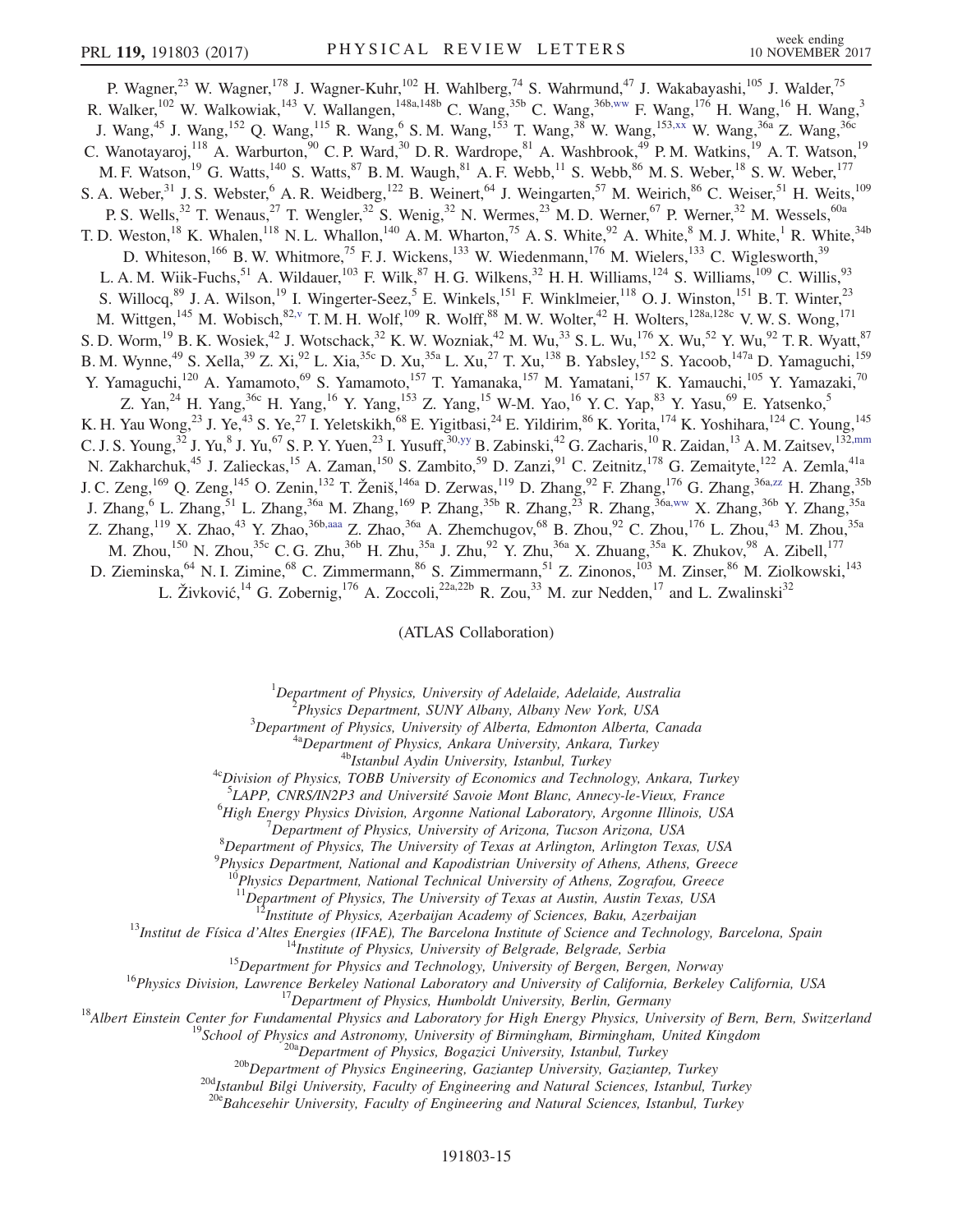<sup>21</sup>Centro de Investigaciones, Universidad Antonio Narino, Bogota, Colombia<br><sup>22</sup>Dipartimento di Fisica e Astronomia, Università di Bologna, Bologna, Italy<br><sup>22</sup>Dipartimento di Fisica e Astronomia, Università di Bologna, Bo <sup>27</sup>Physics Department, Brookhaven National Laboratory, Upton New York, USA<br><sup>28b</sup>Horia Hulubei National Institute of Physics and Nuclear Engineering, Bucharest, Romania<br><sup>28b</sup>Horia Hulubei National Institute of Physics and

Cluj Napoca, Romania<br><sup>28e</sup>University Politehnica Bucharest, Bucharest, Romania<br><sup>28f</sup>West University in Timisoara, Timisoara, Romania

<sup>29</sup>Departamento de Física, Universidad de Buenos Aires, Buenos Aires, Argentina  $\frac{30}{2}$ Cavendish Laboratory, University of Cambridge, Cambridge, United Kingdom

<sup>31</sup>Department of Physics, Carleton University, Ottawa Ontario, Canada<br><sup>32</sup>CERN, Geneva, Switzerland<br><sup>32</sup>SEnrico Fermi Institute, University of Chicago, Chicago Illinois, USA<br><sup>34a</sup>Departamento de Física, Pontificia Univer

University of Science and Technology of China, Anhui, China<br><sup>36b</sup>School of Physics, Shandong University, Shandong, China

<sup>36c</sup>Department of Physics and Astronomy, Key Laboratory for Particle Physics, Astrophysics and Cosmology, Ministry of Education;<br>Shanghai Key Laboratory for Particle Physics and Cosmology, Shanghai Jiao Tong University, S

<sup>37</sup>Université Clermont Auvergne, CNRS/IN2P3, LPC, Clermont-Ferrand, France<br><sup>38</sup>Nevis Laboratory, Columbia University, Irvington New York, USA<br><sup>39</sup>Niels Bohr Institute, University of Copenhagen, Kobenhavn, Denmark<br><sup>40a</sup>IN

<sup>44</sup>Physics Department, University of Texas at Dallas, Richardson Texas, USA<br><sup>45</sup>DESY, Hamburg and Zeuthen, Germany<br><sup>46</sup>Lehrstuhl für Experimentelle Physik IV, Technische Universität Dortmund, Dortmund, Germany<br><sup>47</sup>Instit

<sup>47</sup>Institut für Kern- und Teilchenphysik, Technische Universität Dresden, Dresden, Germany<br><sup>48</sup>Institut für Kern- und Teilchenphysik, Technische University, Durham North Carolina, USA<br><sup>49</sup>SUPA - School of Physics and Ast

<sup>59</sup>Laboratory for Particle Physics and Cosmology, Harvard University, Cambridge Massachusetts, USA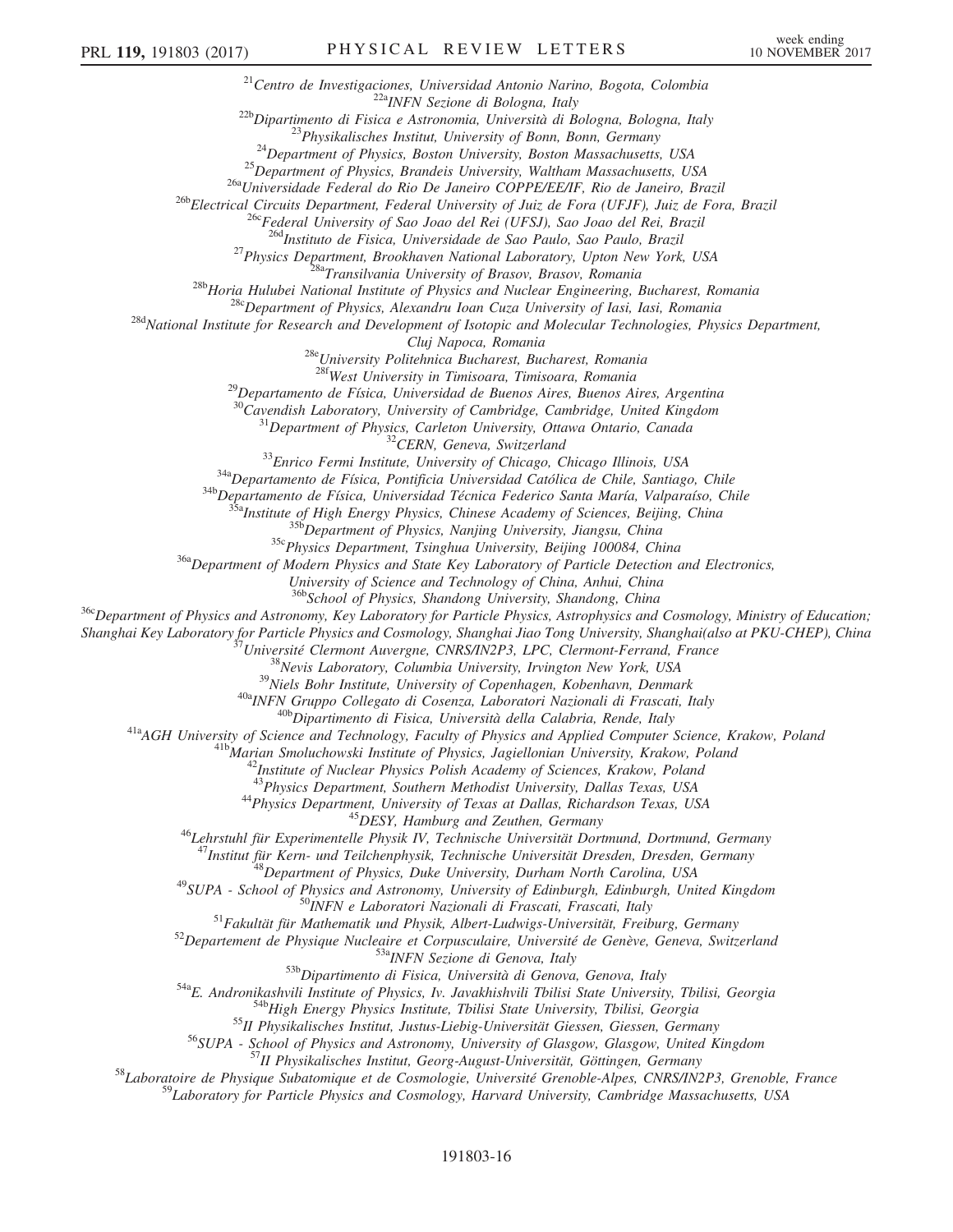<sup>60a</sup>Kirchhoff-Institut für Physik, Ruprecht-Karls-Universität Heidelberg, Heidelberg, Germany<br><sup>60b</sup>Physikalisches Institut, Ruprecht-Karls-Universität Heidelberg, Heidelberg, Germany

<sup>61</sup>Faculty of Applied Information Science, Hiroshima Institute of Technology, Hiroshima, Japan<br><sup>62a</sup>Department of Physics, The Chinese University of Hong Kong, Shatin, N.T., Hong Kong, China<br><sup>62b</sup>Department of Physics an

Clear Water Bay, Kowloon, Hong Kong, China<br><sup>63</sup>Department of Physics, National Tsing Hua University, Taiwan, Taiwan<br><sup>64</sup>Department of Physics, Indiana University, Bloomington Indiana, USA

<sup>65</sup>Institut für Astro- und Teilchenphysik, Leopold-Franzens-Universität, Innsbruck, Austria<br><sup>66</sup>University of Iowa, Iowa City Iowa, USA<br><sup>67</sup>Department of Physics and Astronomy, Iowa State University, Ames Iowa, USA<br><sup>68</sup>J

<sup>69</sup>KEK, High Energy Accelerator Research Organization, Tsukuba, Japan <sup>70</sup>Graduate School of Science, Kobe University, Kobe, Japan <sup>71</sup>Faculty of Science, Kyoto University, Kyoto, Japan <sup>72</sup>Kyoto University of Education,

<sup>73</sup>Research Center for Advanced Particle Physics and Department of Physics, Kyushu University, Fukuoka, Japan<br><sup>74</sup>Instituto de Física La Plata, Universidad Nacional de La Plata and CONICET, La Plata, Argentina<br><sup>75</sup>Physic

*Lipbljana, Slovenia*<br><sup>79</sup>School of Physics and Astronomy, Queen Mary University of London, London, United Kingdom<br><sup>80</sup>Department of Physics, Royal Holloway University of London, Surrey, United Kingdom<br><sup>81</sup>Department of Ph

<sup>94a</sup> $NFN$  Sezione di Milano, Italy<br><sup>94b</sup>Dipartimento di Fisica, Università di Milano, Milano, Italy

<sup>95</sup>B.I. Stepanov Institute of Physics, National Academy of Sciences of Belarus, Minsk, Republic of Belarus<br><sup>96</sup>Research Institute for Nuclear Problems of Byelorussian State University, Minsk, Republic of Belarus

<sup>97</sup>Group of Particle Physics, University of Montreal, Montreal QuébecCanada<br><sup>98</sup>P.N. Lebedev Physical Institute of the Russian Academy of Sciences, Moscow, Russia<br><sup>99</sup>Institute for Theoretical and Experimental Physics (I

<sup>104</sup>Nagasaki Institute of Applied Science, Nagasaki, Japan<br><sup>105</sup>Graduate School of Science and Kobayashi-Maskawa Institute, Nagoya University, Nagoya, Japan<br><sup>106</sup>Dipartimento di Fisica, Università di Napoli, Italy<br><sup>107</sup>D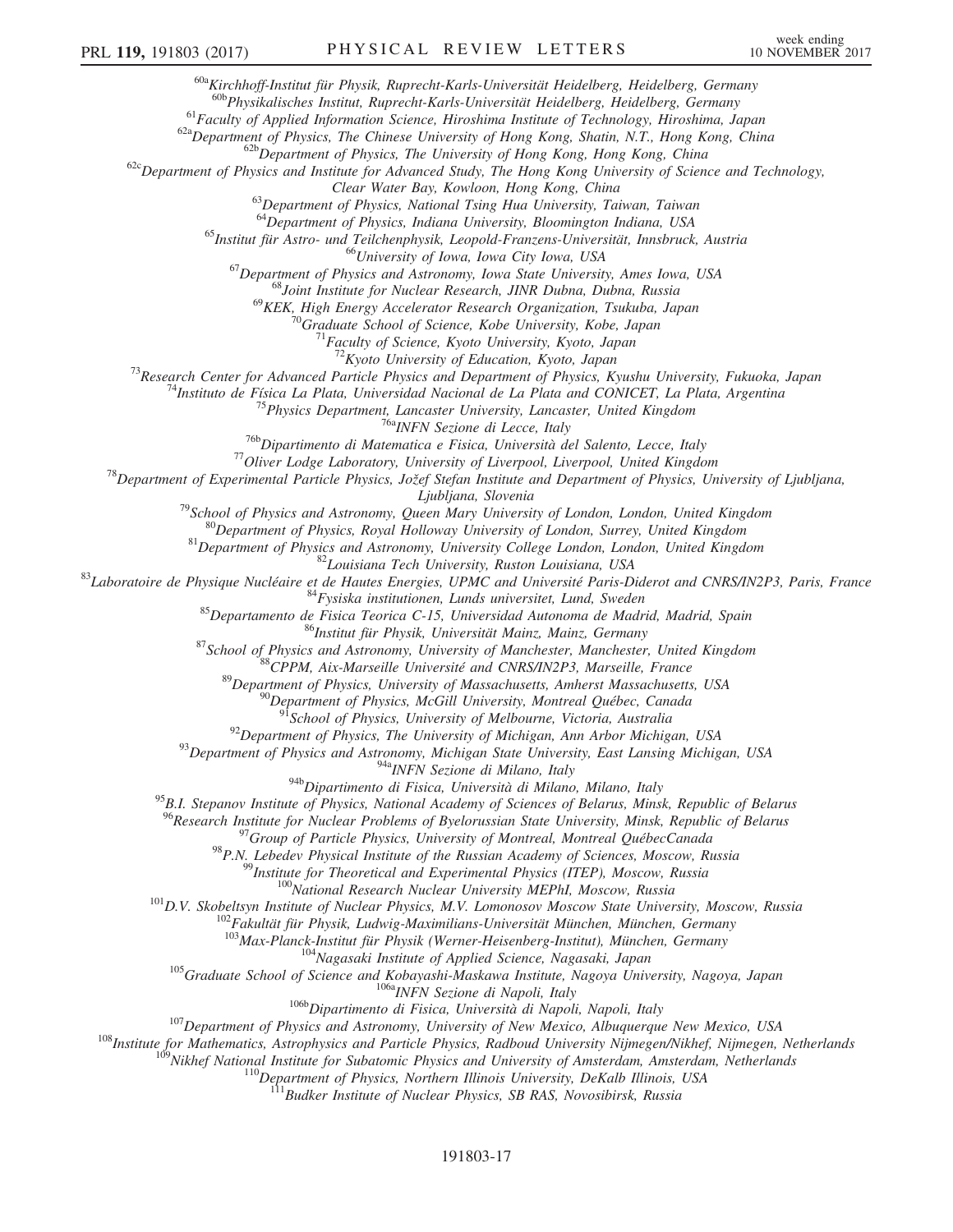<sup>112</sup>Department of Physics, New York University, New York New York, USA<br><sup>113</sup>Ohio State University, Columbus Ohio, USA<br><sup>114</sup>Faculty of Science, Okayama University, Okayama, Japan<br><sup>115</sup>Homer L. Dodge Department of Physics

<sup>122</sup>Department of Physics, Oxford University, Oxford, United Kingdom<br><sup>123b</sup>Dipartment of Physics, Oxford Università di Pavia, Italy<br><sup>123b</sup>Dipartimento di Fisica, Università di Pavia, Pavia, Italy<br><sup>124</sup>Department of Physi

<sup>128a</sup>Laboratório de Instrumentação e Física Experimental de Partículas - LIP, Lisboa, Portugal<br><sup>128b</sup>Faculdade de Ciências, Universidade de Lisboa, Lisboa, Portugal<br><sup>128c</sup>Department of Physics, University of Coimbra, Coi

<sup>128f</sup>Departamento de Fisica Teorica y del Cosmos, Universidad de Granada, Granada, Portugal <sup>128g</sup>Dep Fisica and CEFITEC of Faculdade de Ciencias e Tecnologia, Universidade Nova de Lisboa, Caparica, Portugal

<sup>129</sup>Institute of Physics, Academy of Sciences of the Czech Republic, Praha, Czech Republic<br><sup>130</sup>Czech Technical University in Prague, Praha, Czech Republic<br><sup>131</sup>Charles University, Faculty of Mathematics and Physics, Pra

Casablanca, Morocco<br><sup>137b</sup>Centre National de l'Energie des Sciences Techniques Nucleaires, Rabat, Morocco<br><sup>137c</sup>Faculté des Sciences Semlalia, Université Cadi Ayyad, LPHEA-Marrakech, Morocco<br><sup>137d</sup>Faculté des Sciences, Uni

(Commissariat à l'Energie Atomique et aux Energies Alternatives), Gif-sur-Yvette, France<br>
<sup>139</sup>Santa Cruz Institute for Particle Physics, University of California Santa Cruz, Santa Cruz California, USA<br>
<sup>140</sup>Department of

<sup>144</sup>Department of Physics, Simon Fraser University, Burnaby British Columbia, Canada<br><sup>145</sup>SLAC National Accelerator Laboratory, Stanford California, USA<br><sup>146a</sup>Faculty of Mathematics, Physics & Informatics, Comenius Unive

<sup>149</sup>Physics Department, Royal Institute of Technology, Stockholm, Sweden <sup>150</sup>Departments of Physics & Astronomy and Chemistry, Stony Brook University, Stony Brook New York, USA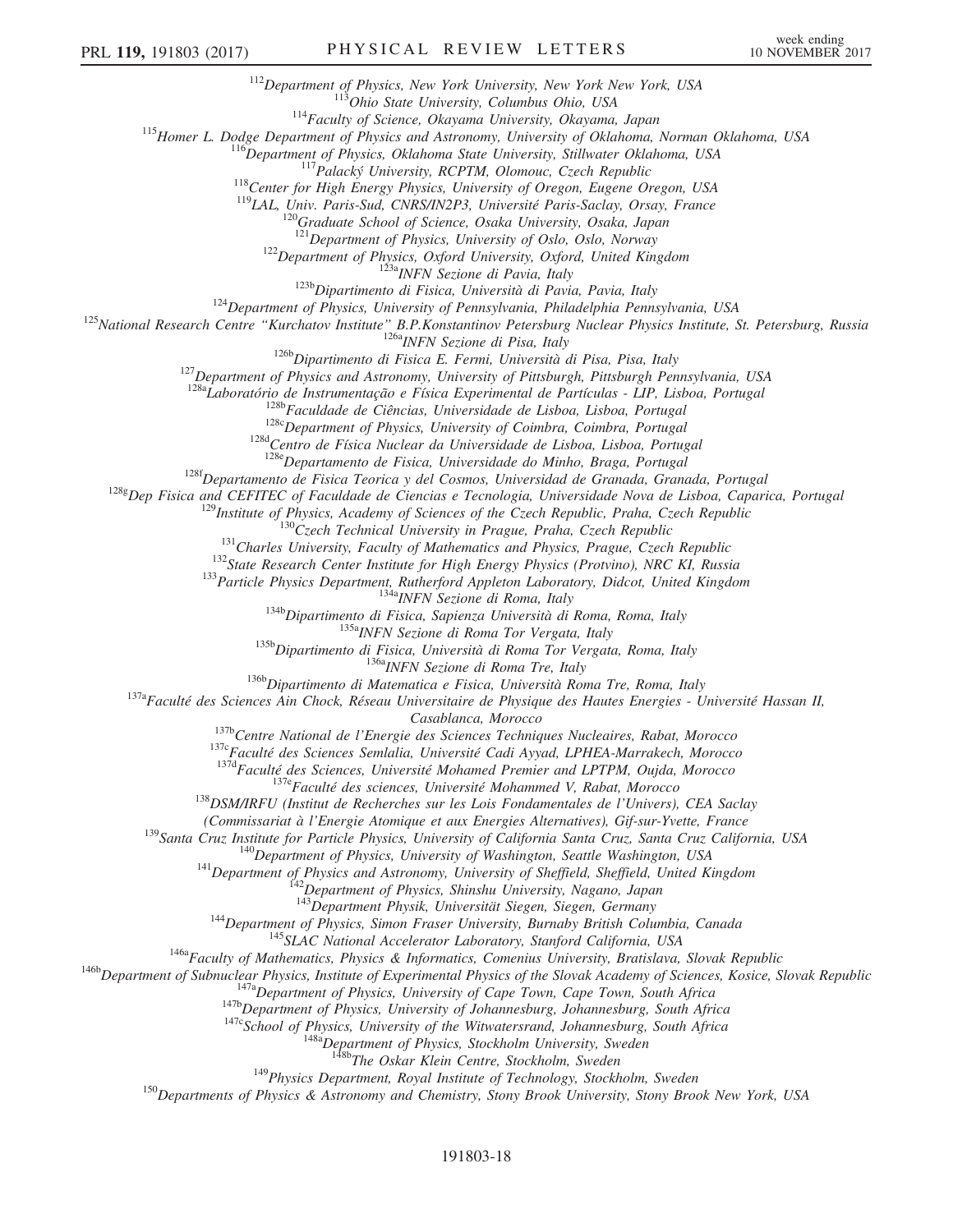<sup>151</sup>Department of Physics and Astronomy, University of Sussex, Brighton, United Kingdom<br><sup>152</sup>School of Physics, University of Sydney, Sydney, Australia<br><sup>153</sup>Institute of Physics, Academia Sinica, Taipei, Taiwan

<sup>154</sup>Department of Physics, Technion: Israel Institute of Technology, Haifa, Israel<br><sup>155</sup>Raymond and Beverly Sackler School of Physics and Astronomy, Tel Aviv University, Tel Aviv, Israel<br><sup>156</sup>Department of Physics, Arist

<sup>161</sup>Department of Physics, University of Toronto, Toronto Ontario, Canada<br><sup>162b</sup>University of Trento, Trento, Italy<br><sup>163b</sup>University of Trento, Italy<br><sup>163b</sup>Department of Physics and Astronomy, York University, Toronto On

<sup>165</sup>Department of Physics and Astronomy, Tufts University, Medford Massachusetts, USA<br><sup>166</sup>Department of Physics and Astronomy, University of California Irvine, Irvine California, USA<br><sup>167a</sup>INFN Gruppo Collegato di Udine

<sup>170</sup>Instituto de Fisica Corpuscular (IFIC), Centro Mixto Universidad de Valencia - CSIC, Spain<br><sup>171</sup>Department of Physics, University of Illinois, Urbana Illinois, USA<br><sup>171</sup>Department of Physics, University of British Co

<span id="page-19-0"></span>[a](#page-7-15) Deceased.

<span id="page-19-1"></span> $\mu^b$  $\mu^b$ Also at Department of Physi[c](#page-7-17)s, King's College London, London, United Kingdom.

<span id="page-19-2"></span>Also at Institute of Physics, Azerbaijan Academy of Sciences, Baku, Azerbaijan.

<span id="page-19-3"></span>[d](#page-7-18) Also at Novosibirsk State University, Novosibirsk, Russia.

<span id="page-19-4"></span>[e](#page-7-19) Also at TRIUMF, Vancouver BC, Canada.

<span id="page-19-5"></span>[f](#page-7-20) Also at Department of Physics & Astronomy, University of Louisville, Louisville, KY, USA.

<span id="page-19-6"></span>[g](#page-8-0) Also at Physics Department, An-Najah National University, Nablus, Palestine.

<span id="page-19-7"></span>[h](#page-8-1) Also at Department of Physics, California State University, Fresno CA, USA.

<span id="page-19-8"></span><sup>[i](#page-8-2)</sup>Also at Department of Physics, University of Fribourg, Fribourg, Switzerland.

<span id="page-19-9"></span>[j](#page-8-3) Also at II Physikalisches Institut, Georg-August-Universität, Göttingen, Germany.

<span id="page-19-10"></span><sup>[k](#page-8-4)</sup>Also at Departament de Fisica de la Universitat Autonoma de Barcelona, Barcelona, Spain.

<span id="page-19-11"></span><sup>1</sup>A[l](#page-8-4)so at Departamento de Fisica e Astronomia, Faculdade de Ciencias, Universidade do Porto, Portugal.

<span id="page-19-13"></span><span id="page-19-12"></span>[m](#page-8-5)Also at Tomsk State University, Tomsk, and Moscow Institute of Physics and Technology State University, Dolgoprudny, Russia.

<sup>[n](#page-8-6)</sup>Also at The Collaborative Innovation Center of Quantum Matter (CICQM), Beijing, China.

<span id="page-19-14"></span><sup>[o](#page-9-0)</sup>Also at Universita di Napoli Parthenope, Napoli, Italy.

<span id="page-19-15"></span><su[p](#page-9-1)>p</sup>Also at Institute of Particle Physics (IPP), Canada.

<span id="page-19-16"></span><sup>[q](#page-9-2)</sup> Also at Horia Hulubei National Institute of Physics and Nuclear Engineering, Bucharest, Romania.

<span id="page-19-17"></span><sup>[r](#page-9-3)</sup> Also at Department of Physics, St. Petersburg State Polytechnical University, St. Petersburg, Russia.

<span id="page-19-18"></span>[s](#page-9-4) Also at Borough of Manhattan Community College, City University of New York, New York City, USA.

<span id="page-19-19"></span><sup>[t](#page-10-0)</sup>Also at Department of Financial and Management Engineering, University of the Aegean, Chios, Greece.

<span id="page-19-20"></span><s[u](#page-10-1)p>u</sup>Also at Centre for High Performance Computing, CSIR Campus, Rosebank, Cape Town, South Africa.

<span id="page-19-21"></span>[v](#page-10-2) Also at Louisiana Tech University, Ruston LA, USA.